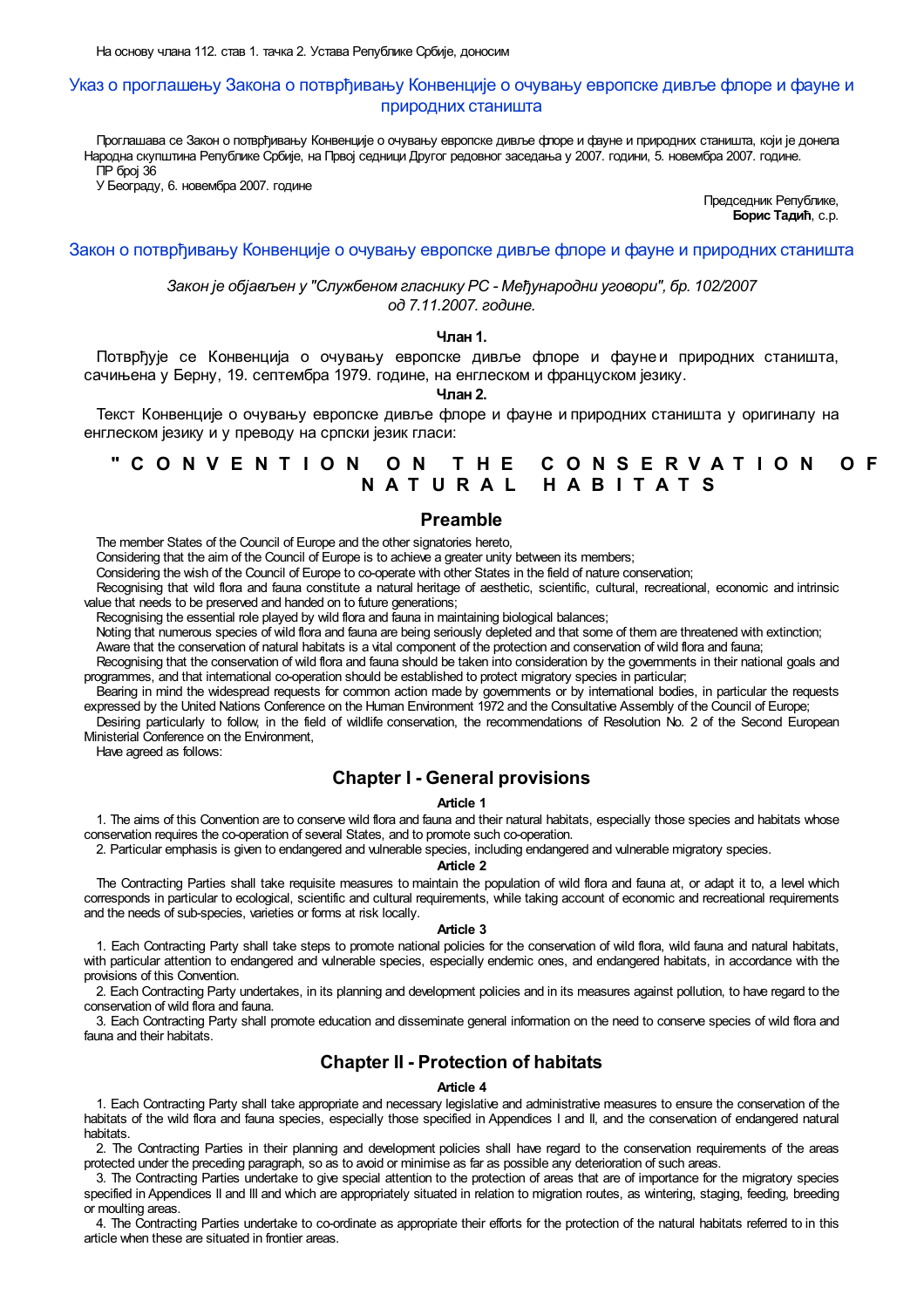# **Chapter III - Protection of species**

### **Article 5**

Each Contracting Party shall take appropriate and necessary legislative and administrative measures to ensure the special protection of the wild flora species specified in Appendix I. Deliberate picking, collecting, cutting or uprooting of such plants shall be prohibited. Each Contracting Party shall, as appropriate, prohibit the possession or sale of these species.

#### **Article 6**

Each Contracting Party shall take appropriate and necessary legislative and administrative measures to ensure the special protection of the wild fauna species specified in Appendix II. The following will in particular be prohibited for these species:

a. all forms of deliberate capture and keeping and deliberate killing;

b. the deliberate damage to or destruction of breeding or resting sites;

c. the deliberate disturbance of wild fauna, particularly during the period of breeding, rearing and hibernation, insofar as disturbance would be significant in relation to the objectives of this Convention;

d. the deliberate destruction or taking of eggs from the wild or keeping these eggs even if empty;

e. the possession of and internal trade in these animals, alive or dead, including stuffed animals and any readily recognisable part or derivative thereof, where this would contribute to the effectiveness of the provisions of this article.

### **Article 7**

1. Each Contracting Party shall take appropriate and necessary legislative and administrative measures to ensure the protection of the wild fauna species specified in Appendix III.

2. Any exploitation of wild fauna specified in Appendix III shall be regulated in order to keep the populations out of danger, taking into account the requirements of Article 2.

3. Measures to be taken shall include:

a. closed seasons and/or other procedures regulating the exploitation;

b. the temporary or local prohibition of exploitation, as appropriate, in order to restore satisfactory population levels;

c. the regulation as appropriate of sale, keeping for sale, transport for sale or offering for sale of live and dead wild animals.

### **Article 8**

In respect of the capture or killing of wild fauna species specified in Appendix III and in cases where, in accordance with Article 9, exceptions are applied to species specified in Appendix II, Contracting Parties shall prohibit the use of all indiscriminate means of capture and killing and the use of all means capable of causing local disappearance of, or serious disturbance to, populations of a species, and in particular, the means specified in Appendix IV.

#### **Article 9**

1. Each Contracting Party may make exceptions from the provisions of Articles 4, 5, 6, 7 and from the prohibition of the use of the means mentioned in Article 8 provided that there is no other satisfactory solution and that the exception will not be detrimental to the survival of the population concerned:

- for the protection of flora and fauna;

- to prevent serious damage to crops, livestock, forests, fisheries, water and other forms of property;

- in the interests of public health and safety, air safety or other overriding public interests;

- for the purposes of research and education, of repopulation, of reintroduction and for the necessary breeding;

- to permit, under strictly supervised conditions, on a selective basis and to a limited extent, the taking, keeping or other judicious exploitation of certain wild animals and plants in small numbers.

2. The Contracting Parties shall report every two years to the Standing Committee on the exceptions made under the preceding paragraph. These reports must specify:

- the populations which are or have been subject to the exceptions and, when practical, the number of specimens involved;

- the means authorised for the killing or capture;

- the conditions of risk and the circumstances of time and place under which such exceptions were granted;

- the authority empowered to declare that these conditions have been fulfilled, and to take decisions in respect of the means that may be used, their limits and the persons instructed to carry them out;

- the controls involved.

# **Chapter IV - Special provisions for migratory species**

### **Article 10**

1. The Contracting Parties undertake, in addition to the measures specified in Articles 4, 6, 7 and 8, to co-ordinate their efforts for the protection of the migratory species specified in Appendices II and III whose range extends into their territories.

2. The Contracting Parties shall take measures to seek to ensure that the closed seasons and/or other procedures regulating the exploitation established under paragraph 3.a of Article 7 are adequate and appropriately disposed to meet the requirements of the migratory species specified in Appendix III.

# **Chapter V - Supplementary provisions**

#### **Article 11**

1. In carrying out the provisions of this Convention, the Contracting Parties undertake:

a. to co-operate whenever appropriate and in particular where this would enhance the effectiveness of measures taken under other articles of this Convention;

b. to encourage and co-ordinate research related to the purposes of this Convention.

2. Each Contracting Party undertakes:

a. to encourage the reintroduction of native species of wild flora and fauna when this would contribute to the conservation of an endangered species, provided that a study is first made in the light of the experiences of other Contracting Parties to establish that such reintroduction would be effective and acceptable;

b. to strictly control the introduction of non-native species.

3. Each Contracting Party shall inform the Standing Committee of the species receiving complete protection on its territory and not included in Appendices I and II.

### **Article 12**

The Contracting Parties may adopt stricter measures for the conservation of wild flora and fauna and their natural habitats than those provided under this Convention.

# **Chapter VI - Standing Committee**

### **Article 13**

1. For the purposes of this Convention, a Standing Committee shall be set up.

2. Any Contracting Party may be represented on the Standing Committee by one or more delegates. Each delegation shall have one vote.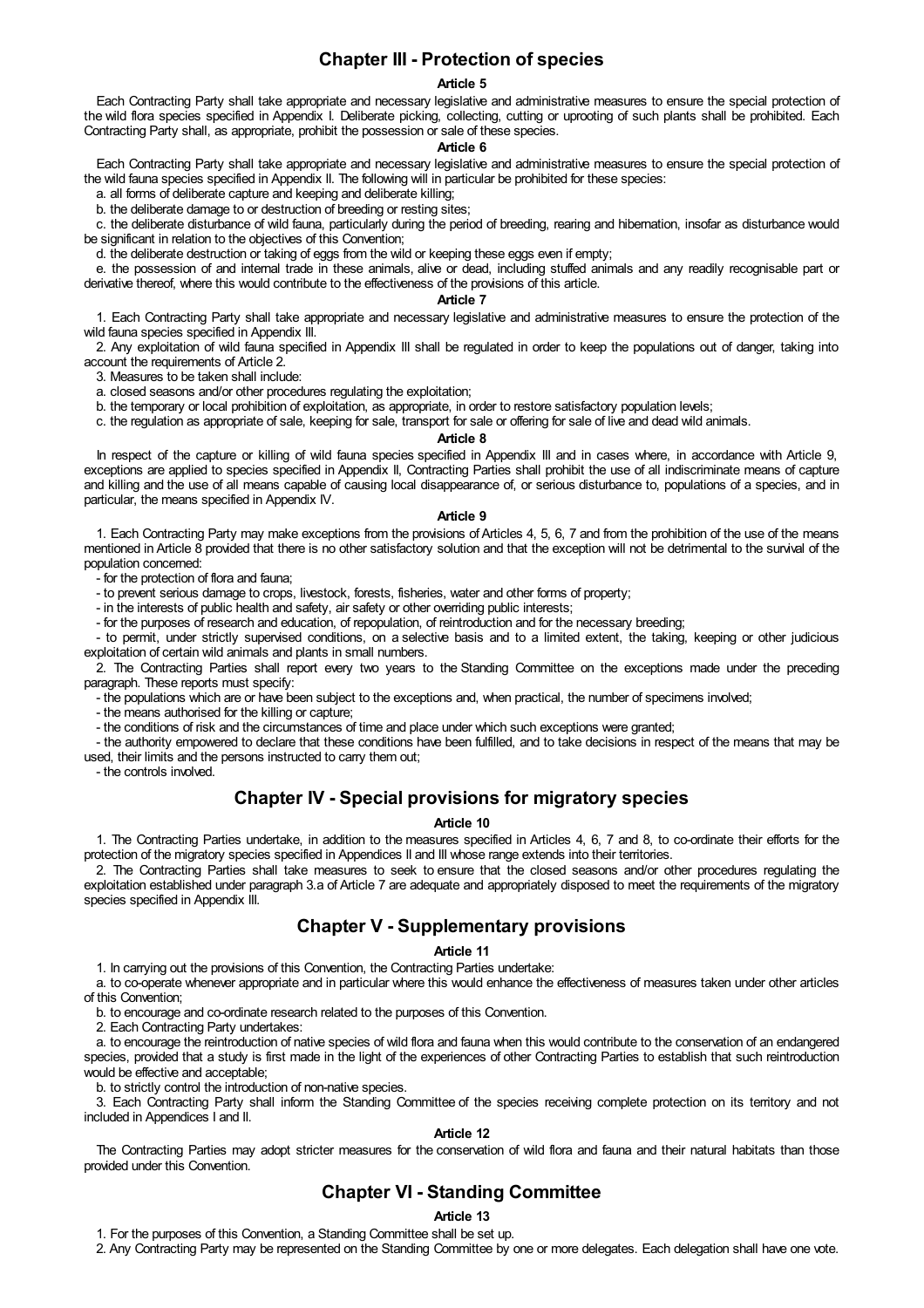Within the areas of its competence, the European Economic Community shall exercise its right to vote with a number of votes equal to the number of its member States which are Contracting Parties to this Convention; the European Economic Community shall not exercise its right to vote in cases where the member States concerned exercise theirs, and conversely.

3. Any member State of the Council of Europe which is not a Contracting Party to the Convention may be represented on the committee as an observer.

The Standing Committee may, by unanimous decision, invite any non-member State of the Council of Europe which is not a Contracting Party to the Convention to be represented by an observer at one of its meetings.

Any body or agency technically qualified in the protection, conservation or management of wild fauna and flora and their habitats, and belonging to one of the following categories:

a. international agencies or bodies, either governmental or non-governmental, and national governmental agencies or bodies;

b. national non-governmental agencies or bodies which have been approved for this purpose by the State in which they are located, may inform the Secretary General of the Council of Europe, at least three months before the meeting of the Committee, of its wish to be represented at that meeting by observers. They shall be admitted unless, at least one month before the meeting, one-third of the Contracting Parties have informed the Secretary General of their objection.

4. The Standing Committee shall be convened by the Secretary General of the Council of Europe. Its first meeting shall be held within one year of the date of the entry into force of the Convention. It shall subsequently meet at least every two years and whenever a majority of the Contracting Parties so request.

5. A majority of the Contracting Parties shall constitute a quorum for holding a meeting of the Standing Committee.

6. Subject to the provisions of this Convention, the Standing Committee shall draw up its own Rules of Procedure.

#### **Article 14**

1. The Standing Committee shall be responsible for following the application of this Convention. It may in particular:

- keep under review the provisions of this Convention, including its appendices, and examine any modifications necessary;

- make recommendations to the Contracting Parties concerning measures to be taken for the purposes of this Convention;

- recommend the appropriate measures to keep the public informed about the activities undertaken within the framework of this Convention;

- make recommendations to the Committee of Ministers concerning non-member States of the Council of Europe to be invited to accede to this Convention;

- make any proposal for improving the effectiveness of this Convention, including proposals for the conclusion, with the States which are not Contracting Parties to the Convention, of agreements that would enhance the effective conservation of species or groups of species.

2. In order to discharge its functions, the Standing Committee may, on its own initiative, arrange for meetings of groups of experts.

### **Article 15**

After each meeting, the Standing Committee shall forward to the Committee of Ministers of the Council of Europe a report on its work and on the functioning of the Convention.

# **Chapter VII - Amendments**

### **Article 16**

1. Any amendment to the articles of this Convention proposed by a Contracting Party or the Committee of Ministers shall be communicated to the Secretary General of the Council of Europe and forwarded by him at least two months before the meeting of the Standing Committee to the member States of the Council of Europe, to any signatory, to any Contracting Party, to any State invited to sign this Convention in accordance with the provisions of Article 19 and to any State invited to accede to it in accordance with the provisions of Article 20.

2. Any amendment proposed in accordance with the provisions of the preceding paragraph shall be examined by the Standing Committee which:

a. for amendments to Articles 1 to 12, shall submit the text adopted by a three-quarters majority of the votes cast to the Contracting Parties for acceptance;

b. for amendments to Articles 13 to 24, shall submit the text adopted by a three-quarters majority of the votes cast to the Committee of Ministers for approval. After its approval, this text shall be forwarded to the Contracting Parties for acceptance.

3. Any amendment shall enter into force on the thirtieth day after all the Contracting Parties have informed the Secretary General that they have accepted it.

4. The provisions of paragraphs 1, 2.a and 3 of this article shall apply to the adoption of new appendices to this Convention.

### **Article 17**

1. Any amendment to the appendices of this Convention proposed by a Contracting Party or the Committee of Ministers shall be communicated to the Secretary General of the Council of Europe and forwarded by him at least two months before the meeting of the Standing Committee to the member States of the Council of Europe, to any signatory, to any Contracting Party, to any State invited to sign this Convention in accordance with the provisions of Article 19 and to any State invited to accede to it in accordance with the provisions of Article 20.

2. Any amendment proposed in accordance with the provisions of the preceding paragraph shall be examined by the Standing Committee, which may adopt it by a two-thirds majority of the Contracting Parties. The text adopted shall be forwarded to the Contracting Parties.

3. Three months after its adoption by the Standing Committee and unless one-third of the Contracting Parties have notified objections, any amendment shall enter into force for those Contracting Parties which have not notified objections.

### **Chapter VIII - Settlement of disputes**

#### **Article 18**

1. The Standing Committee shall use its best endeavours to facilitate a friendly settlement of any difficulty to which the execution of this Convention may give rise.

2. Any dispute between Contracting Parties concerning the interpretation or application of this Convention which has not been settled on the basis of the provisions of the preceding paragraph or by negotiation between the parties concerned shall, unless the said parties agree otherwise, be submitted, at the request of one of them, to arbitration. Each party shall designate an arbitrator and the two arbitrators shall designate a third arbitrator. Subject to the provisions of paragraph 3 of this article, if one of the parties has not designated its arbitrator within the three months following the request for arbitration, he shall be designated at the request of the other party by the President of the European Court of Human Rights within a further three months' period. The same procedure shall be observed if the arbitrators cannot agree on the choice of the third arbitrator within the three months following the designation of the two first arbitrators.

3. In the event of a dispute between two Contracting Parties one of which is a member State of the European Economic Community, the latter itself being a Contracting Party, the other Contracting Party shall address the request for arbitration both to the member State and to the Community, which jointly shall notify it, within two months of receipt of the request, whether the member State or the Community, or the member and the Community jointly, shall be party to the dispute. In the absence of such notification within the said time limit, the member State and the Community shall be considered as being one and the same party to the dispute for the purposes of the application of the provisions governing the constitution and procedure of the arbitration tribunal. The same shall apply when the member State and the Community jointly present themselves as party to the dispute.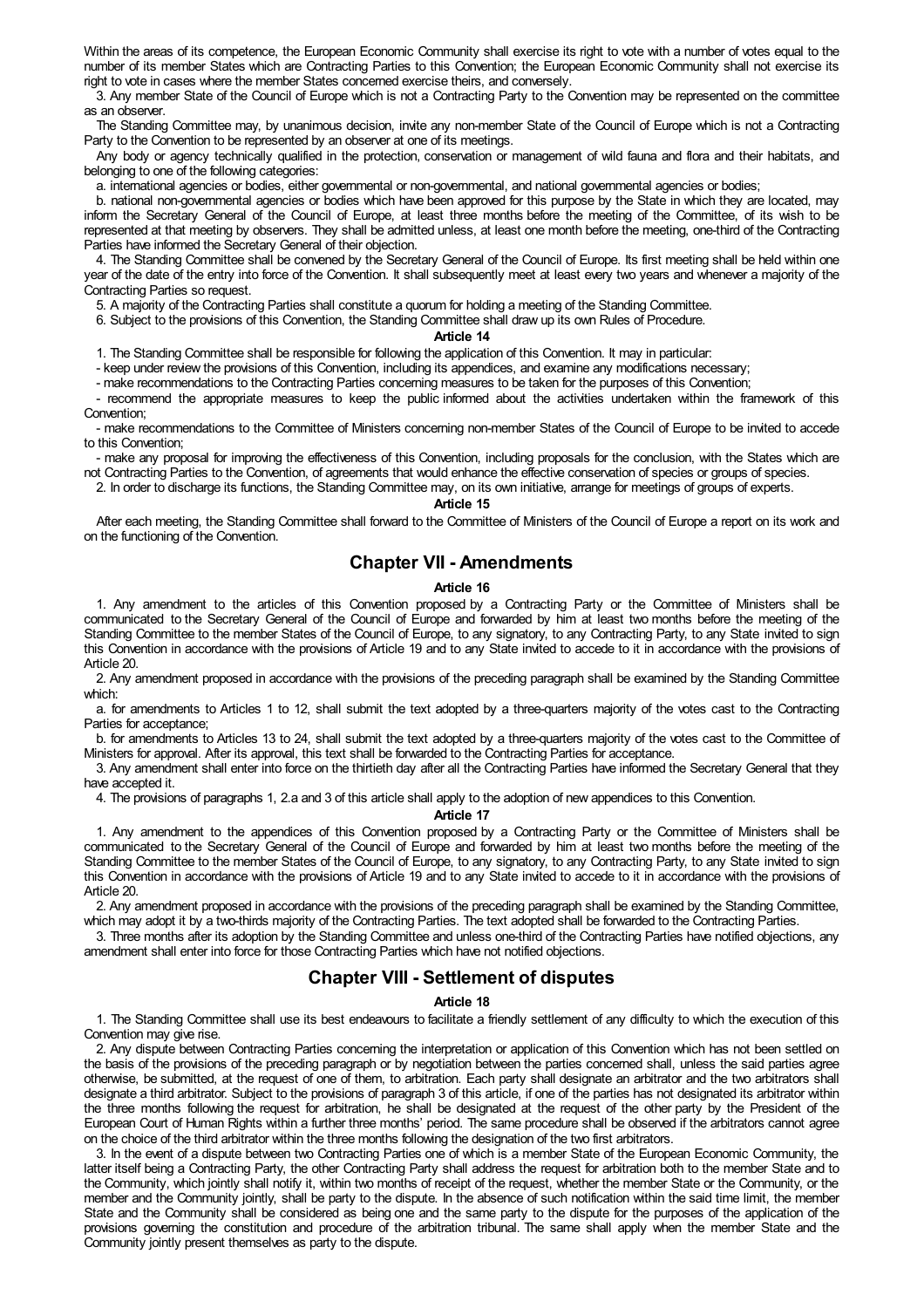4. The arbitration tribunal shall draw up its own Rules of Procedure. Its decisions shall be taken by majority vote. Its award shall be final and binding.

5. Each party to the dispute shall bear the expenses of the arbitrator designated by it and the parties shall share equally the expenses of the third arbitrator, as well as other costs entailed by the arbitration.

# **Chapter IX - Final provisions**

### **Article 19**

1. This Convention shall be open for signature by the member States of the Council of Europe and non-member States which have participated in its elaboration and by the European Economic Community.

Up until the date when the Convention enters into force, it shall also be open for signature by any other State so invited by the Committee of Ministers.

The Convention is subject to ratification, acceptance or approval. Instruments of ratification, acceptance or approval shall be deposited with the Secretary General of the Council of Europe.

2. The Convention shall enter into force on the first day of the month following the expiry of a period of three months after the date on which five States, including at least four member States of the Council of Europe, have expressed their consent to be bound by the Convention in accordance with the provisions of the preceding paragraph.

3. In respect of any signatory State or the European Economic Community which subsequently express their consent to be bound by it, the Convention shall enter into force on the first day of the month following the expiry of a period of three months after the date of the deposit of the instrument of ratification, acceptance or approval.

#### **Article 20**

1. After the entry into force of this Convention, the Committee of Ministers of the Council of Europe, after consulting the Contracting Parties, may invite to accede to the Convention any non-member State of the Council which, invited to sign in accordance with the provisions of Article 19, has not yet done so, and any other non-member State.

2. In respect of any acceding State, the Convention shall enter into force on the first day of the month following the expiry of a period of three months after the date of the deposit of the instrument of accession with the Secretary General of the Council of Europe.

#### **Article 21**

1. Any State may, at the time of signature or when depositing its instrument of ratification, acceptance, approval or accession, specify the territory or territories to which this Convention shall apply.

2. Any Contracting Party may, when depositing its instrument of ratification, acceptance, approval or accession or at any later date, by declaration addressed to the Secretary General of the Council of Europe, extend the application of this Convention to any other territory specified in the declaration and for whose international relations it is responsible or on whose behalf it is authorised to give undertakings.

3. Any declaration made under the preceding paragraph may, in respect of any territory mentioned in such declaration, be withdrawn by notification addressed to the Secretary General. Such withdrawal shall become effective on the first day of the month following the expiry of a period of six months after the date of receipt of the notification by the Secretary General.

#### **Article 22**

1. Any State may, at the time of signature or when depositing its instrument of ratification, acceptance, approval or accession, make one or more reservations regarding certain species specified in Appendices I to III and/or, for certain species mentioned in the reservation or reservations, regarding certain means or methods of killing, capture and other exploitation listed in Appendix IV. No reservations of a general nature may be made.

2. Any Contracting Party which extends the application of this Convention to a territory mentioned in the declaration referred to in paragraph 2 of Article 21 may, in respect of the territory concerned, make one or more reservations in accordance with the provisions of the preceding paragraph.

3. No other reservation may be made.

4. Any Contracting Party which has made a reservation under paragraphs 1 and 2 of this article may wholly or partly withdraw it by means of a notification addressed to the Secretary General of the Council of Europe. Such withdrawal shall take effect as from the date of receipt of the notification by the Secretary General.

#### **Article 23**

1. Any Contracting Party may, at any time, denounce this Convention by means of a notification addressed to the Secretary General of the Council of Europe.

2. Such denunciation shall become effective on the first day of the month following the expiry of a period of six months after the date of receipt of the notification by the Secretary General.

#### **Article 24**

The Secretary General of the Council of Europe shall notify the member States of the Council of Europe, any signatory State, the European Economic Community if a signatory of this Convention and any Contracting Party of: a. any signature;

b. the deposit of any instrument of ratification, acceptance, approval or accession;

c. any date of entry into force of this Convention in accordance with Articles 19 and 20;

d. any information forwarded under the provisions of paragraph 3 of Article 13;

e. any report established in pursuance of the provisions of Article 15;

f. any amendment or any new appendix adopted in accordance with Articles 16 and 17 and the date on which the amendment or new appendix comes into force;

g. any declaration made under the provisions of paragraphs 2 and 3 of Article 21;

h. any reservation made under the provisions of paragraphs 1 and 2 of Article 22;

i. the withdrawal of any reservation carried out under the provisions of paragraph 4 of Article 22;

j. any notification made under the provisions of Article 23 and the date on which the denunciation takes effect.

In witness whereof the undersigned, being duly authorised thereto, have signed this Convention.

Done at Bern, this 19th day of September 1979, in English and French, both texts being equally authentic, in a single copy which shall be deposited in the archives of the Council of Europe. The Secretary General of the Council of Europe shall transmit certified copies to each member State of the Council of Europe, to any signatory State, to the European Economic Community if a signatory and to any State invited to sign this Convention or to accede thereto.

# КОНВЕНЦИЈА О ОЧУВАЊУ ЕВРОПСКЕ ДИ **П Р И Р О ДСНТИАХН И Ш Т А**

### **Преамбула**

Земље чланице Савета Европе и друге потписнице ове конвенције;

Сматрајући да је циљ Савета Европе да остварује веће јединство међу својим чланицама;

Имајући у виду жељу Савета Европе да сарађује са другим државама у области очувања природе;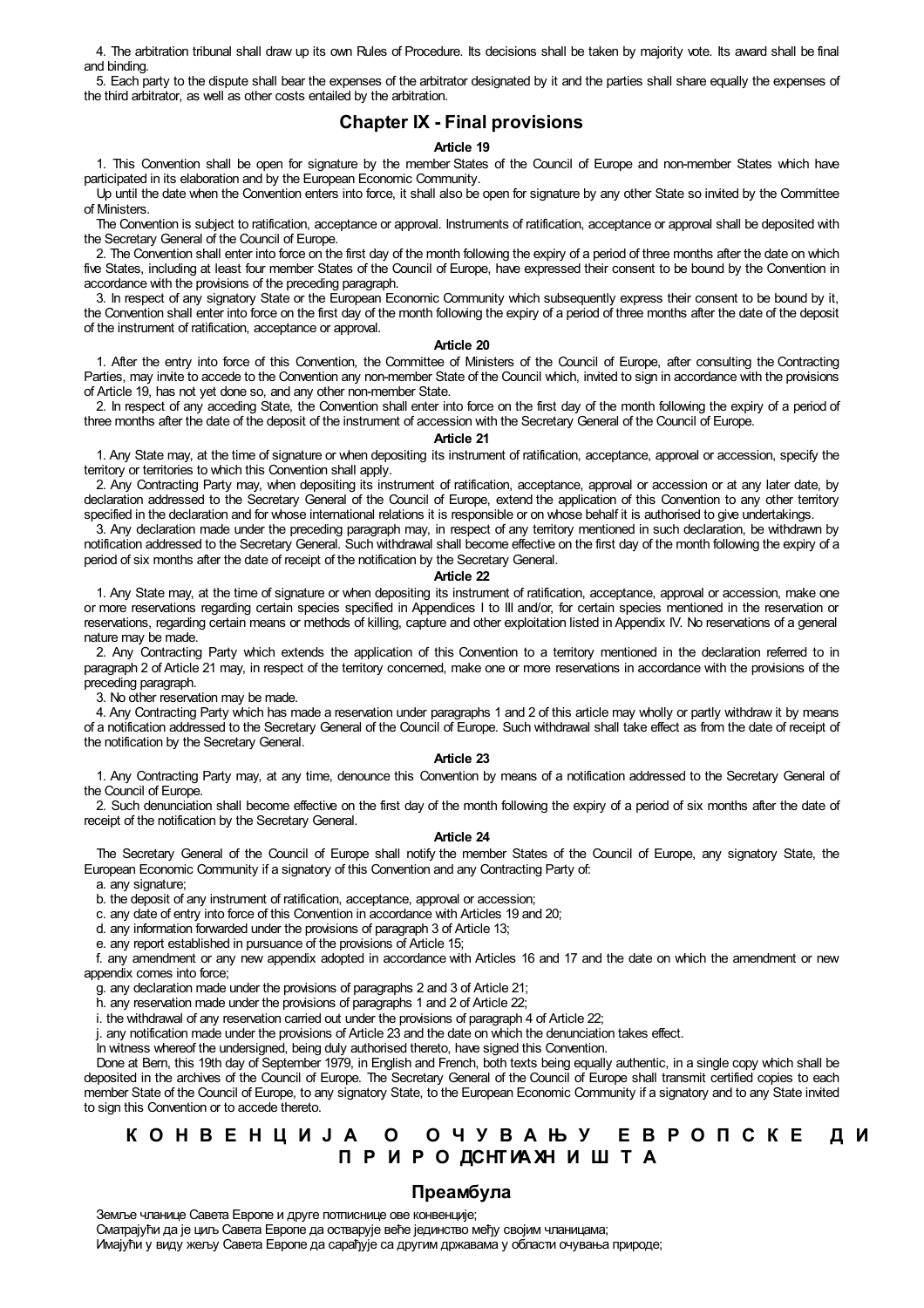Признајући да дивља флора и фауна представљају природно наслеђе од естетске, научне, културне, рекреационе, економске и суштинске вредности које треба сачувати и предати будућим генерацијама;

Признајући суштинску улогу флоре и фауне у очувању еколошке равнотеже;

Констатујући да се бројност многих врста дивље флоре и фауне смањује и да некима прети истребљење;

Свесни да је очување природних станишта витална компонента заштите и очувања дивље флоре и фауне;

Признајући да владе у својим националним циљевима и програмима треба да разматрају очување дивље флоре и фауне и да треба успоставити међународну сарадњу посебно да би се заштитиле миграторне врсте;

Имајући у виду распрострањене захтеве влада или међународних тела, посебно који су изражени на Конференцији Уједињених нација о животној средини 1972. године и на Консултативној скупштини Савета Европе;

Нарочито желећи да се у области очувања дивље флоре и фауне придржавају препорука Резолуције бр. 2 Друге европске министарске конференције о животној средини,

Сагласиле су се на следећи начин:

## **Поглавље I - Опште одредбе**

#### **Члан 1.**

1. Циљеви ове конвенције су да се очувају дивља флора и фауна и њихова природна станишта, нарочито оних врста и станишта чије очување захтева сарадњу више држава и да би се унапређивала таква сарадња.

2. Посебан нагласак се ставља на угрожене и осетљиве врсте, укључујући угрожене и осетљиве миграторне врсте.

### **Члан 2.**

Стране уговорнице ће предузети потребне мере за одржање популација дивље флоре и фауне или за њихово прилагођавање нивоу који посебно одговара еколошким, научним и културним захтевима, притом имајући у виду економске захтеве и захтеве за рекреацијом и потребе подврста, варијетета или облика који су у рискантном положају на неким местима.

#### **Члан 3.**

1. Свака страна уговорница ће предузети кораке за унапређивање националних политика за очување дивље флоре, дивље фауне и природних станишта, посвећујући посебну пажњу угроженим и осетљивим врстама, нарочито ендемичним, као и угроженим стаништима, у складу са одредбама ове конвенције.

2. Свака страна уговорница се обавезује да у својој политици планирања и развојној политици узме у обзир очување дивље флоре и фауне.

3. Свака страна уговорница ће унапређивати образовање и ширити опште информације о потреби да се очувају врсте дивље флоре и фауне и њихова станишта.

# **Поглавље II - Заштита станишта**

### **Члан 4.**

1. Свака страна уговорница ће предузимати одговарајуће и потребне законодавне и административне мере за обезбеђивање очувања станишта у којима живе врсте дивље флоре и фауне, посебно оне наведене у Додацима I и II, као и очување угрожених природних станишта.

2. Стране уговорнице ће у својим политикама планирања и развоја имати у виду потребе очувања за области заштићене под претходном тачком у циљу избегавања или минимизирања, колико год је то могуће, било каквог погоршања стања таквих области.

3. Стране уговорнице се обавезују да посвећују посебну пажњу заштити области које су од значаја за миграторне врсте наведене у Додацима II и III и које су адекватно лоциране у односу на миграционе путање, као што је презимљавање, окупљање, исхрана, размножавање или митарење.

4. Стране уговорнице се обавезују да на одговарајући начин координирају своје напоре за заштиту природних станишта која се помињу у овом члану када су она ситуирана у граничним областима.

# **Поглавље III - Заштита врста**

### **Члан 5.**

Свака страна уговорница ће предузимати одговарајуће и потребне законодавне и административне мере да би се обезбедила посебна заштита врста дивље флоре наведених у Додатку I. Намерно брање, сакупљање, сечење или чупање из корена оваквих биљака ће се забранити. Свака страна уговорница ће, на одговарајући начин, забранити присвајање или продају ових врста.

## **Члан 6.**

Свака страна уговорница предузеће одговарајуће административне мере за обезбеђивање посебног положаја врста дивље фауне наведених у Додатку II. За ове врсте ће посебно бити забрањено следеће:

а) сви облици намерног заробљавања и држања и намерног убијања;

б) намерно оштећивање или уништавање места за размножавање или одмор;

в) намерно узнемиравање дивље фауне, нарочито током периода размножавања, подизања младих и хибернације, у оноликој мери колико би то узнемиравање било значајно у светлу циљева ове конвенције;

г) намерно уништавање или узимање јаја од дивљачи или држање ових јаја и ако су празна;

д) поседовање ових животиња, живих или мртвих, или интерна трговина истима, укључујући препариране животиње и било који лако препознатљив део или дериват истих, у случајевима где би ово допринело ефикасности одредаба овог члана.

#### **Члан 7.**

1. Свака страна уговорница ће предузети одговарајуће и потребне законодавне и административне мере ради обезбеђивања заштите врста дивље фауне наведених у Додатку III.

2. Било каква експлоатација дивље фауне наведене у Додатку III биће регулисана да би популације биле ван опасности, узимајући у обзир захтеве члана 2.

3. Мере које ће се предузети укључују и следеће:

а) ловостај и/или друге процедуре којима се регулише експлоатација;

б) привремена или локална забрана, у одговарајућим случајевима, да би се обновили задовољавајући нивои популације;

в) регулисање, на одговарајући начин, продаје, држања за продају, транспорта за продају или понуде за продају живих или мртвих дивљих животиња.

#### **Члан 8.**

У вези са заробљавањем или убијањем врста дивље фауне наведених у Додатку III и у случајевима у којима се, у складу са чланом 9. чине изузеци у односу на врсте наведене у Додатку II, стране уговорнице ће забранити употребу свих средстава за заробљавање и убијање и коришћење свих средстава која могу изазвати локално нестајање популације једне врсте или озбиљно узнемиравање истих, а посебно средстава наведених у Додатку IV.

#### **Члан 9.**

1. Свака страна уговорница може направити изузетке од одредаба чланова 4, 5, 6, 7. и од забране коришћења средстава поменутих у члану 8. под условом да нема другог задовољавајућег решења и да изузетак неће угрозити опстанак дотичне популације: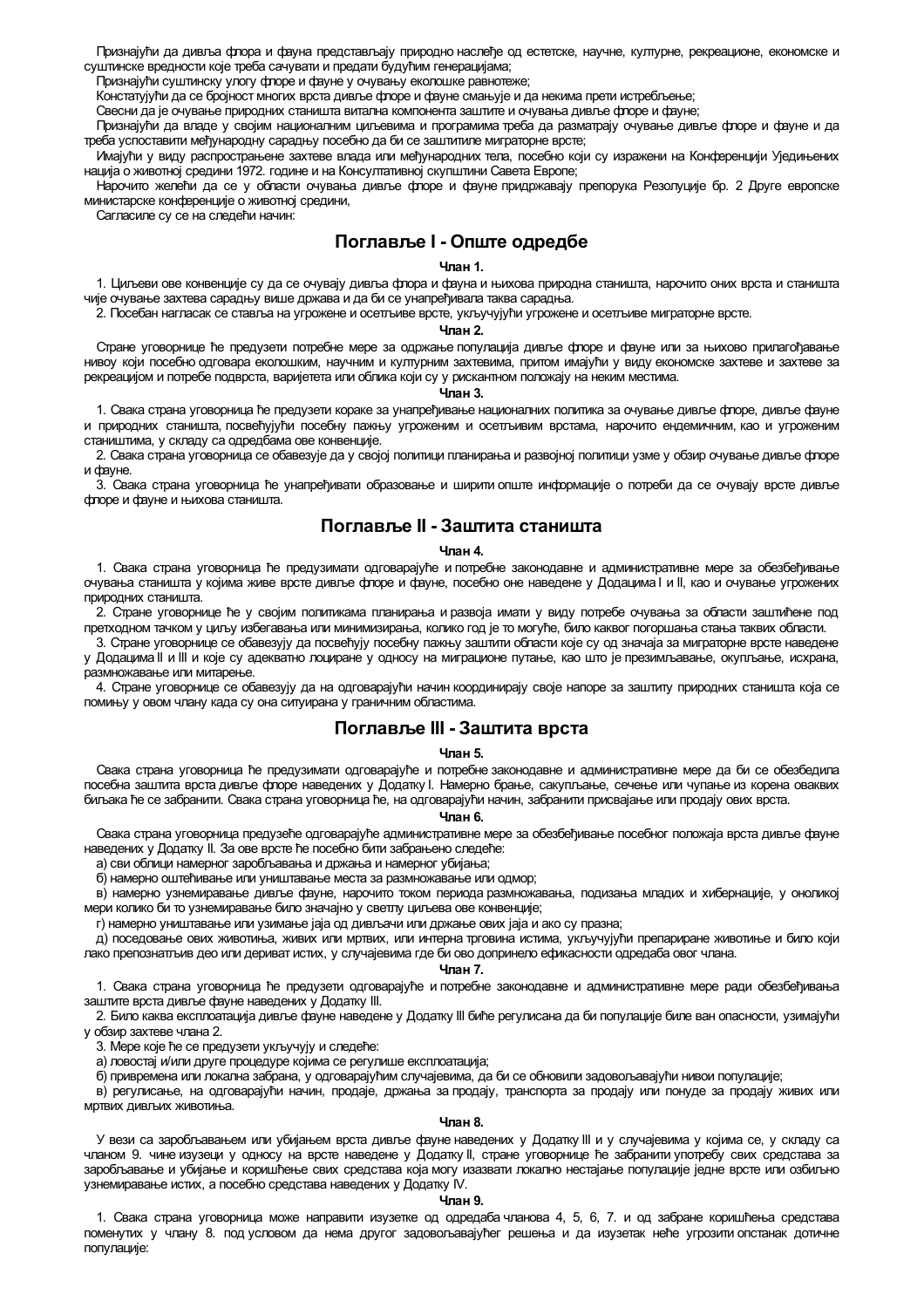- ради заштите флоре и фауне;

- за спречавање озбиљних штета усевима, стоци, шумама, рибњацима, води и другим облицима својине;

- у интересу здравства и сигурности, сигурности ваздушног саобраћаја или других најважнијих јавних инетереса;

- у сврхе истраживања и образовања, обнављања популације, поновног увођења и потребног размножавања;

- дозволити, под стриктно надзираваним условима, на селективној основи и у ограниченој мери, хватање, држање или другу разбориту експлоатацију одређених дивљих животиња и биљака у малим количинама.

2. Стране уговорнице ће сваке две године извештавати Стални комитет о изузецима који се праве на основу претходне тачке. Ови извештаји морају да одређују:

- популације које јесу или су биле обухваћене овим изузецима и, када је то практично изводљиво, број примерака о коме се ради;

- средства која су одобрена за убијање или заробљавање;

- услове ризика и околности времена и места под којима су овакви изузеци одобрени;

- орган који је овлашћен да изјави да су ови услови испуњени и да одлучује о средствима која се могу користити, њиховим ограничењима и лицима која су добила инструкције да спроводе ове одлуке;

- контролне мере које су укључене.

# **Поглавље IV - Посебне одредбе за миграторне врсте**

### **Члан 10.**

1. Стране уговорнице се обавезују да ће, поред мера одређених у члановима 4, 6, 7. и 8, координирати своје напоре за заштиту миграторних врста наведених у Додацима II и III чији се ареал простире на њиховој територији.

2. Стране уговорнице ће предузимати мере ради обезбеђивања адекватног ловостаја и/или других процедура којима се регулише експлоатација одређена у тачки 3а члана 7. и њихове одговарајуће примене у циљу испуњавања услова за (заштиту) миграторне врсте наведене у Додатку III.

# **Поглавље V - Додатне одредбе**

### **Члан 11.**

1. У спровођењу одредаба ове конвенције стране уговорнице се обавезују да:

а) сарађују у свим одговарајућим случајевима а нарочито када то повећава ефикасност мера које се предузимају по члановима ове конвенције;

б) подстичу и координирају истраживања везана за намене овог споразума.

2. Свака страна уговорница се обавезује да:

а) подстиче поновно увођење аутохтоних врста дивље флоре и фауне када ово доприноси очувању угрожене врсте, под условом да се прво направи студија у светлу искустава других страна уговорница да би се утврдило да би такво поновно увођење било ефикасно и прихватљиво;

б) стриктно контролише увођење алохтоних врста.

3. Свака страна уговорница ће обавестити Стални комитет о врстама које на њеној територији уживају комплетну заштиту а нису укључене у Додатке И и ИИ.

### **Члан 12.**

Стране уговорнице могу усвојити мере за очување дивље флоре и фауне и њихових природних станишта које су строже од оних предвиђених овом конвенцијом.

# **Поглавље VI - Стални комитет**

### **Члан 13.**

1. У сврхе спровођења у живот ове конвенције основаће се један Стални комитет.

2. Сваку страну уговорницу у Сталном комитету може представљати један или више делегата. Свака делегација има један глас. У областима своје надлежности Европска економска заједница ће примењивати своје право да гласа са бројем гласова који је једнак броју њених земаља чланица које су стране уговорнице ове конвенције; Европска економска заједница неће примењивати своје право гласа у случајевима где заинтересоване земље чланице примењују своје право гласа, и обрнуто.

3. Свака земља чланица Европског савета која није страна уговорница ове конвенције може бити представљена у Комитету као посматрач.

Стални комитет може једногласном одлуком да позове било коју земљу која није чланица Европског савета и која није страна уговорница ове конвенције да буде представљена као посматрач на једном од састанака Комитета.

Било који орган или агенција са техничким квалификацијама у области заштите, очувања или газдовања дивљом фауном и флором и њиховим природним стаништима и који припада једној од следећих категорија:

а) међународне агенције или тела, било владина или невладина, и националне владине агенције или тела;

б) националне невладине агенције или тела која су у ове сврхе добила сагласност од државе у којој се налазе могу обавестити генералног секретара Савета Европе, најмање три месеца пре заседања Комитета, о својој жељида преко посматрача буду представљени на том састанку. Оне ће бити прихваћене осим уколико најмање месец дана пре састанка једна трећина страна уговорница не обавести генералног секретара о свом противљењу.

4. Стални комитет ће сазивати генерални секретар СаветаЕвропе. Први састанак Комитета ће се одржати у року од годину дана од дана ступања на снагу ове конвенције. После тога ће се састајати најмање сваке две године и кад год то захтева већина страна уговорница.

5. Већина страна уговорница представља кворум за одржавање заседања Сталног комитета.

6. У складу са одредбама ове конвенције Стални комитет ће израдити сопствени пословник.

**Члан 14.**

1. Стални комитет ће бити одговоран за праћење примене ове конвенције. Посебно може:

- стално разматрати одредбе ове конвенције, укључујући и њене Додатке, и испитивати потребе уношења измена;

- давати препоруке странама уговорницама у вези са мерама које треба предузети у сврхе ове конвенције;

- препоручити одговарајуће мере да би јавност увек била информисана о активностима које се спроводе у оквиру ове конвенције;

- давати препоруке Комитету министара у вези са земљама које нису чланице Савета Европе које треба позвати да приступе овој Конвенцији;

- дати било какав предлог за побољшање ефикасности ове конвенције, укључујући и предлоге за закључивање споразума, са државама које нису стране уговорнице ове конвенције, који би унапредили ефективно очување врста или група врста.

2. У циљу обављања својих функција Стални комитет може, на сопствену иницијативу, организовати састанке група експерата.

**Члан 15.**

После сваког састанка Стални комитет ће Комитету министара Савета Европе прослеђивати извештај о свом раду и о функционисању Конвенције.

# **Поглавље VII - Амандмани**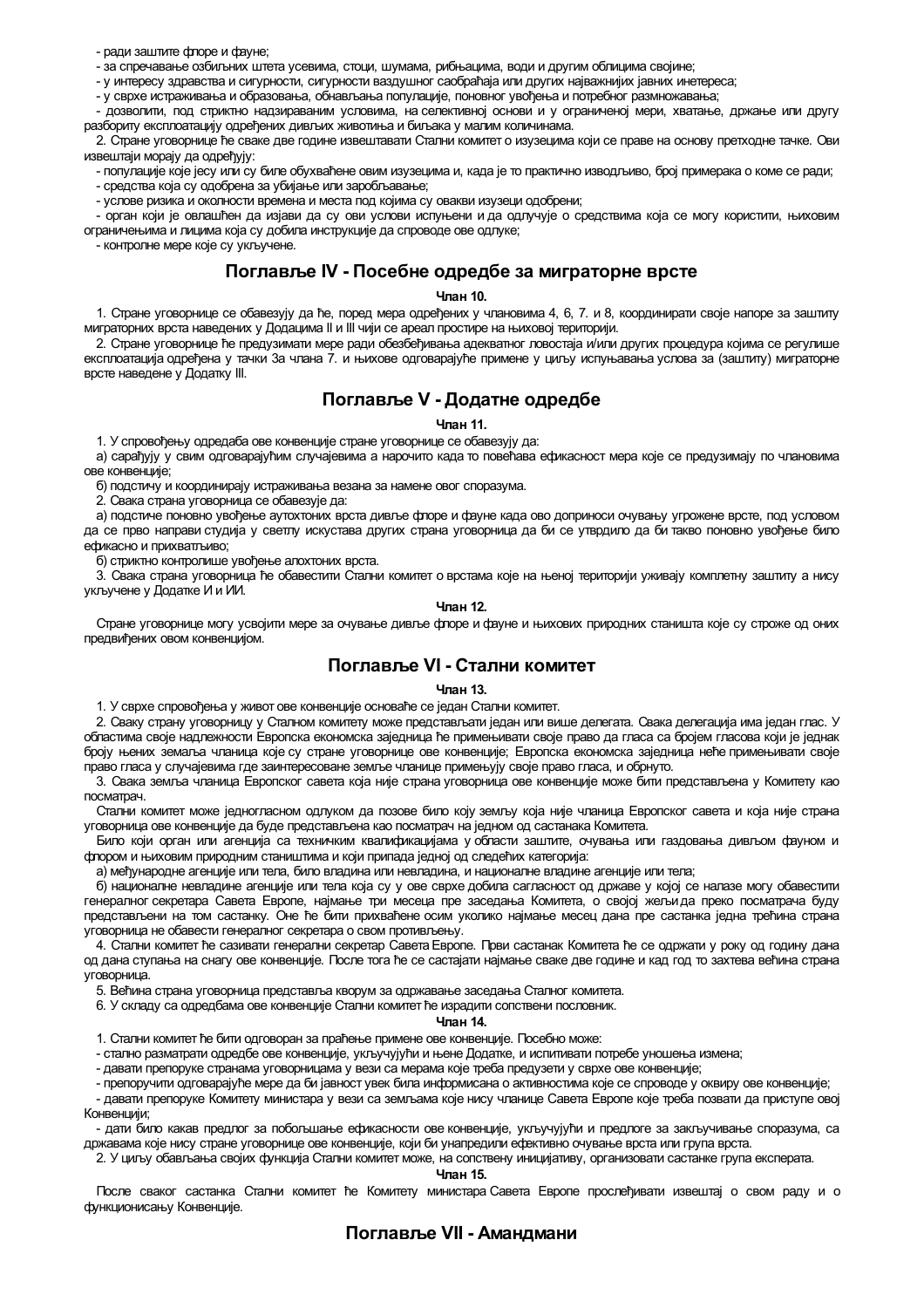#### **Члан 16.**

1. Било који амандман на чланове ове конвенције који предложи једна страна уговорница или Комитет министара преноси се генералном секретару Савета Европе и он ће га најмање два месеца пре заседања Сталног комитета проследити земљама чланицама Савета Европе, свакој потписници, свакој страни уговорници, свакој држави позваној да потпише ову конвенцију у складу са одредбама члана 19. и свакој земљи позваној да приступи овој конвенцији у складу са одредбама члана 20.

2. Сваки амандман предложен у складу са одредбама претходне тачке разматраће Стални комитет, који ће:

а) за амандмане на чланове 1. до 12. поднети текст, прихваћен трочетвртинском већином предатих гласова, странама уговорницама на усвајање;

б) за амандмане на чланове 13. до 24. поднети текст, прихваћен трочетвртинском већином предатих гласова, Комитету министара на усвајање. После њиховог усвајања, текст се прослеђује странама уговорницама на усвајање.

3. Сваки амандман ступа на снагу тридесетог дана пошто све стране уговорнице обавесте генералног секретара да су га усвојиле. 4. Одредбе тач. 1, 2а и 3. овог члана примењују се на усвајање нових Додатака овој конвенцији.

#### **Члан 17.**

1. Сваки амандман на Додатке ове конвенције који предложи једна страна уговорница или Комитет министара биће пренесен генералном секретару Савета Европе и он ће га проследити најмање два месеца пре заседања Сталногкомитета земљама чланицама Савета Европе, свим потписницима, свим странама уговорницама, свим земљама позваним да потпишу ову конвенцију у складу са одредбама члана 19. и свим земљама позваним да јој приступе у складу са одредбама члана 20.

2. Сваки амандман који се предложи у складу са одредбама претходног става размотриће Стални комитет, који га може усвојити двотрећинском већином страна уговорница. Усвојени текст се прослеђује странама уговорницама.

3. Три месеца после усвајања од стране Сталног комитета и уколико једна трећина страна уговорница нема писмених примедби, сваки амандман ће ступити на снагу за оне стране уговорнице које нису дале писмене примедбе.

# **Поглавље VIII - Решавање спорова**

### **Члан 18.**

1. Стални комитет ће се свесрдно заложити да олакша пријатељско решавање било какве тешкоће која може искрснути спровођењем у живот ове конвенције.

2. Сваки спор између страна уговорница у вези са тумачењем или применом ове конвенције који није решен на основу одредаба претходног члана или преговорима између дотичних страна предаје се на арбитражу, уколико се горепоменуте стране друкчије не договоре, на захтев једне од њих. Свака страна одређује по једног арбитра и два арбитра ће одредити трећег арбитра. У складу са одредбама тачке 3. овог члана, уколико једна од страна не одреди свог арбитра у року од три месеца по подношењу захтева за арбитражу, арбитра ће, на захтев друге стране, одредити председник Европског суда за људска права у року од наредна три месеца. Исти поступак ће се применити ако арбитри у року од три месеца од свог постављења не могу да се сложе око избора трећег арбитра.

3. У случају сукоба измећу двеју страна уговорница од којих је једна земља чланица Европске економске заједнице, а и сама ЕЕЗ је страна уговорница, друга страна уговорница ће упутити захтев за арбитражу и земљи чланици и Заједници, које ће је заједнички обавестити, у року од два месеца по пријему захтева, да ли ће страна у спору бити земља чланица или Заједница, или чланица и Заједница заједнички. У одсуству таквог обавештења у оквиру поменутог временског лимита, земља чланица и Заједница ће се сматрати једном и истом страном у спору у сврхе примене одредаба које регулишу састављање и поступак арбитражног трибунала. Исто ће се примењивати када се земља чланица и Заједница заједнички представљају као страна у спору.

4. Арбитражни трибунал ће израдити свој сопствени пословник. Одлуке се доносе гласом већине. Одлука је коначна и обавезујућа.

5. Свака страна у спору сноси трошкове арбитра кога сама одреди и стране подједнако деле трошкове трећег арбитра, тако и трошкове настале због арбитраже.

### **Поглавље IX - Завршне одредбе**

### **Члан 19.**

1. Конвенција је отворена за потписивање земљама чланицама Савета Европе и земљама које нису чланице а које су учествовале у њеној изради и Европској економској заједници. До дана ступања на снагу Конвенција ће такође бити отворена за потписивање и било којој другој земљи коју Комитет министара позове да то учини.

Конвенција је подложна ратификацији, прихватању или усвајању. Ратификациони инструменти, инструменти прихватања или усвајања депонују се код генералног секретара Савета Европе.

2. Конвенција ступа на снагу првог дана месеца који следи по истеку тромесечног периода после дана када пет држава, укључујући и најмање четири земље чланице Савета Европе, изразе своју сагласност да их Конвенција обавезује у складу са одредбама претходног параграфа.

3. Што се тиче било које земље потписнице или Европске економске заједнице која потом изрази своју сагласност да је Конвенција обавезује, Конвенција ће ступити на снагу првог дана месеца који следи по истеку тромесечног периода после дана депоновања ратификационог инструмента, инструмента прихватања или усвајања.

### **Члан 20.**

1. После ступања на снагу ове конвенције, Комитет министара Савета Европе може, после консултација са странама уговорницама, позвати да приступи Конвенцији било коју земљу која није чланица Савета и која, позвана да потпише Конвенцију у складу са одредбама члана 19, то још није учинила, као и било коју другу земљу која није чланица.

2. Што се тиче сваке земље која приступа Конвенцији, Конвенција ће ступити на снагу првог дана месеца који следи после тромесечног периода по датуму депоновања инструмента о прихватању код генералног секретара Савета Европе.

#### **Члан 21.**

1. Свака држава, у време потписивања или када депонује свој ратификациони инструмент, инструмент прихватања, усвајања или приступања, може одредити територију или територије на којима ће се ова конвенција примењивати.

2. Свака страна уговорница, када депонује свој ратификациони инструмент, инструмент о прихватању, усвајању или приступању или било којег каснијег датума, може декларацијом упућеном генералном секретару Савета Европе проширити примену ове конвенције на било коју територију назначену у декларацији и за чије међународне односе она одговара или у чије је име овлашћена да се обавезује.

3. Свака декларација сачињена по претходној тачки може бити повучена, у односу на било коју територију која се помиње у таквој декларацији, обавештењем упућеним генералном секретару. Такво повлачење ступа на снагу првог дана месеца који следи по истеку од шест месеци по датуму пријема овог обавештења од стране генералног секретара.

#### **Члан 22.**

1. Свака држава, у време потписивања или када депонује свој ратификациони инструмент, инструмент о прихватању, усвајању или приступању, може изнети једну или више резерви у вези са одређеним врстама наведеним у Додацима I до II и/или III са одређеним врстама поменутим у резерви или резервама, у вези са одређеним средствима или методама убијања, заробљавања и друге експлоатације наведене у додатку IV. Не могу се изнети никакве резерве опште природе.

2. Свака страна уговорница која проширује примену ове конвенције на територију поменуту у декларацији која се помиње у ставу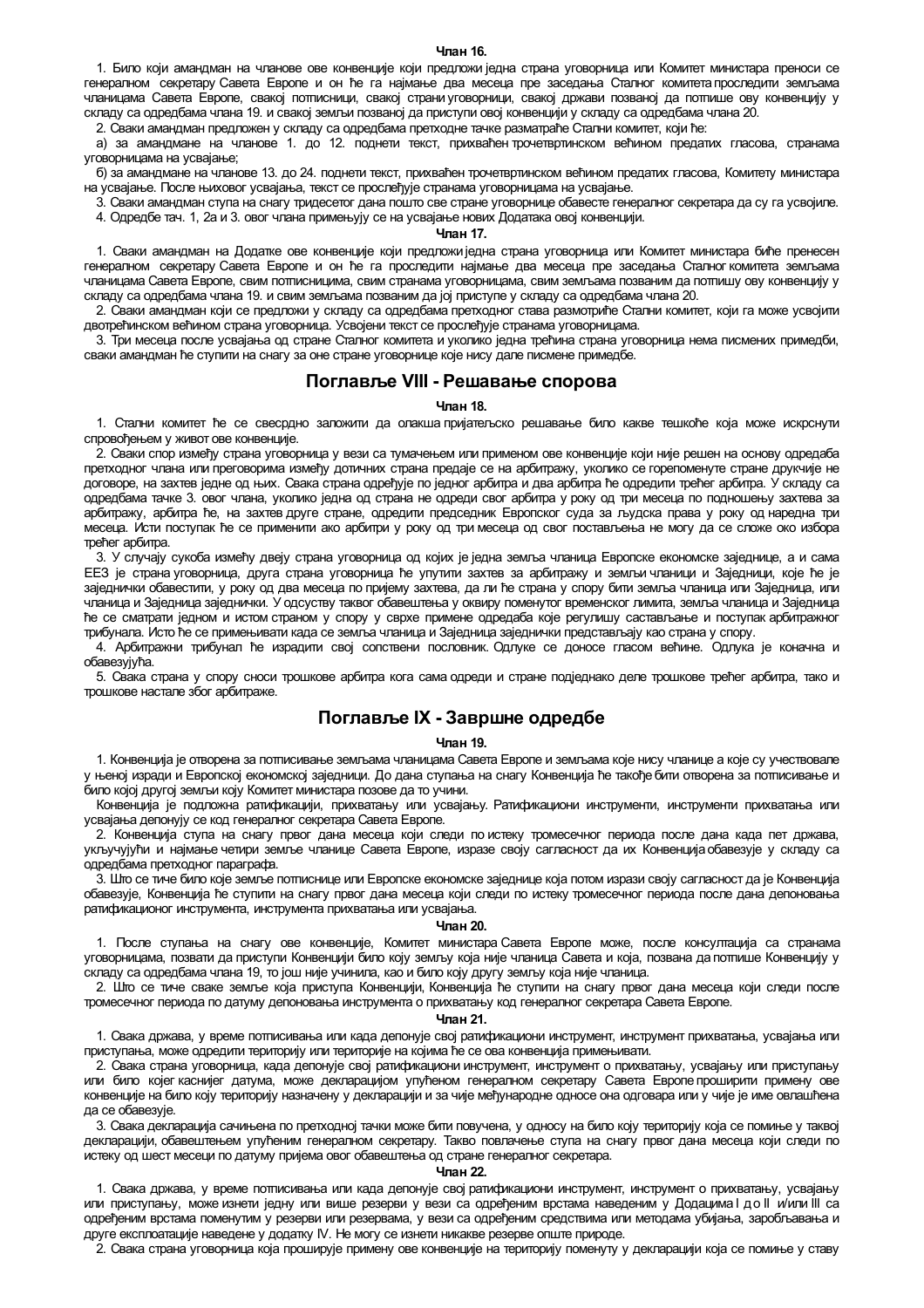2. члана 21. може, у вези са дотичном територијом, изнети једну или више резерви у складу са одредбама претходне тачке.

3. Не могу се износити било какве друге резерве.

4. Свака страна уговорница која је изнела резерву под ст. 1. и 2. овог члана може је у потпуности или делимично повући путем обавештења упућеног генералном секретару Савета Европе. Такво повлачење ступа на снагу од датума пријема обавештења од стране генералног секретара.

### **Члан 23.**

1. Свака страна уговорница може у било које време одбацити ову конвенцију путем обавештења упућеног генералном секретару Савета Европе.

2. Такво одбацивање ступа на снагу првог дана у месецу који следи по истеку периода од шест месеци по датуму пријема обавештења од стране генералног секретара.

#### **Члан 24.**

Генерални секретар Савета Европе ће обавестити земље чланице Савета Европе, сваку земљу потписницу, Европску економску заједницу, уколико је потписница ове конвенције и сваку страну уговорницу о:

а) сваком потпису;

б) депоновању сваког ратификационог инструмента, инструмента о прихватању, усвајању или приступању;

в) сваком датуму ступања на снагу ове конвенције у складу са чл. 19. и 20;

г) свакој информацији упућеној по одредбама става 3. члана 13;

д) сваком извештају направљеном у складу са одредбама члана 15;

ђ) сваком амандману или неком новом додатку усвојеном у складу са чл. 16. и 17. и датуму ступања на снагу амандмана или новог додатка;

е) свакој декларацији сачињеној по одредбама става 2. и 3. члана 21;

ж) свакој резерви изнетој по одредбама става 1. и 2. члана 22;

з) повлачењу сваке резерве спроведеном по одредбама става 4. члана 22;

и) сваком другом обавештењу датом по одредбама члана 23. и датуму када одбацивање ступа на снагу.

У складу са чим су долепотписани, са одговарајућим овлашћењима да то учине, потписали ову конвенцију.

Сачињено у Берну, 19. септембра 1979. године, на енглеском ифранцуском језику, с тим што су оба текста подједнако аутентична, у једном примерку који ће бити депонован у архиви Европског савета. Генерални секретар Савета Европе ће пренети оверене копије свакој земљи чланици Савета Европе, свакој земљи потписници, Европској економској заједници уколико је потписница и свакој држави која је позвана да потпише ову конвенцију или да приступи истој."

# **APPENDIX I/ДОДАТАК I1**

\_\_\_\_\_\_\_\_\_\_ 1 Status in force 1. March 2002. The Ppendices are regularly revised by Standing Committee/Стање на снази од 1. марта 2002. Стални комитет редовно ревидира податке.

### **STRICTLYPROTECTED FLORASPECIES/STROGO ЗАШТИЋЕНЕ ВРСТЕ ФЛОРЕ**

**PTERIDOPHYTA** ASPLENIACEAE

Asplenium hemionitis L. Asplenium jahandiezii (Litard.) Rouy **BLECHNACEAE** Woodwardia radicans (L.) Sm. **DICKSONIACEAE** Culcita macrocarpa C.Presl DRYOPTERIDACEAE Dryopteris corleyi Fraser-Jenk. HYMENOPHYLLACEAE Trichomanes speciosum Willd. **ISOETACEAE** Isoetes boryana Durieu Isoetes malinverniana Ces. & De Not. **MARSILEACEAE** Marsilea batardae Launert Marsilea quadrifolia L. Marsilea strigosa Willd. Pilularia minuta Durieu ex.Braun **OPHIOGLOSSACEAE** Botrychium matricariifolium A. Braun ex Koch Botrychium multifidum (S. G. Gmelin) Rupr. Botrychium simplex Hitchc. Ophioglossum polyphyllum A.Braun SALVINIACEAE Salvinia natans (L.) All. **GYMNOSPERMAE** CUPRESSACEAE Tetraclinis articulata (Vahl) Masters **PINACEAE** Abies nebrodensis (Lojac.) Mattei **ANGIOSPERMAE** ALISMATACEAE Alisma wahlenbergii (O.R.Holmb.) Juz. Caldesia parnassifolia (L.) Parl. Luronium natans (L.) Raf. **CARYOPHYLLACEAE** Arenaria nevadensis Boiss. & Reuter Arenaria provincialis Chater & Halliday Cerastium alsinifolium Tausch Dianthus hypanicus Andrz.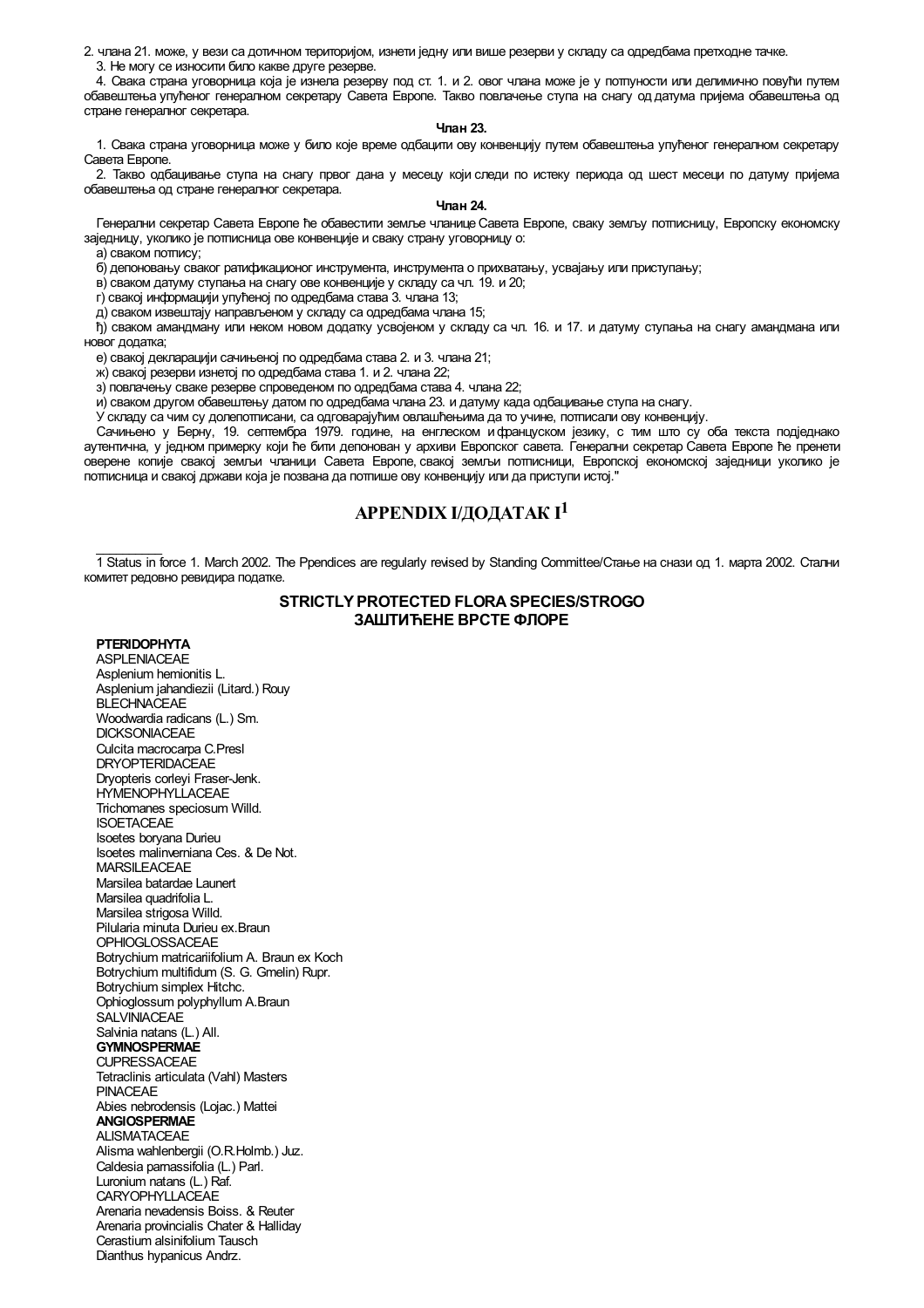Dianthus nitidus Waldst. et Kit. Dianthus rupicola Biv. Dianthus serotinus Waldst. et Kit. Dianthus urumoffii Stoj. et Acht. Gypsophila papillosa P.Porta Herniaria algarvica Chaudri Herniaria maritima Link Minuartia smejkalii Dvorakova Moehringia fontqueri Pau Moehringia hypanica Gryw. et Klok. Moehringia jankae Griseb. ex Janka Moehringia tommasinii Marches. Petrocoptis grandiflora Rothm. Petrocoptis montsicciana O.Bolós & Rivas Mart. Petrocoptis pseudoviscosa Fernández Casas Saponaria halophila Hedge & Hub.-Mor. Silene cretacea Fisch. ex Spreng. Silene furcata Raf. subsp. angustiflora (Rupr.) Walters Silene haussknechtii Heldr. ex Hausskn. Silene hifacensis Rouy ex Willk. Silene holzmannii Heldr. ex Boiss. Silene mariana Pau Silene orphanidis Boiss. Silene pompeiopolitana Gay ex Boiss. Silene rothmaleri Pinto da Silva Silene salsuginea Hub.-Mor. Silene sangaria Coode & Cullen Silene velutina Pourret ex Loisel. CHENOPODIACEAE Beta adanensis Pamuk. apud Aellen Beta trojana Pamuk. apud Aellen Cremnophyton lanfrancoi Brullo et Pavone Kalidiopsis wagenitzii Aellen Kochia saxicola Guss. Microcnemum coralloides (Loscos & Pardo) Font Quer subsp. anatolicum Wagenitz Salicornia veneta Pignatti & Lausi Salsola anatolica Aellen Suaeda cucullata Aellen CISTACEAE Helianthemum alypoides Losa & Rivas Goday Helianthemum arcticum (Grosser) Janch. Helianthemum caput-felis Boiss. Tuberaria major (Willk.) Pinto da Silva & Rozeira **COMPOSITAE** Achillea glaberrima Klok. Achillea thracica Velen. Anacyclus latealatus Hub.-Mor. Andryala levitomentosa (E. I. Nayardy) P. D. Sell Anthemis glaberrima (Rech.f.) Greuter Anthemis halophila Boiss. & Bal. Anthemis trotzkiana Claus ex Bunge. Artemisia granatensis Boiss. Artemisia insipida Vill. **CONVOLVULACEAE** Convolvulus argyrothamnos Greuter Convolvulus pulvinatus Sa'ad CRUCIFERAE Alyssum akamasicum B.L.Burtt Alyssum borzaeanum E. I. Nayardy Alyssum pyrenaicum Lapeyr. (Ptilotrichum pyrenaicum (Lapeyr.) Boiss.) Arabis kennedyae Meikle Armoracia macrocarpa (Waldst. & Kit.) Kit. ex Baumg. Aurinia uechtritziana (Bornm.) Cullen et T. R. Dudley Biscutella neustriaca Bonnet Boleum asperum (Pers.) Desvaux Brassica glabrescens Poldini Brassica hilarionis Post Brassica insularis Moris Brassica macrocarpa Guss. Brassica sylvestris (l.) Mill. subsp. taurica Tzvel. Braya purpurasceus (R.Br.) Bunge Cochlearia polonica Fr hlich Coincya rupestris Rouy (Hutera rupestris P. Porta) Coronopus navasii Pau Crambe koktebelica (Junge) N. Busch. Crambe litwinonowii K. Gross. Diplotaxis ibicensis (Pau) Gomez-Campo Diplotaxis siettiana Maire Draba dorneri Heuffel Erucastrum palustre (Pirona) Vis. Erysimum pieninicum (Zapal.) Pawl.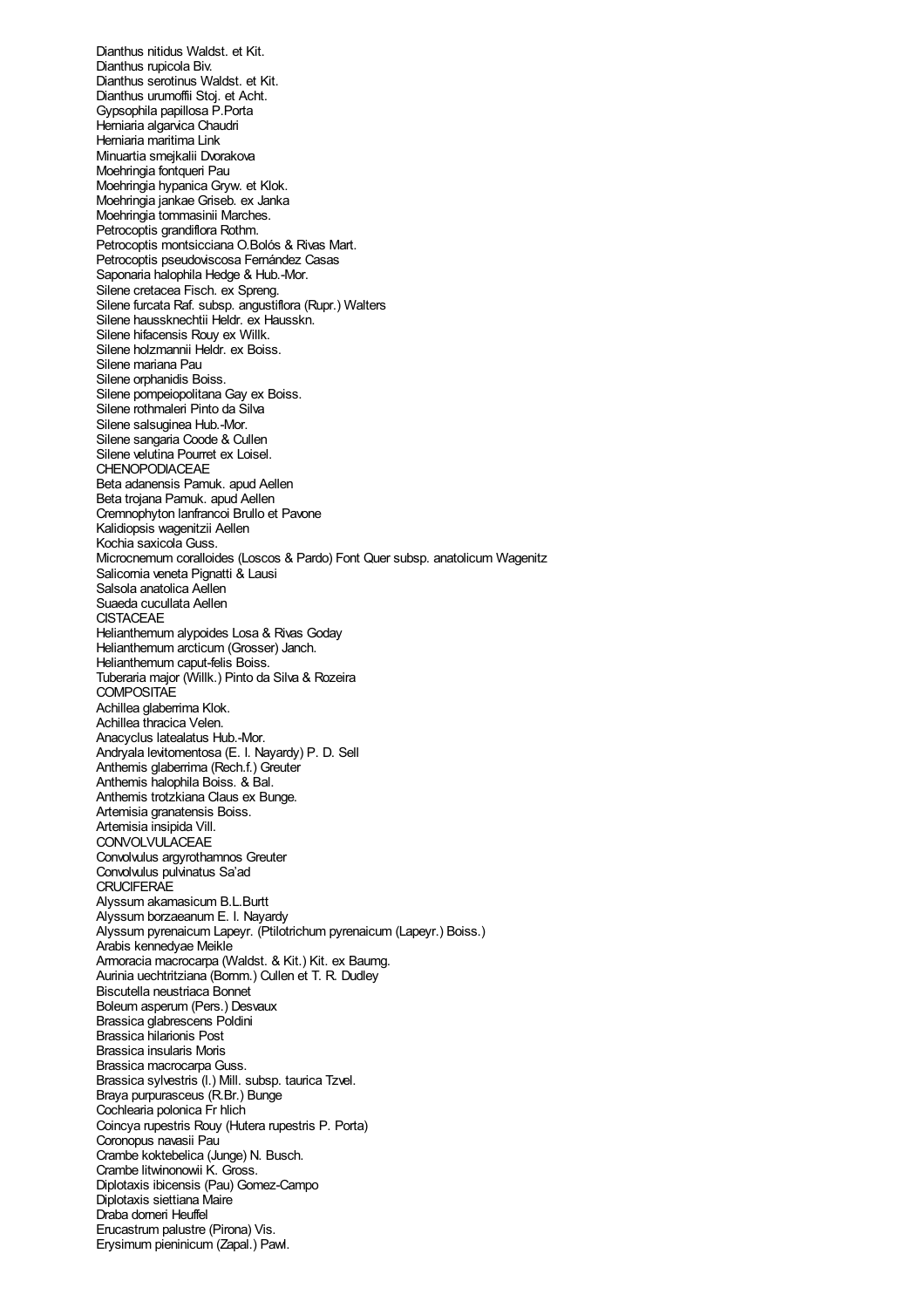Iberis arbuscula Runemark Ionopsidium acaule (Desf.) Reichemb. Ionopsidium savianum (Caruel) Ball ex Arcang. Lepidium turczaninowii Lipsky. Murbeckiella sousae Rothm. Schivereckia podolica (Besser) Andrz. Sisymbrium cavanillesianum Valdes & Castroviejo (S. matritense P.W.Ball & Heywood) Sisymbrium confertum Stev. Sisymbrium supinum L. Thlaspi cariense A.Carlstr m Thlaspi jankae A. Kern **CYPERACEAE** Carex secalina Willd. ex Wahlenb. Eleocharis carniolica Koch **DIOSCOREACEAE** Borderea chouardii (Gaussen) Heslot DIPSACACEAE Dipsacus cephalarioides Mathews & Kupicha **DROSERACEAE** Aldrovanda vesiculosa L. ERICACEAE Vaccinium arctostaphylos L. Nepeta dirphya (Boiss.) Heldr. ex Halacsy Nepeta sphaciotica P.H.Davis Origanum cordifolium (Auch. & Montbr.) Vogel (Amaracus cordifolium Auch. & Montr.) Origanum dictamnus L. Origanum scabrum Boiss. & Heldr Phlomis brevibracteata Turrill Phlomis cypria Post Rosmarinus tomentosus Hub.-Mor. & Maire Salvia crassifolia Sibth. & Smith Sideritis cypria Post Sideritis incana L. subsp. glauca (Cav.) Malagarriga Sideritis javalambrensis Pau Sideritis serrata Cav. ex Lag. Teucrium charidemi Sandwith Teucrium lamiifolium D'Urv. Teucrium lepicephalum Pau Teucrium turredanum Losa & Rivas Goday Thymus aznavourii Velen. Thymus camphoratus Hoffmanns. & Link Thymus carnosus Boiss. Thymus cephalotos L. **LEGUMINOSAE** Anthyllis hystrix Cardona, Contandr. & E.Sierra Astragalus aitosensis Ivanisch. Astragalus algarbiensis Coss. ex Bunge Astragalus aquilanus Anzalone Astragalus centralpinus Braun-Blanquet Astragalus kungurensis Boriss. Astragalus macrocarpus DC. subsp. lefkarensis Agerer-Kirchoff & Meikle Astragalus maritimus Moris Astragalus peterfii Jav. Astragalus physocalyx Fischer Astragalus psedopurpureus Gusul. Astragalus setosulus Gontsch. Astragalus tanaiticus C. Koch. Astragalus tremolsianus Pau Astragalus verrucosus Moris Cytisus aeolicus Guss. ex Lindl. Genista dorycnifolia Font Quer Genista holopetala (Fleischm. ex Koch) Baldacci Genista tetragona Bess. Glycyrrhiza iconica Hub.-Mor. Hedysarum razoumovianum Fisch. et Helm. Ononis maweana Ball Oxytropis deflexa (Pallas) DC. subsp. norvegica Nordh. Sphaerophysa kotschyana Boiss. Thermopsis turcica Kit Tan, Vural & K k d Trifolium banaticum (Heuffel) Majovsky Trifolium pachycalyx Zoh. Trifolium saxatile All. Trigonella arenicola Hub.-Mor. Trigonella halophila Boiss. Trigonella polycarpa Boiss. & Heldr. Vicia bifoliolata J.D.Rodriguez LENTIBULARIACEAE Pinguicula crystallina Sibth. & Sm. Pinguicula nevadensis (Lindb.) Casper Liparis loeselii (L.) Rich. Ophrys argolica Fleischm.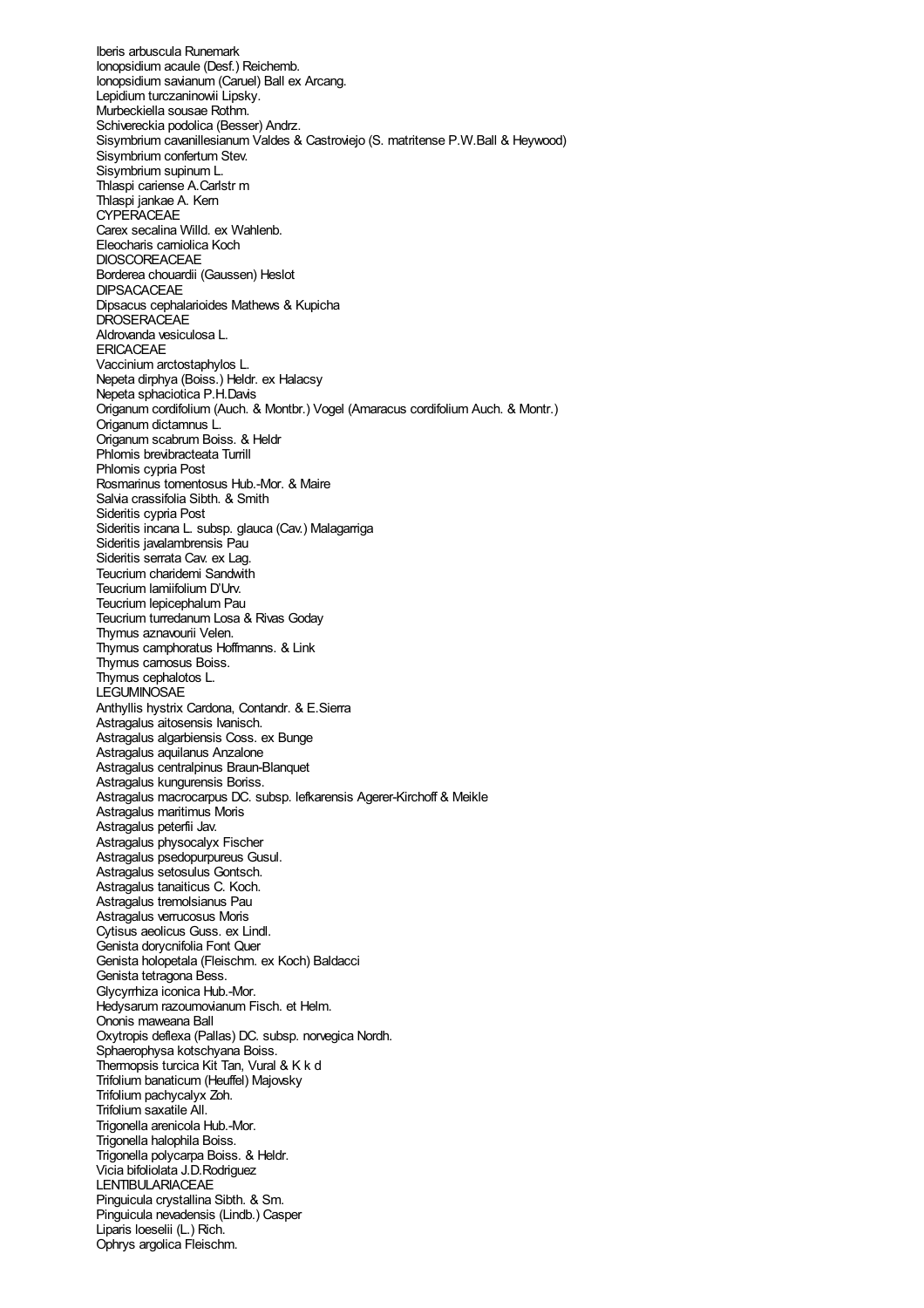Ophrys isaura Renz & Taub. Ophrys kotschyi Fleischm. & So Ophrys lunulata Parl. Ophrys lycia Renz & Taub. Ophrys oestrifera Bieb. Ophrys taurica (Aggeenko) Nevski. Orchis provincialis Balb. Orchis punctulata Stev. ex Lindl. Platanthera obtusata (Pursh) Lindl. subsp. oligantha (Turcz.) Hulten Spiranthes aestivalis (Poiret) L.C.M. Richard Steveniella satyrioides (Stev.) Schlechter. PAEONIACEAE Paeonia cambessedesii (Willk.) Willk. Paeonia clusii F.C.Stern (Stern) subsp. rhodia (Stearn) Tzanoudakis Paeonia officinalis L. subsp. banatica (Rochel) So Paeonia parnassica Tzanoudakis Paeonia tenuifolia L. PALMAE Phoenix theophrasti Greuter PAPAVERACEAE Papaver lapponicum (Tolm.) Nordh. Rupicapnos africana (Lam.) Pomel **PLUMBAGINACEAE** Armeria pseudarmeria (Murray) Mansfeld Armeria rouyana Daveau Armeria soleirolii (Duby) Godron Armeria velutina Welv. ex Boiss. & Reuter Limonium anatolicum Hedge Limonium tamaricoides Bokhari POLEMONIACEAE Polemonium boreale Adams POLYGONACEAE Polygonum praelongum Coode & Cullen Rheum rhaponticum L. Rumex rupestris Le Gall POSIDONIACEA Posidonia oceanica (L.) Delile (Med.) PRIMULACEAE Androsace cylindrica DC. Androsace mathildae Levier Androsace pyrenaica Lam. Cyclamen coum Mill. Cyclamen kuznetzovii Kotovet Czernova. Cyclamen mirabile Hildebr. Lysimachia minoricensis J.D.Rodriguez Primula apennina Widmer Primula deorum Velen. Primula frondosa Janka Primula egaliksensis Wormsk. Primula glaucescens Moretti **SCROPHULARIACEAE** Antirrhinum charidemi Lange Euphrasia marchesettii Wettst. ex Marches. Linaria algarviana Chav. Linaria ficalhoana Rouy Linaria flava (Poiret) Desf. Linaria hellenica Turril Linaria loeselii Schweigger Linaria pseudolaxiflora Lojacono Linaria ricardoi Cout. Linaria tursica B.Valdes & Cabezudo Lindernia procumbens (Krocker) Philcox Odontites granatensis Boiss. Pedicularis sudetica Willd. Verbascum afyonense Hub.-Mor. Verbascum basivelatum Hub.-Mor. Verbascum cylleneum (Boiss. & Heldr.) Kuntze Verbascum degenii Hal. Verbascum purpureum (Janka) Hub.-Mor. Verbascum stepporum Hub.-Mor. Veronica euxina Turrill Veronica oetaea L.-A.Gustavsson Veronica turrilliana Stoj. & Stef. SELAGINACEAE Globularia stygia Orph. ex Boiss. SOLANACEAE Atropa baetica Willk. Mandragora officinarum L. **THYMELAEACEAE** Daphne arbuscula Celak. Daphne petraea Leybold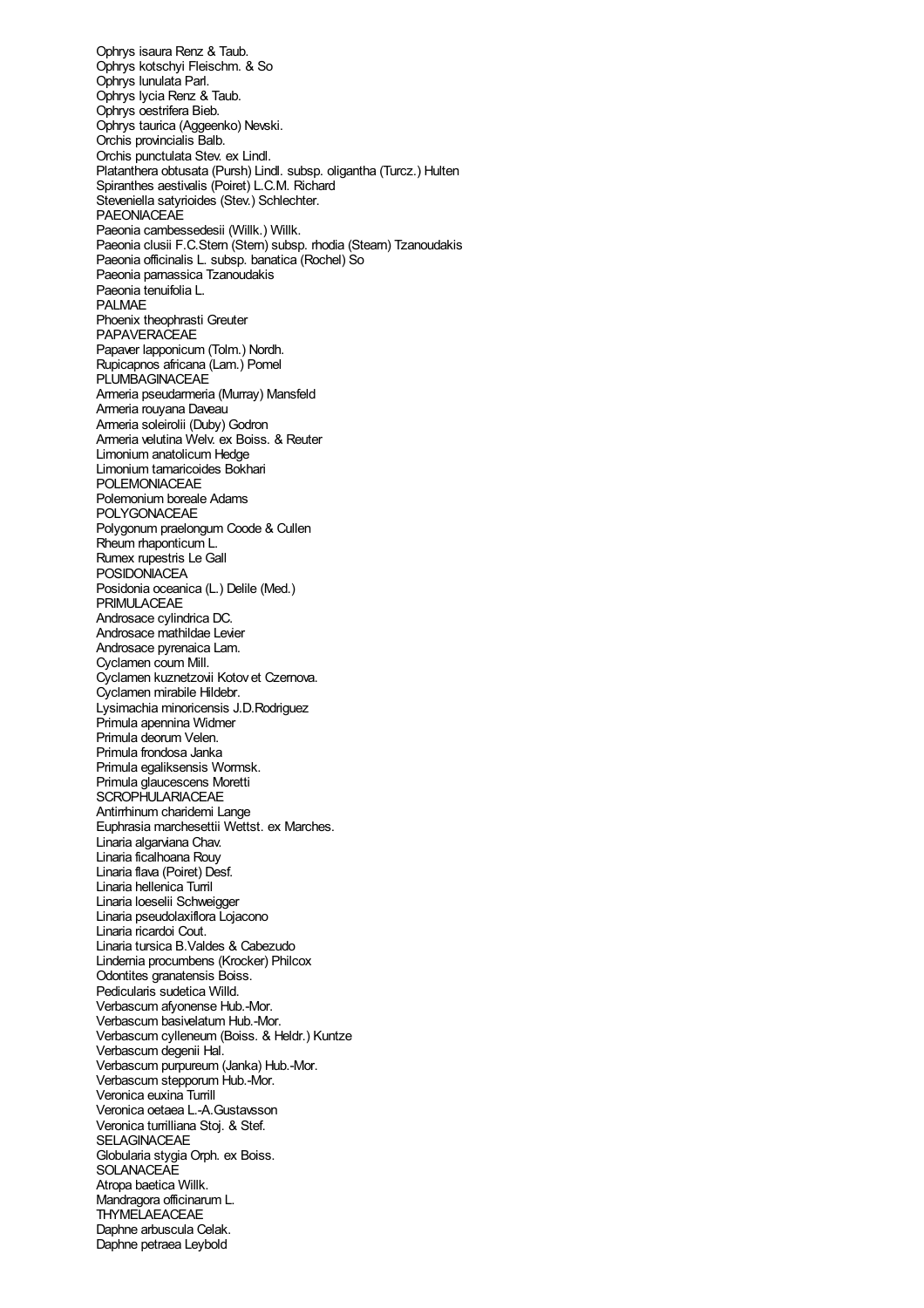Daphne rodriguezii Texidor Thymelea broterana Coutinho **TRAPACEAE** Trapa natans L. **TYPHACEAE** Typha minima Funk Typha shuttleworthii Koch & Sonder ULMACEAE Zelkova abelicea (Lam.) Boiss. UMBELLIFERAE Angelica heterocarpa Lloyd Angelica palustris (Besser) Hoffman Apium bermejoi Llorens Apium repens (Jacq.) Lag. Athamanta cortiana Ferrarini Bupleurum capillare Boiss. & Heldr. Bupleurum dianthifolium Guss. Bupleurum kakiskalae Greuter Eryngium alpinum L. Eryngium viviparum Gay Ferula halophila H.Pesmen Ferula orientalis L. Ferula sadleriana Ledebour Laserpitium longiradium Boiss. **BRYOPSIDA: MUSCI** AMBLYSTEGIACEAE Drepanocladus vernicosus (Mitt.) Warnst. **BRUCHIACEAE** Bruchia vogesiaca Schwaegr. **BUXBAUMIACEAE** Buxbaumia viridis (Moug. ex Lam. & DC.) Brid. ex Moug. & Nestl. DICRANACEAE Atractylocarpus alpinus (Schimp. ex Milde) Lindb. Cynodontium suecicum (H.Arn. & C.Jens.) I.Hag. Dicranum viride (Sull. & Lesq.) Lindb. FONTINALACEAE Dichelyma capillaceum (With.) Myr. **FUNARIACEAE** Pyramidula tetragona (Brid.) Brid. **HOOKERIACEAE** Distichophyllum carinatum Dix. & Nich. **MEESIACEAE** Meesia longiseta Hedw. **ORTHOTRICHACEAE** Orthotrichum rogeri Brid. AMARYLLIDACEAE Leucojum nicaeense Ard. Narcissus angustifolius Curt. Narcissus longispathus Pugsley Narcissus nevadensis Pugsley Narcissus scaberulus Henriq. Narcissus triandrus L. Narcissus viridiflorus Schousboe Sternbergia candida B. Mathew & Baytop **APOCYNACEAE** Rhazya orientalis (Decaisne) A.DC. ARACEAE Arum purpureospathum Boyce ARISTOLOCHIACEAE Aristolochia samsunensis Davis ASCLEPIADACEAE Vincetoxicum pannonicum (Borhidi) Holub **BORAGINACEAE** Alkanna pinardii Boiss. Anchusa crispa Viv. (inclu. A. litoreae Moris) Lithodora nitida (H.Ern) R.Fernandes Myosotis praecox H lphers Myosotis rehsteineri Wartm. Omphalodes kuzinskyana Willk. Omphalodes littoralis Lehm. Onosma halophilum Boiss. & Heldr. Onosma polyphylla Lebed. Onosma proponticum Aznav. Onosma tornensis Javorka Onosma troodi Kotschy Solenanthus albanicus (Degen & Baldacci) Degen & Baldacci Symphytum cycladense Pawl. CAMPANULACEAE Asyneuma giganteum (Boiss.) Bornm. Campanula abietina Griseb. et Schenk. Campanula damboldtiana Davis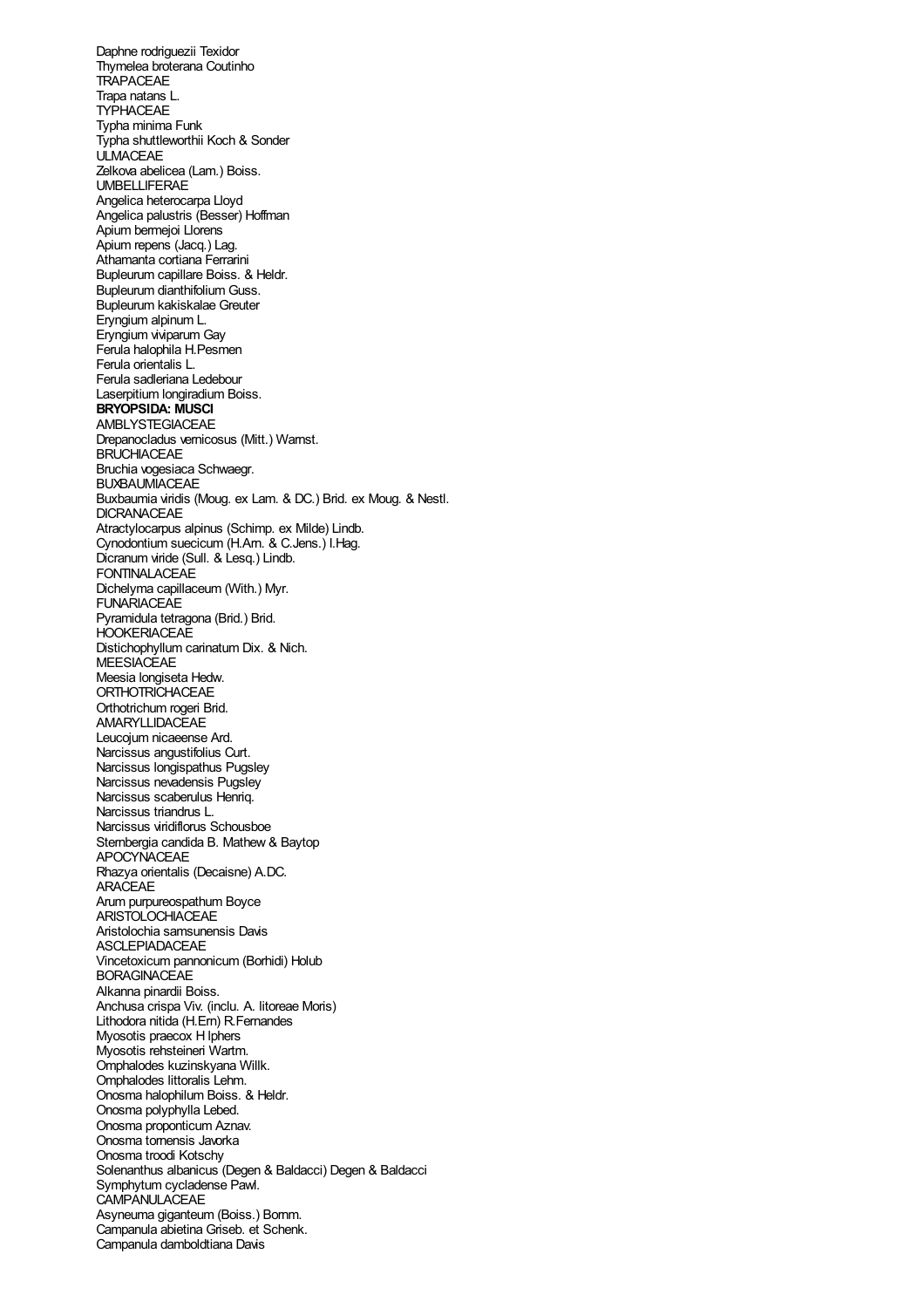Campanula gelida Kovanda Campanula lanata Friv. Campanula lycica Sorger & Kit Tan Campanula morettiana Reichenb. Campanula romanica Savul. Campanula sabatia De Not. Jasione lusitanica A.DC. Physoplexis comosa (L.) Schur Trachelium asperuloides Boiss. & Orph. Artemisia laciniata Willd. Artemisia pancicii (Janka) Ronn. Aster pyrenaeus Desf. ex DC., Aster sibiricus L. Carduus myriacanthus Salzm. ex DC. Carlina diae (Rech.f.) Meusel & Kastner Carlina onopordifolia Besser Centaurea alba L. subsp. heldreichii (Halacsy) Dostal (Centaurea heldreichii Halacsy) Centaurea alba L. subsp. princeps (Boiss. & Heldr.) Gugler (Centaurea princeps Boiss. & Heldr.) Centaurea akamatis Th. Georgiades & G. Chatzikiriakou Centaurea attica Nyman subsp. megarensis (Halacsy & Hayek) Dostal (Centaurea megarensis Halacsy & Hayek) Centaurea balearica J.D.Rodriguez Centaurea borjae Valdes-Berm. & Rivas Goday Centaurea citricolor Font Quer Centaurea corymbosa Pourret Centaurea dubjanskyi Iqin. Centaurea hermannii F.Hermann Centaurea horrida Badaro Centaurea jankae Brandza Centaurea kalambakensis Freyn & Sint. Centaurea kartschiana Scop. Centaurea lactiflora Halacsy Centaurea niederi Heldr. Centaurea peucedanifolia Boiss. & Orph. Centaurea pineticola Iqin. Centaurea pinnata Pau Centaurea pontica Prodan & E. I. Nayardy Centaurea pseudoleucolepis Kleop Centaurea pulvinata (G.Blanca) G.Blanca Centaurea tchihatcheffii Fich. & Mey. Crepis crocifolia Boiss. & Heldr. Crepis granatensis (Willk.) G.Blanca & M.Cueto Crepis purpurea (Willd.) Bieb. Dendranthema zawadskyi (Herb.) Tzvel. Erigeron frigidus Boiss. ex DC. Helichrysum melitense (Pignatti) Brulo, Lanfranco, Pavone et **Ronsisvalle** Helichrysum sibthorpii Rouy Hymenostemma pseudanthemis (Kunze) Willd. Jurinea cyanoides (L.) Reichenb. Jurinea fontqueri Cuatrec. Lagoseris purpurea (Willd.) Boiss. Lamyropsis microcephala (Moris) Dittrich & Greuter Leontodon boryi Boiss. ex DC. Leontodon microcephalus (Boiss. ex DC.) Boiss. Leontodon siculus (Guss.) Finch & Sell Ligularia sibirica (L.) Cass. Palaeocyanus crassifolius (Bertoloni) Dostбl Picris willkommii (Schultz Bip.) Nyman Santolina elegans Boiss. ex DC. Senecio elodes Boiss. ex DC. Senecio nevadensis Boiss. & Reuter Serratula tanaitica P. Smirn. Sonchus erzincanicus Matthews Wagenitzia lancifolia (Sieber ex Sprengel) Dostal **EUPHORBIACEAE** Euphorbia margalidiana Kuhbier & Lewejohann Euphorbia nevadensis Boiss. & Reuter **GENTIANACEAE** Centaurium rigualii Esteve Chueca Centaurium somedanum Lainz Gentiana ligustica R. de Vilm. & Chopinet Gentianella anglica (Pugsley) E.F.Warburg **GERANIACEAE** Erodium astragaloides Boiss. & Reuter Erodium chrysanthum L'Herit. ex DC. Erodium paularense Fernбndez-Gonzбlez & Izco Erodium rupicola Boiss. **GESNERIACEAE** Haberlea rhodopensis Friv. Jankaea heldreichii (Boiss.) Boiss.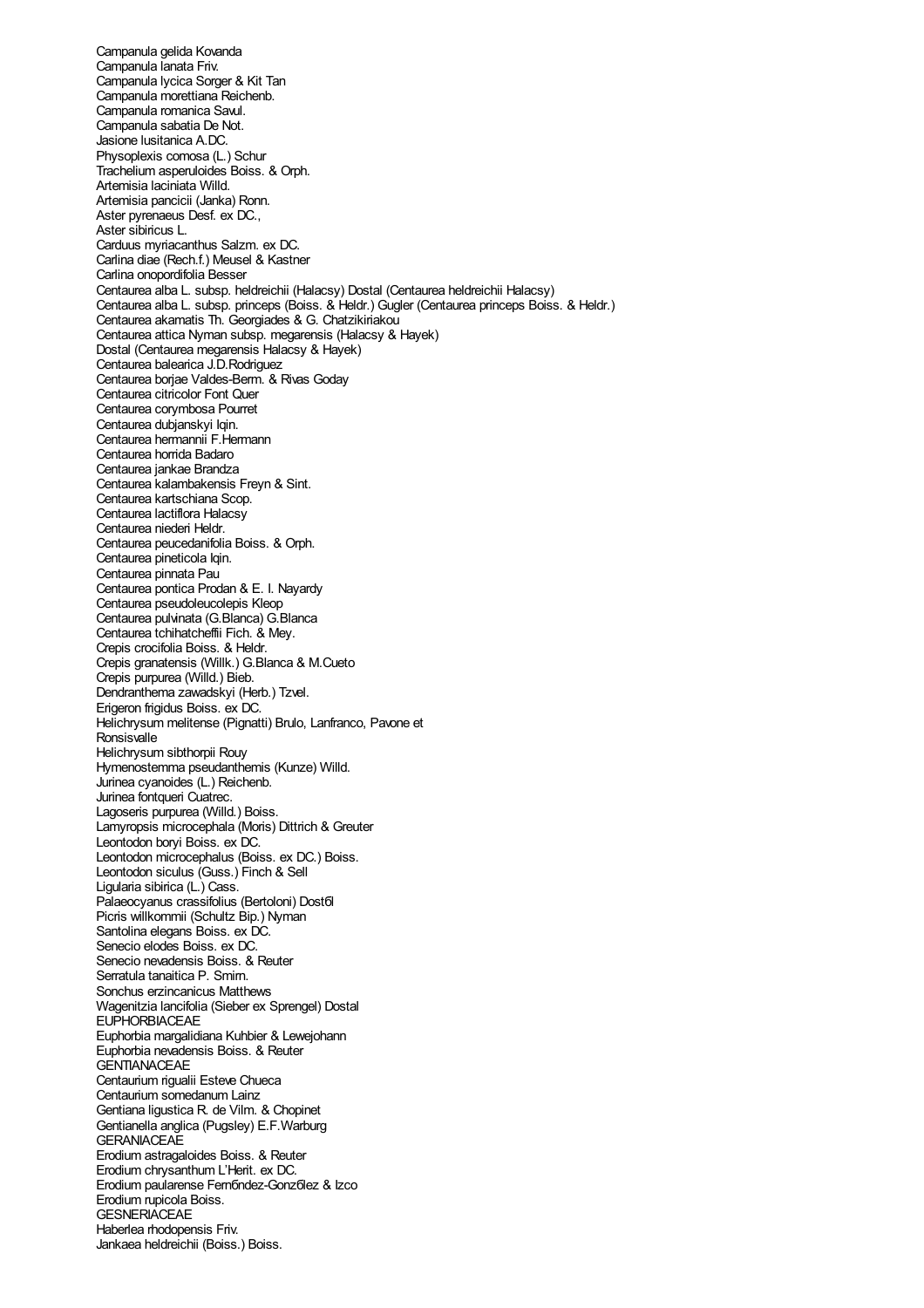Ramonda serbica Pancic GRAMINEAE Avenula hackelii (Henriq.) Holub Bromus bromoideus (Lej.) Crepin Bromus grossus Desf. ex DC. Bromus interruptus (Hackel) Druce Bromus moesiacus Velen. Bromus psammophilus P.M.Smith Coleanthus subtilis (Tratt.) Seidl Eremopoa mardinensis R.Mill Gaudinia hispanica Stace & Tutin Micropyropsis tuberosa Romero-Zarco Cabezudo Poa granitica Br.- Bl. Poa riphaea (Ascherson et Graebner) Fritsch Puccinellia pungens (Pau) Paunero Stipa austroitalica Martinovsky Stipa bavarica Martinovsky & H.Scholz Stipa danubialis Dihoru & Roman Stipa styriaca Martinovsky Stipa syreistschikowii P. Smirn. Trisetum subalpestre (Hartm.) Neuman GROSSULARIACEAE Ribes sardoum Martelli HYPERICACEAE Hypericum aciferum (Greuter) N.K.B.Robson Hypericum salsugineum Robson & Hub.-Mor. IRIDACEAE Crocus abantensis T.Baytop & Mathew Crocus cyprius Boiss. & Kotschy Crocus etruscus Parl. Crocus hartmannianus Holmboe Crocus robertianus C.D. Brickell Gladiolus felicis Mirek Iris marsica Ricci & Colasante LABIATAE Dracocephalum austriacum L. Dracocephalum ruyschiana L. Micromeria taygetea P.H.Davis LILIACEAE Allium grosii Font Quer Allium regelianum A. Beck. Allium vuralii Kit Tan Androcymbium europaeum (Lange) K.Richter Androcymbium rechingeri Greuter Asparagus lycaonicus Davis Asphodelus bento-rainhae Pinto da Silva Chionodoxa lochiae Meikle Chionodoxa luciliae Boiss. Colchicum arenarium Waldst. & Kit. Colchicum corsicum Baker Colchicum cousturieri Greuter Colchicum davidovii Stef. Colchicum fominii Bordz. Colchicum micranthum Boiss. Fritillaria conica Boiss. Fritillaria drenovskii Degen & Stoy. Fritillaria epirotica Turrill ex Rix Fritillaria euboeica Rix Fritillaria graeca Boiss. Fritillaria gussichiae (Degen & Doerfler) Rix Fritillaria montana Hoppe. Fritillaria obliqua Ker-Gawl. Fritillaria rhodocanakis Orph. ex Baker Fritillaria tuntasia Heldr. ex Halacsy Lilium jankae A. Kerner Lilium rhodopaeum Delip. Muscari gussonei (Parl.) Tod. Ornithogalum reverchonii Lange Scilla morrisii Meikle Scilla odorata Link Tulipa cypria Stapf Tulipa goulimyi Sealy & Turrill Tulipa hungarica Borbas Tulipa praecox Ten. Tulipa sprengeri Baker LINACEAE Linum dolomiticum Borbas LYTHRACEAE Lythrum flexuosum Lag. Lythrum thesioides M.Bieb. MAI VACEAE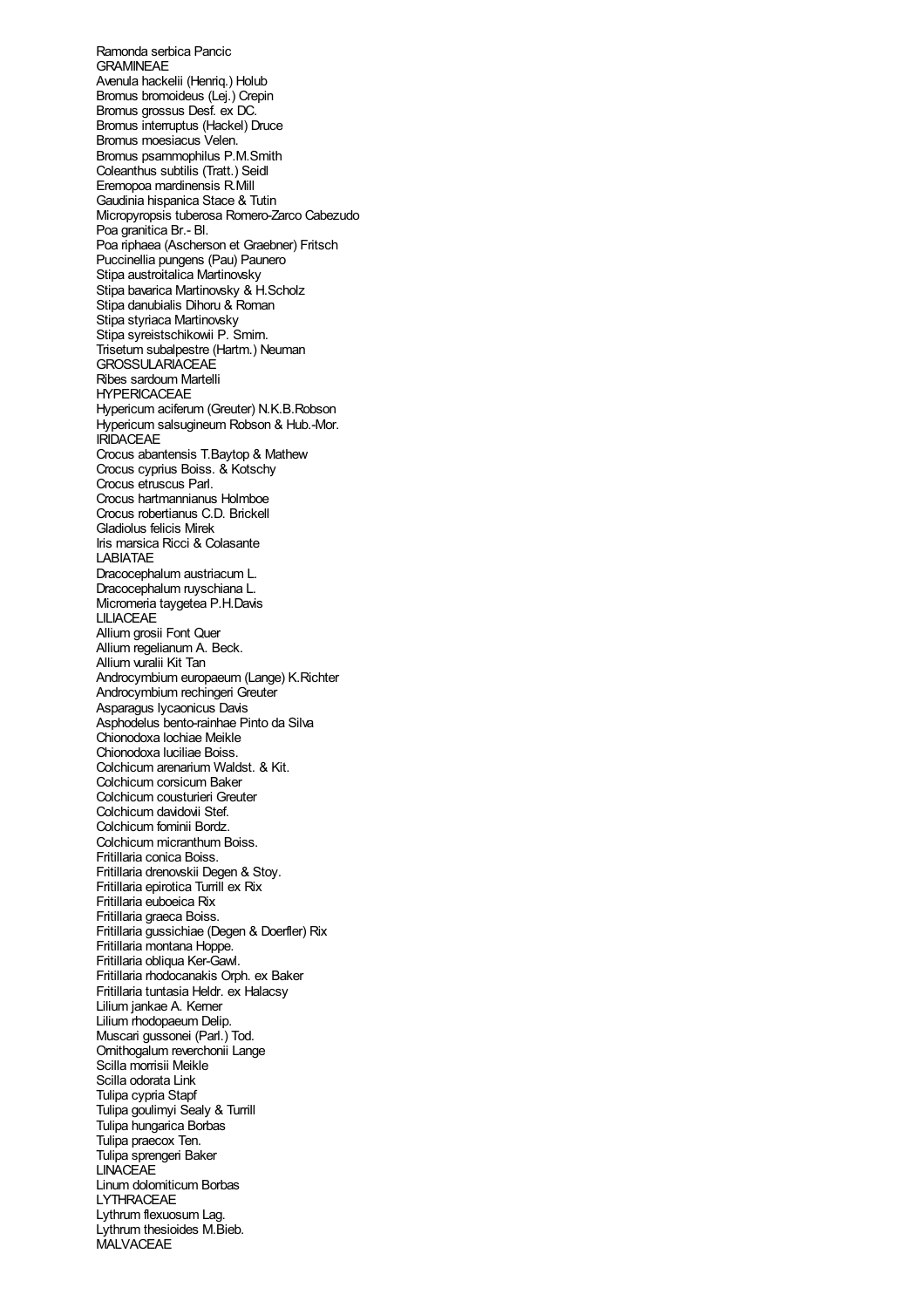Kosteletzkya pentacarpos (L.) Ledeb. **NAJADACEAE** Caulinia tenuissima (A. br. ex Magnus) Tzvel. Najas flexilis (Willd.) Rostk. & W.L.Schmidt Najas tenuissima (A.Braun) Magnus **OLEACEAE** Syringa josikaea Jacq. fil. ORCHIDACEAE Cephalanthera cucullata Boiss. & Heldr. Comperia comperiana (Steven) Aschers. & Graebner Cypripedium calceolus L. Dactylorhiza chuhensis Renz & Taub. Himantoglossum caprinum (Bieb.) C. Koch. Primula palinuri Petagna Primula spectabilis Tratt. Primula wulfeniana Scot subsp. baumgarteniana (Degen & Moesz) Ludi Soldanella villosa Darracq RANUNCULACEAE Aconitum corsicum Gayer Aconitum flerovii Steinb. Aconitum lasiocarpum (Reichenb.) Gбyer Adonis cyllenea Boiss., Heldr. & Orph. Adonis distorta Ten. Anemone uralensis Fisch. ex DC. Aquilegia bertolonii Schott Aquilegia kitaibelii Schott Aquilegia ottonis Orph. ex Boiss. subsp. taygetea (Orph.) Strid Aquilegia pyrenaica DC. subsp. cazorlensis (Heywood) Galiano & Rivas Mart nez (Aquilegia cazorlensis Heywood) Consolida samia P.H.Davis Delphinium caseyi B.L.Burtt Pulsatilla grandis Wend. (Pulsatilla vulgaris Miller subsp. grandis (Wend.) Zamels Pulsatilla patens (L.) Miller Pulsatilla slavica G. Reuss Ranunculus fontanus C. Presl Ranunculus kykkoensis Meikle Ranunculus weyleri Marиs RESEDACEAE Reseda decursiva Forssk. ROSACEAE Crataegus dikmensis Pojark Geum bulgaricum Panc. Potentilla delphinensis Gren. & Godron Potentilla emilii-popii E. I. Nayardy Potentilla silesiaca Uechtr. Pyrus anatolica Browicz RUBIACEAE Galium cracoviense Ehrend. Galium globuliferum Hub.-Mor. & Reese Galium litorale Guss. Galium moldavicum (Dobrescu) Franco Galium rhodopeum Velen. Galium viridiflorum Boiss. & Reuter SANTALACEAE Thesium ebracteatum Hayne **SAXIFRAGACEAE** Saxifraga berica (Beguinot) D.A.Webb Saxifraga cintrana Kuzinsky ex Willk. Saxifraga florulenta Moretti Saxifraga hirculus L. Saxifraga presolanensis Engl. Saxifraga tombeanensis Boiss. ex Engl. Saxifraga valdensis DC. Saxifraga vayredana Luizet Naufraga balearica Constance & Cannon Oenanthe conioides Lange Petagnia saniculifolia Guss. Rouya polygama (Desf.) Coincy Seseli intricatum Boiss. Thorella verticillatinundata (Thore) Briq. VALERIANACEAE Centranthus kellererii (Stoj., Stef. & Georg.) J.K.B. Richardson Centranthus trinervis (Viv.) Bйguinot VIOLACEAE Viola athois W.Becker Viola cazorlensis Gandoger Viola cryana Gillot Viola delphinantha Boiss. Viola hispida Lam. Viola jaubertiana Marиs & Vigineix **ZANNICHELLIACEAE**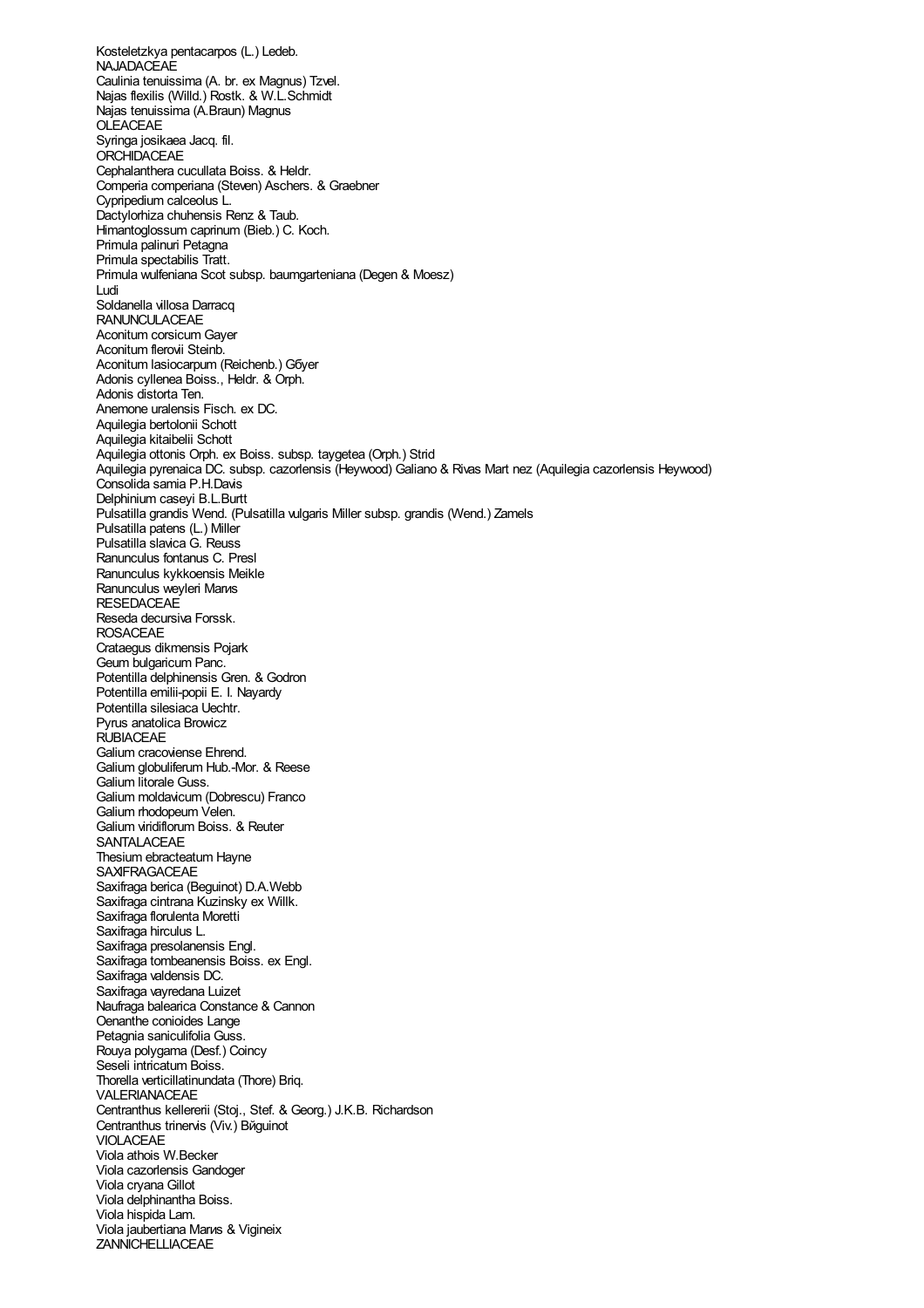Cymodocea nodosa (Ucria) Ascherson (Med.) **ZOSTERACEAE** Zostera marina L. (Med.) **BRYOPHYTA BRYOPSIDA: ANTHOCEROTAE** ANTHOCEROTACEAE Notothylas orbicularis (Schwein.) Sull. **BRYOPSIDA: HEPATICAE** AYTONIACEAE Mannia triandra (Scop.) Grolle **CEPHALOZIACEAE** Cephalozia macounii (Aust.) Aust. **CODONIACEAE** Petalophyllum ralfsii (Wils.) Nees et Gott. ex Lehm. **FRULLANIACEAE** Frullania parvistipula Steph. **GYMNOMITRIACEAE** Marsupella profunda Lindb. JUNGERMANNIACEAE Jungermannia handelii (Schiffn.) Amak. **RICCIACEAE** Riccia breidleri Jur. ex Steph. **RIELLACEAE** Riella helicophylla (Mont.) Hook. **SCAPANIACEAE** Scapania massalongi (K.Muell.) K.Muell. **SPHAGNACEAE** Sphagnum pylaisii Brid. **SPLACHNACEAE** Tayloria rudolphiana (Garov.) Bruch & Schimper **ALGAE CHLOROPHYTA** Caulerpa ollivieri (Med.) **FUCOPHYCEA** Cystoseira amentacea (inclus var. stricta et var. spicata) (Med.) Cystoseira mediterranea (Med.) Cystoseira sedoides (Med.) Cystoseira spinosa (inclus C. adriatica) (Med.) Cystoseira zosteroides (Med.) Laminaria rodriguezii (Med.) Laminaria ochroleuca (Med.) **RHODOPHYTA** Goniolithon byssoides (Med.) Lithophyllum lichenoides (Med.) Ptilophora mediterranea (Med.) Schimmelmannia schousboei = S. ornata (Med.)

# **APPENDIX I (CONTINUATION)/ДОДАТАК I (НАСТАВАК)**

# **STRICTLYPROTECTED FLORASPECIES / СТРОГОЗАШТИЋЕНЕ ВРСТЕ ФЛОРЕ**

### ENDEMIC SPECIES OF THE MACARONESIAN REGION/ЕНДЕМИЧНЕ ВРСТЕ МАКАРОНЕЗИЈСКОГ РЕГИОНА

# **PTERIDOPHYTA**

ASPLENIACEAE Asplenium azoricum Lovis, Rasbach & Reichstein DRYOPTERIDACEAE Polystichum drepanum (Swartz) C.Presl **HYMENOPHYLLACEAE** Hymenophyllum maderensis Gibby & Lowis ISOETACEAE Isoetes azorica Durieu ex Milde LYCOPODIACEAE Diphasium maderense (Wilce.) Rothm. **MARSILEACEAE** Marsilea azorica Launert **GYMNOSPERMAE** CUPRESACEAE Juniperus brevifolia (Seub.) Antoine **ANGIOSPERMAE** AGAVACEAE Dracaena draco (L.) L. ASCLEPIADACEAE Caralluma burchardii N.E.Brown Ceropegia chrysantha Svent. BERBERIDACEAE Berberis maderensis Lowe BORAGINACEAE Echium gentianoides Webb ex Coincy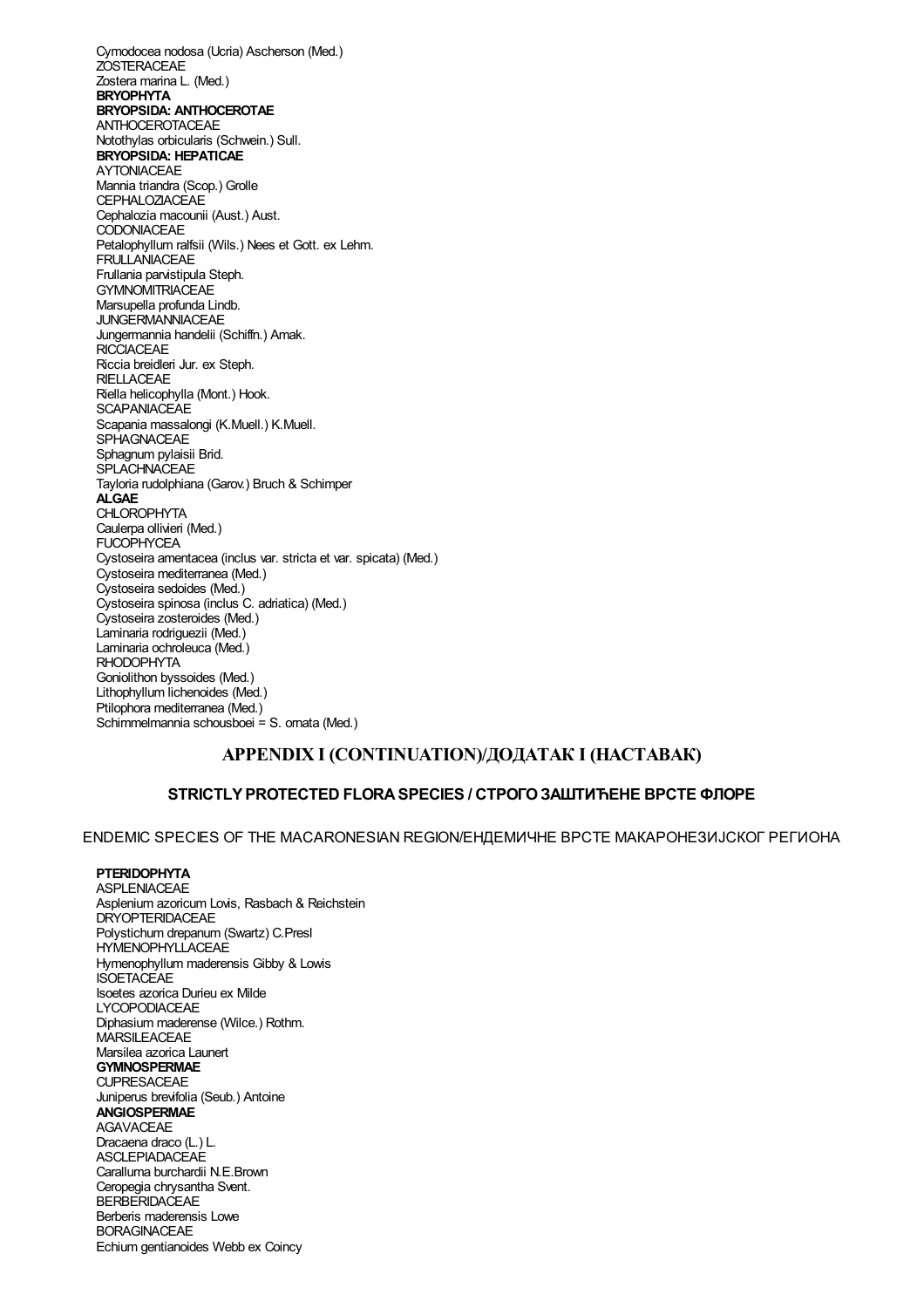Echium handiense Svent. Echium pininana Webb et Berth. Myosotis azorica H.C.Watson Myosotis maritima Hochst. ex Seub. **CÁMPANULACEAE** Azorina vidalii (H.C.Watson) Feer Musschia aurea (L.f.) DC. Musschia wollastonii Lowe CAPRIFOLIACEAE Sambucus palmensis Link **CRASSULACEAE** Aeonium balsamiferum Webb et Berth. Aeonium gomeraense Praeger Aeonium saundersii Bolle Aichrysum dumosum (Lowe) Praeg. Monanthes wildpretii Ba ares & Scholz CRUCIFERAE Crambe arborea Webb ex Christ Crambe laevigata DC. ex Christ Crambe scoparia Svent. Crambe sventenii B.Petters. ex Bramw. & Sunding Parolinia schizogynoides Svent. Sinapidendron sempervivifolium Mnzs. CYPERACEAE Carex malato-belizii Raymond **DIPSACACEAE** Scabiosa nitens Roem. & Schult. ERICACEAE Daboecia azorica Tutin & Warb. Erica scoparia L. subsp. azorica (Hochst.) D.A.Webb **EUPHORBIACEAE** Euphorbia bourgaeana Gay ex Boiss. Euphorbia handiensis Burchard Euphorbia lambii Svent. Euphorbia stygiana H.C.Watson **GERANIACEAE** Geranium maderense Yeo **GRAMINEAF** Agrostis gracililaxa Franco Deschampsia maderensis (Hack. et Bornm.) Buschm. Phalaris maderensis (Mnzs.) Mnzs. LABIATAE Micromeria glomerata P. Pйrez Micromeria leucantha Svent. ex Pйrez Salvia herbanica Santos et Fernбndez Sideritis cystosiphon Svent. Sideritis discolor (Webb ex de Noe) Bolle Sideritis infernalis Bolle Sideritis marmorea Bolle. Teucrium abutiloides l'Her. LEGUMINOSAE Adenocarpus ombriosus Ceb. & Ort. Anthyllis lemanniana Lowe Anagyris latifolia Brouss. ex Willd. Cicer canariensis Santos & Gweil Dorycnium spectabile Webb & Berthel. Genista benehoavensis (Bolle ex Svent.) Del Arco Lotus azoricus P.W.Ball Lotus callis-viridis D.Bramwell & D.H.Davis Lotus eremiticus Santos Lotus kunkelii (Esteve) D.Bramwell & D.H. Davis Lotus maculatus Breitfeld **SAPOTACEAE** Sideroxylon marmulano Banks ex Lowe **SAXIFRAGACEAE** Saxifraga portosanctana Boiss. **SCROPHULARIACEAE** Euphrasia azorica H.C.Watson Euphrasia grandiflora Hochst. Isoplexis chalcantha Svent. & O'Shanahan Isoplexis isabelliana (Webb & Berthel.) Masferrer SELAGINACEAE Globularia ascanii D.Bramwell & Kunkel Globularia sarcophylla Svent. SOLANACEAE Solanum lidii Sunding UMBELLIFERAE Ammi trifoliatum (Wats.) Trel. Bunium brevifolium Lowe Bupleurum handiense (Bolle) Kunkel Chaerophylum azoricum Trel.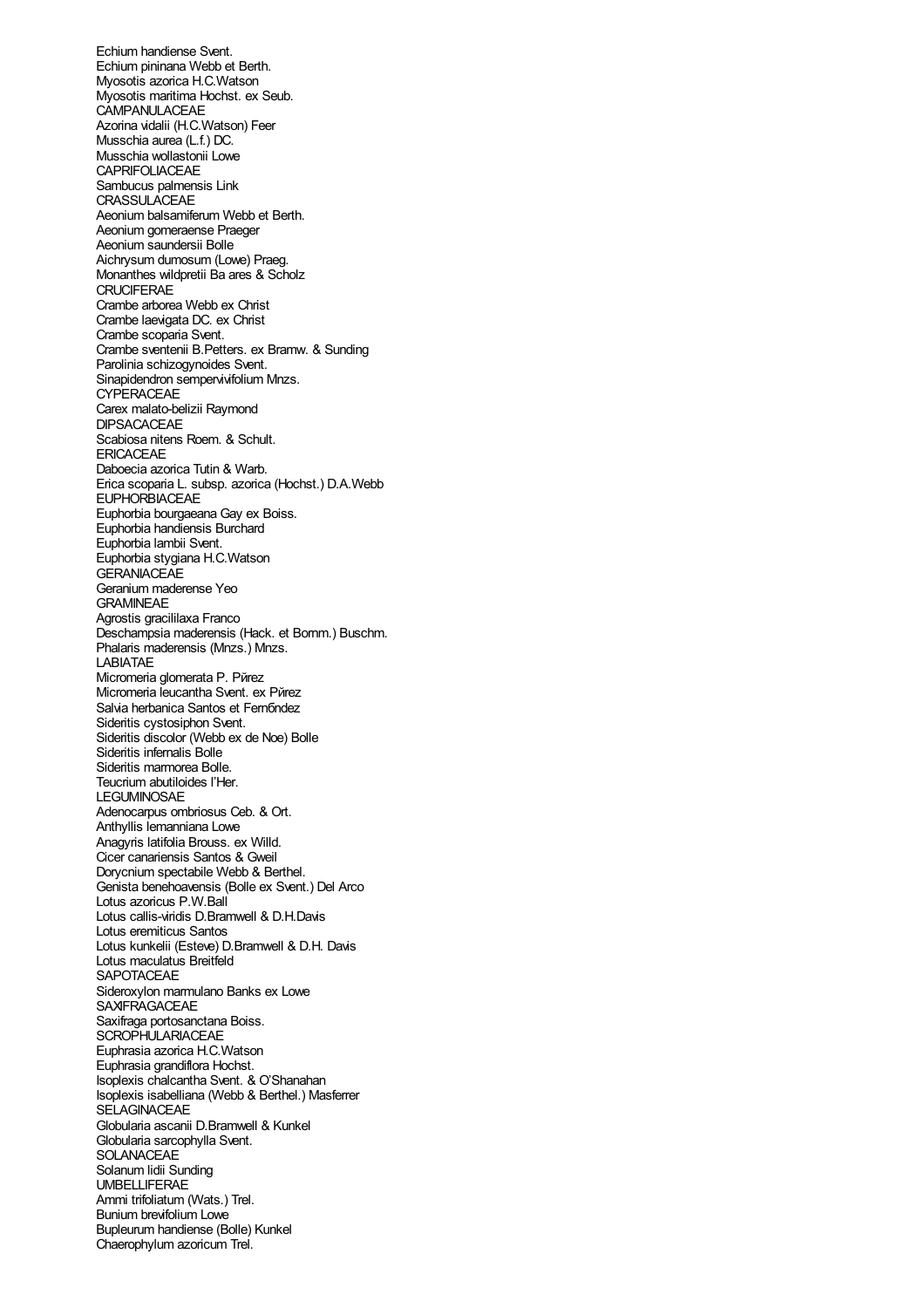Monizia edulis Lowe Ferula latipinna Santos Sanicula azorica Guthn. ex Seub. CARYOPHYLLACEAE Cerastium azoricum Hochst. Silene nocteolens Webb et Berth **CISTACEAE** Cistus chinamadensis Ba ares & Romero Helianthemum bystropogophyllum Svent. Helianthemum teneriffae Cosson **COMPOSITAE** Andryala crithmifolia Ait. Argyranthemum lidii Humphries Argyranthemum pinnatifidum (L.F.) Lowe subsp. succulentum (Lowe) Humphries Argyranthemum winterii (Svent.) Humphries Atractylis arbuscula Svent. & Michaelis Atractylis preauxiana Schultz Bip. Bellis azorica Hochst. ex Seub. Calendula maderensis Dc. Cheirolophus duranii (Burchard) Holub Cheirolophus falsisectus Montelongo et Moraleda Cheirolophus ghomerythus (Svent.) Holub Cheirolophus junonianus (Svent.) Holub Cheirolophus metlesicsii Montelongo Cheirolophus santosabreui Santos Cheirolophus satarataensis (Svent.) Holub Cheirolophus tagananensis (Svent.) Holub Helichrysum monogynum B.L. Burth. & Sunding Helichrysum gossypinum Webb Hypochoeris oligocephala (Svent. & D.Bramwell) Lack Lactuca watsoniana Trelease Leontodon filii (Hochst. ex Seub.) Paiva & Orm. Onopordum carduelinum Bolle Onopordum nogalesii Svent. Pericallis hadrosoma Svent. Pericallis malvifolia (L'Hйr) B. Nord. Phagnalon benetii Lowe Senecio hermosae Pitard Sonchus gandogeri Pitard Stemmacantha cynaroides (C. Smith in Bruch) Dittrich Sventenia bupleuroides Font Quer Tanacetum o'shanahanii Febles. Marrero et Suбrez Tanacetum ptarmiciflorum (Webb) Schultz Bip. Tolpis glabrescens Kдmmer **CONVOLVULACEAE** Convolvulus caput-medusae Lowe Convolvulus lopez-socasi Svent. Convolvulus massonii A.Dietr. Pharbitis preauxii Webb Lotus pyranthus P. Perez Teline nervosa (Esteve) A. Hansen et Sund. Teline rosmarinifolia Webb & Berthel. Teline salsoloides Arco & Acebes. Vicia dennesiana H.C.Watson LILIACEAE Androcymbium psammophilum Svent. Smilax divaricata Sol. ex Wats. MYRICACEAE Myrica rivas-martinezii Santos. **OLEACEAE** Jasminum azoricum L. Picconia azorica (Tutin) Knbol. **ORCHIDACEAE** Barlia metlesicsiaca Teschner Goodyera macrophylla Lowe Orchis scopulorum Summerh. **PITTOSPORACEAE** Pittosporum coriaceum Dryander ex Aiton PLANTAGINACEAE Plantago famarae Svent. Plantago malato-belizii Lawalrйe **PLUMBAGINACEAE** Limonium arborescens (Brouss.) Kuntze Limonium dendroides Svent. Limonium fruticans (Webb) O. Kuntze Limonium perezii (Stapf) Hubb. Limonium preauxii (Webb et Berth.) O. Kuntze Limonium spectabile (Svent.) Kunkel & Sunding Limonium sventenii Santos & Fernбndez Galvбn POLYGONACEAE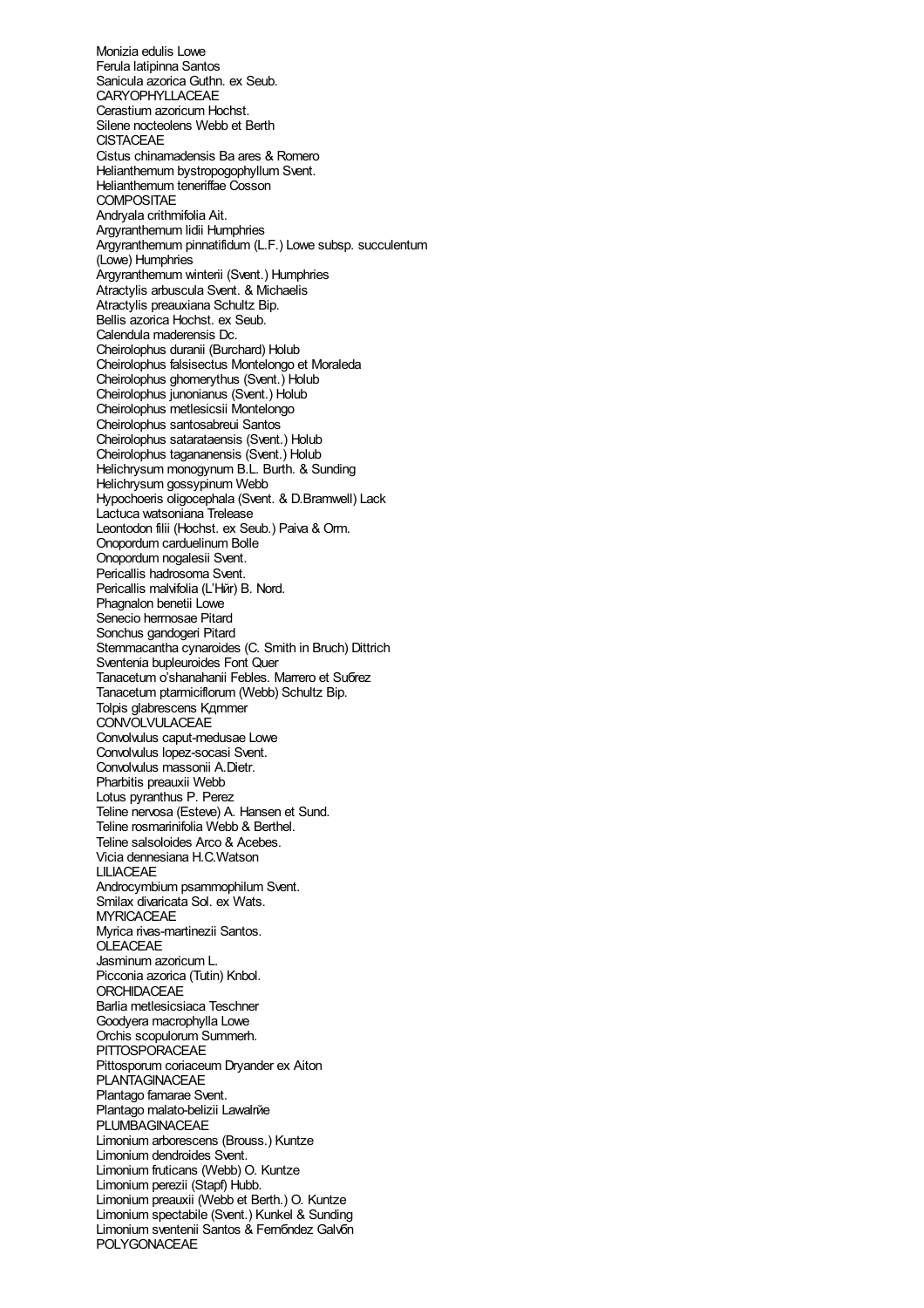Rumex azoricus Rech. **RHAMNACEAE** Frangula azorica Tutin ROSACEAE Bencomia brachystachya Svent. Bencomia exstipulata Svent. Bencomia sphaerocarpa Svent. Chamaemeles coriacea Lindl. Dendriopoterium pulidoi Svent. Marcetella maderensis (Bornm.) Svent. Prunus lusitanica subsp. azorica (Moui.) Franco RUTACEAE Ruta microcarpa Svent. **SANTALACEAE** Kunkeliella canariensis Stearn Kunkeliella psilotoclada (Svent.) Stearn Kunkeliella subsucculenta Kammer VIOLACEAE Viola paradoxa Lowe **BRYOPHYTA BRYOPSIDA: MUSCI** ECHINODIACEAE Echinodium spinosum (Mitt.) Jur. **POTTIACEAE** Bryoerythrophyllum machadoanum (Sergio) M.Hill THAMNIACEAE Thamnobryum fernandesii Sergio

\_\_\_\_\_\_\_\_\_\_

# **APPENDIX II/ДОДАТАК II2**

2 Status in force since 1 March 2002. The Appendices are regularly revised by the Standing Committee/Стање на снази од 1. марта 2002. Стални комитет редовно ревидира додатке

### **STRICTLYPROTECTED FAUNASPECIES / СТРОГОЗАШТИЋЕНЕ ВРСТЕ ФАУНЕ**

(Med.) = in the Mediterranean/у Медитерану VERTEBRATES/ КИЧМЕЊАЦИ **Mammals/Сисари INSECTIVORA** *Erinaceidae* \* Atelerix algirus (Erinaceus algirus) *Soricidae* \* Crocidura suaveolens ariadne (Crodidura ariadne) \* Crocidura russula cypria (Crocidura cypria) Crocidura canariensis *Talpidae* Desmana moschata Galemys pyrenaicus (Desmana pyrenaica) **MICROCHIROPTERA** all species except/ све врсте осим Pipistrellus pipistrellus **RODENTIA** *Sciuridae* Pteromys volans (Sciuropterus russicus) Sciurus anomalus \* Spermophilus citellus (Citellus citellus) Spermophilus suslicus (Citellus suslicus) *Muridae* Cricetus cricetus Mesocricetus newtoni \* Microtus bavaricus (Pitymys bavaricus) Microtus cabrerae Microtus tatricus Spalax graecus *Gliridae* Dryomis laniger Myomimus roachi (Myomimus bulgaricus) *Zapodidae* Sicista betulina Sicista subtilis Globicephala macrorhynchus Globicephala melas Grampus griseus Lagenorhynchus acutus Lagenorhynchus albirostris Orcinus orca Pseudorca crassidens Steno bredanensis Stenella coeruleoalba Stenella frontalis Tursiops truncatus (tursio)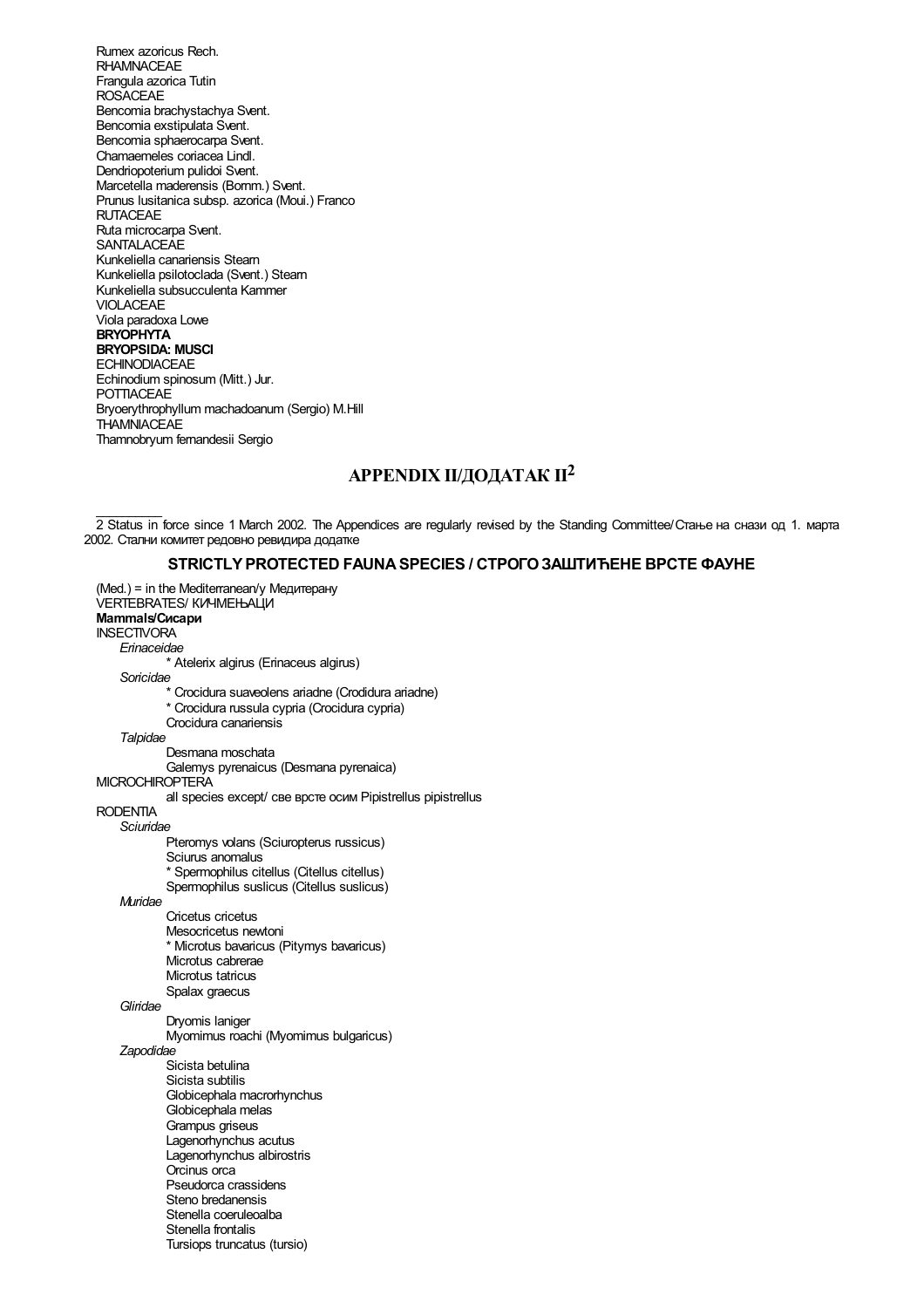*Phocaenidae* Phocoena phocoena *Physeteridae* Kogia breviceps Kogia simus (Med.) Physeter macrocephalus (Med.) *Ziphiidae* Hyperoodon rostratus Mesoplodon bidens Mesoplodon densirostris (Med.) Mesoplodon mirus Ziphius cavirostris *Balaenopteridae* Balćnoptera acutorostrata (Med.) Balćnoptera borealis (Med.) Balaenoptera edeni Balaenoptera physalus Megaptera novaeangliae (longimana, nodosa) Sibbaldus (Balaenoptera) musculus *Balaenidae* Balaena mysticetus Eubalaena glacialis **Birds/Птице GAVIIFORMES** *Gaviidae* all species/све врсте **PODICIPEDIFORMES** *Podicipedidae* Podiceps auritus Podiceps grisegena Podiceps nigricollis (caspicus) Podiceps ruficollis **PROCELLARIIFORMES** *Hydrobatidae* all species/ све врсте *Procellariidae* Bulweria bulwerii Procellaria diomedea Pterodroma madeira Pterodroma feae Puffinus assimilis baroli Puffinus puffinus Puffinus yelkouan *Otididae* all species/ све врсте **CHARADRIIFORMES** *Charadriidae* Arenaria interpres Charadrius alexandrinus Charadrius dubius Charadrius hiaticula Charadrius leschenaulti Eudromias morinellus Hoplopterus spinosus *Scolopacidae* Calidris alba Calidris alpina Calidris ferruginea Calidris maritima Calidris minuta Calidris temminckii Gallinago media Limicola falcinellus Numenius tenuirostris Tringa cinerea Tringa glareola Tringa hypoleucos Tringa ochropus Tringa stagnatilis *Recurvirostridae* all species/ све врсте *Phalaropodidae* all species/ све врсте *Burhinidae* Burhinus oedicnemus *Glareolidae* all species/ све врсте *Laridae* Chlidonias hybrida Chlidonias leucopterus Chlidonias niger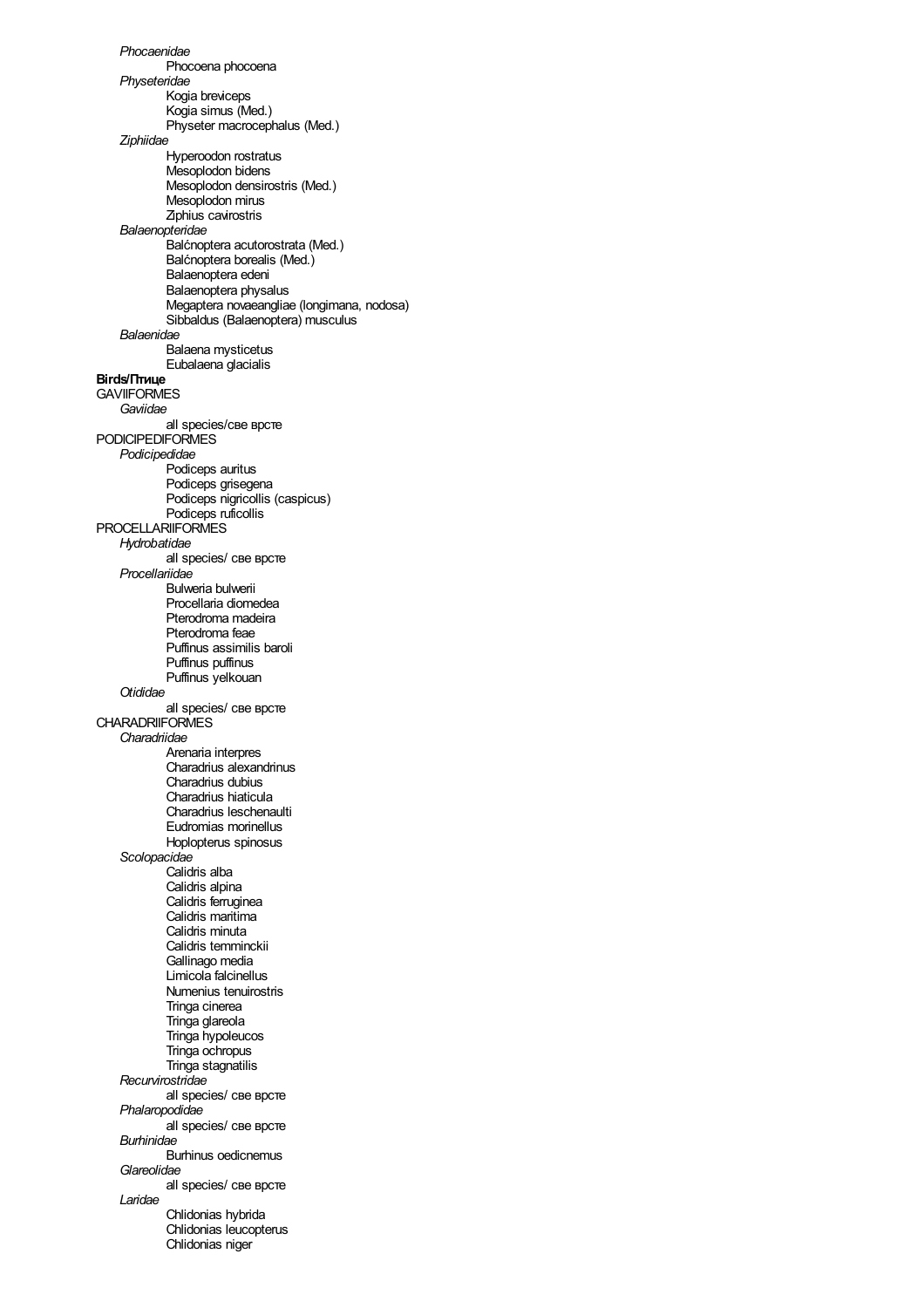Gelochelidon nilotica Hydroprogne caspia Larus audouinii Larus genei Larus melanocephalus Larus minutus Larus (Xenia) sabini Pagophila eburnea Sterna albifrons Sterna dougallii Sterna hirundo Sterna paradisaea (macrura) Sterna sandvicensis COLUMBIFORMES *Pteroclididae* all species/ све врсте *Columbidae* Columba bollii Columba junoniae *Turdinae* Cercotrichas galactotes Erithacus rubecula Irania gutturalis Luscinia luscinia Luscinia megarhynchos Luscinia (Cyanosylvia) svecica Monticola saxatilis Monticola solitarius Oenanthe finischii Oenanthe hispanica Oenanthe isabellina Oenanthe leucura Oenanthe oenanthe Oenanthe pleschanka (leucomela) Phoenicurus ochruros Phoenicurus phoenicurus Saxicola dacotiae Saxicola rubetra Saxicola torquata Tarsiger cyanurus Turdus torquatus **Sylviinae** all species/ све врсте **Regulinae** all species/ све врсте Muscicapinae all species/ све врсте Timaliinae Panurus biarmicus *Paridae* all species/ све врсте *Sittidae* all species/ све врсте *Certhiidae* all species/ све врсте *Emberizidae* Calcarius lapponicus Emberiza aureola Emberiza caesia Emberiza cia Emberiza cineracea Emberiza cirlus Emberiza citrinella Emberiza leucocephala Emberiza melanocephala Emberiza pusilla Emberiza rustica Emberiza schoeniclus Plectrophenax nivalis *Fringillidae* Carduelis cannabina Carduelis carduelis Carduelis chloris Carduelis flammea Carduelis flavirostris Carduelis hornemanni Carduelis spinus Carpodacus erythrinus Coccothraustes coccothraustes Fringilla teydea *Lacertidae*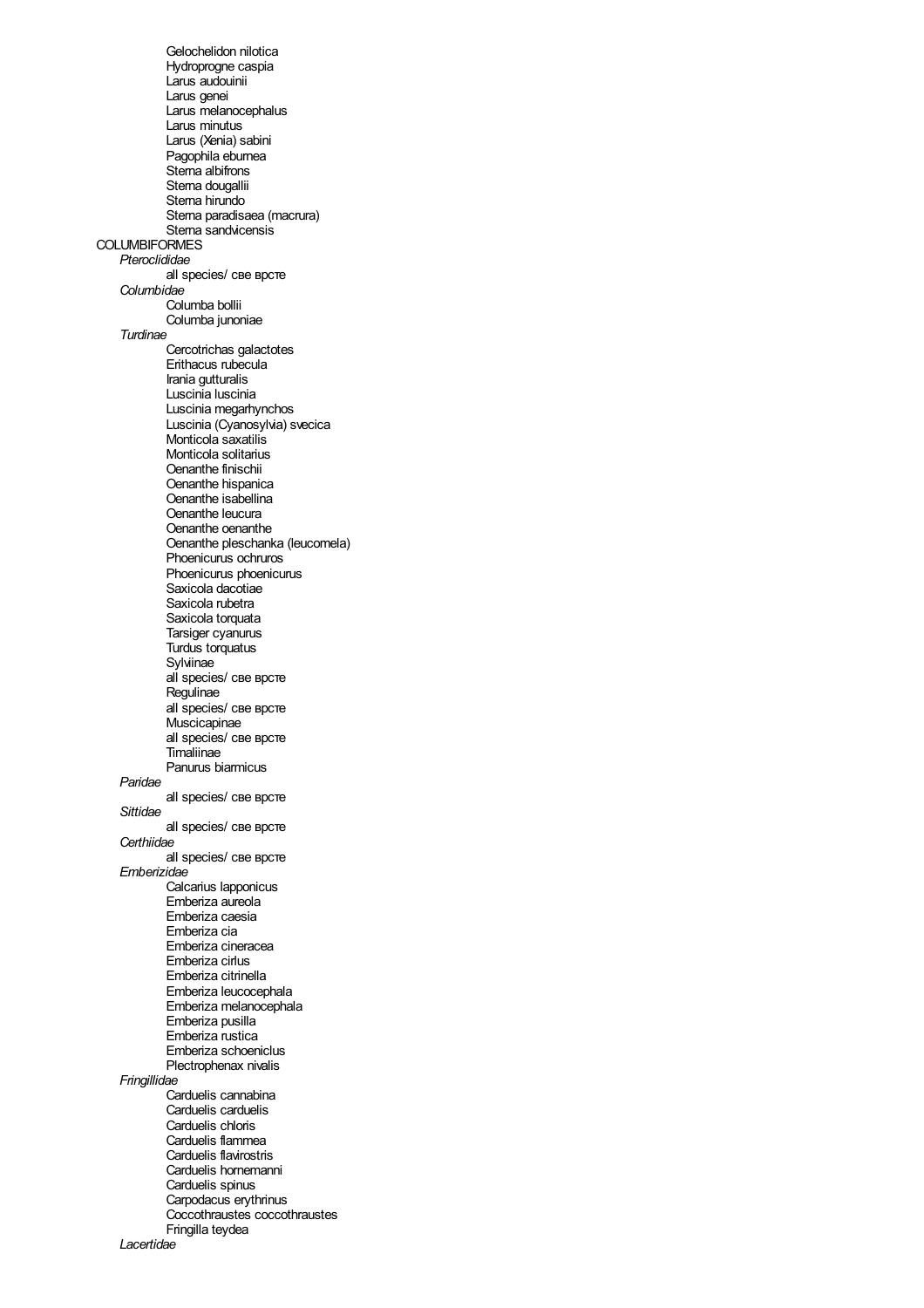Algyroides fitzingeri Algyroides marchi Algyroides moreoticus Algyroides nigropunctatus \* Archaeolacerta bedriagae (Lacerta bedriagae) \* Archaeolacerta monticola (Lacerta monticola) Gallotia galloti \* Gallotia simonyi (Lacerta simonyi) Gallotia stehlini Lacerta agilis Lacerta clarkorum Lacerta dugesii Lacerta graeca Lacerta horvathi Lacerta lepida Lacerta parva Lacerta princeps Lacerta schreiberi Lacerta trilineata Lacerta viridis Ophisops elegans Podarcis erhardii Podarcis filfolensis Podarcis lilfordi Podarcis melisellensis Podarcis milensis Podarcis muralis Podarcis peloponnesiaca Podarcis pityusensis Podarcis sicula Podarcis taurica Podarcis tiliguerta Podarcis wagleriana *Anguidae* Ophisaurus apodus *Scincidae* Ablepharus kitaibelii Chalcides bedriagai Chalcides ocellatus Chalcides sexlineatus \* Chalcides simonyi (Chalcides occidentalis) Chalcides viridianus Ophiomorus punctatissimus **OPHIDIA** *Colubridae* Coluber cypriensis Coluber gemonensis Coluber hippocrepis \* Coluber jugularis 2 \* Coluber najadum 3 Coluber viridiflavus Coronella austriaca Elaphe longissima Elaphe quatuorlineata Elaphe situla Natrix megalocephala *Pelobatidae* Pelobates cultripes Pelobates fuscus Pelobates syriacus Pelodytes caucasicus *Bufonidae* Bufo calamita Bufo viridis *Hylidae* Hyla arborea Hyla meridionalis Hyla sarda *Ranidae* Rana arvalis Rana dalmatina Rana holtzi Rana iberica Rana italica Rana latastei **Fish/Рибе** AGNATA **PETROMYZONIFORMES** Petromyzonidae Lethenteron zanandrai (Med.) **CHONDRICHTHYES/ХРСКАВИЧАВЕ РИБЕ**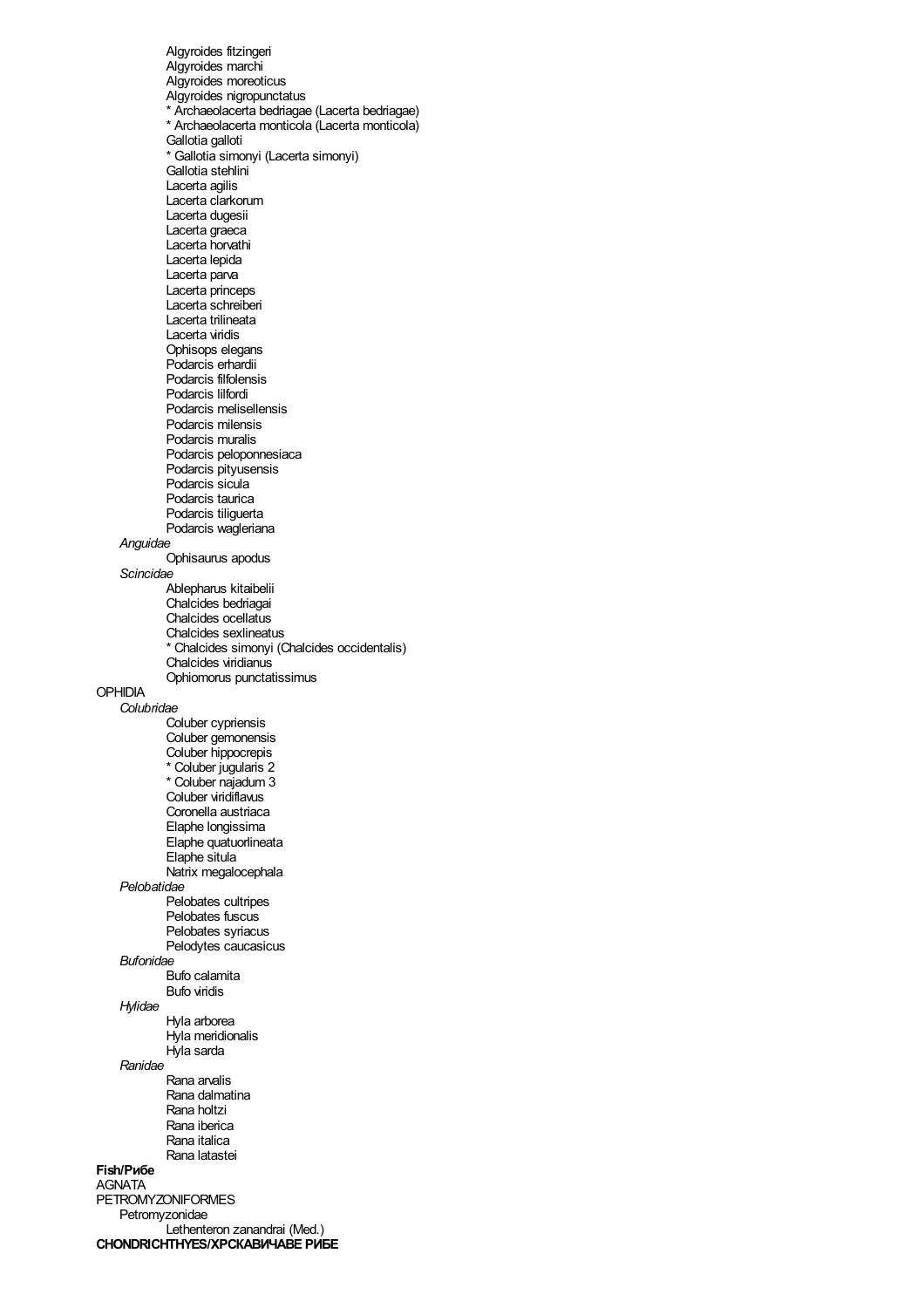LAMNIFORMES *Cetorhinidae* Cetorhinus maximus (Med.) *Lamnidae* Carcharodon carcharias (Med.) Hystricidae Hystrix cristata **CARNIVORA** *Canidae* Alopex lagopus Canis lupus Cuon alpinus *Ursidae* all species/ све врсте *Mustelidae* Gulo gulo Mustela eversmannii Mustela lutreola (Lutreola lutreola) Lutra lutra Vormela peregusna *Felidae* Caracal caracal Felis silvestris \* Lynx pardinus (Lynx pardina) Panthera pardus Panthera tigris *Odobenidae* Odobenus rosmarus *Phocidae* Monachus monachus Phoca hispida saimensis Phoca hispida ladogensis **ARTIODACTYLA** *Cervidae* Cervus elaphus corsicanus *Bovidae* Capra aegagrus Capra pyrenaica pyrenaica Gazella subgutturosa Gazella dorcas Ovibos moschatus Rupicapra rupicapra ornata **CETACEA** Monod*ontidae Monodon monoceros Delphin*idae Delphinus delphis **PELECANIFORMES** *Phalacrocoracidae* Phalacrocorax aristotelis (Med.) Phalacrocorax pygmaeus *Pelecanidae* all species/све врсте CICONIIFORMES *Ardeidae* Ardea purpurea Ardeola ralloides Botaurus stellaris Bulbucus (Ardeola) ibis Casmerodius albus (Egretta alba) Egretta garzetta Ixobrychus minutus Nycticorax nycticorax *Ciconiidae* all species/ све врсте *Threskiornithidae* all species/ све врсте *Phoenicopteridae* Phoenicopterus ruber ANSERIFORMES *Anatidae* Anser erythropus Branta leucopsis Branta ruficollis Bucephala islandica Cygnus cygnus Cygnus bewickii (columbianus) Histrionicus histrionicus Marmaronetta (Anas) angustirostris Mergus albellus Oxyura leucocephala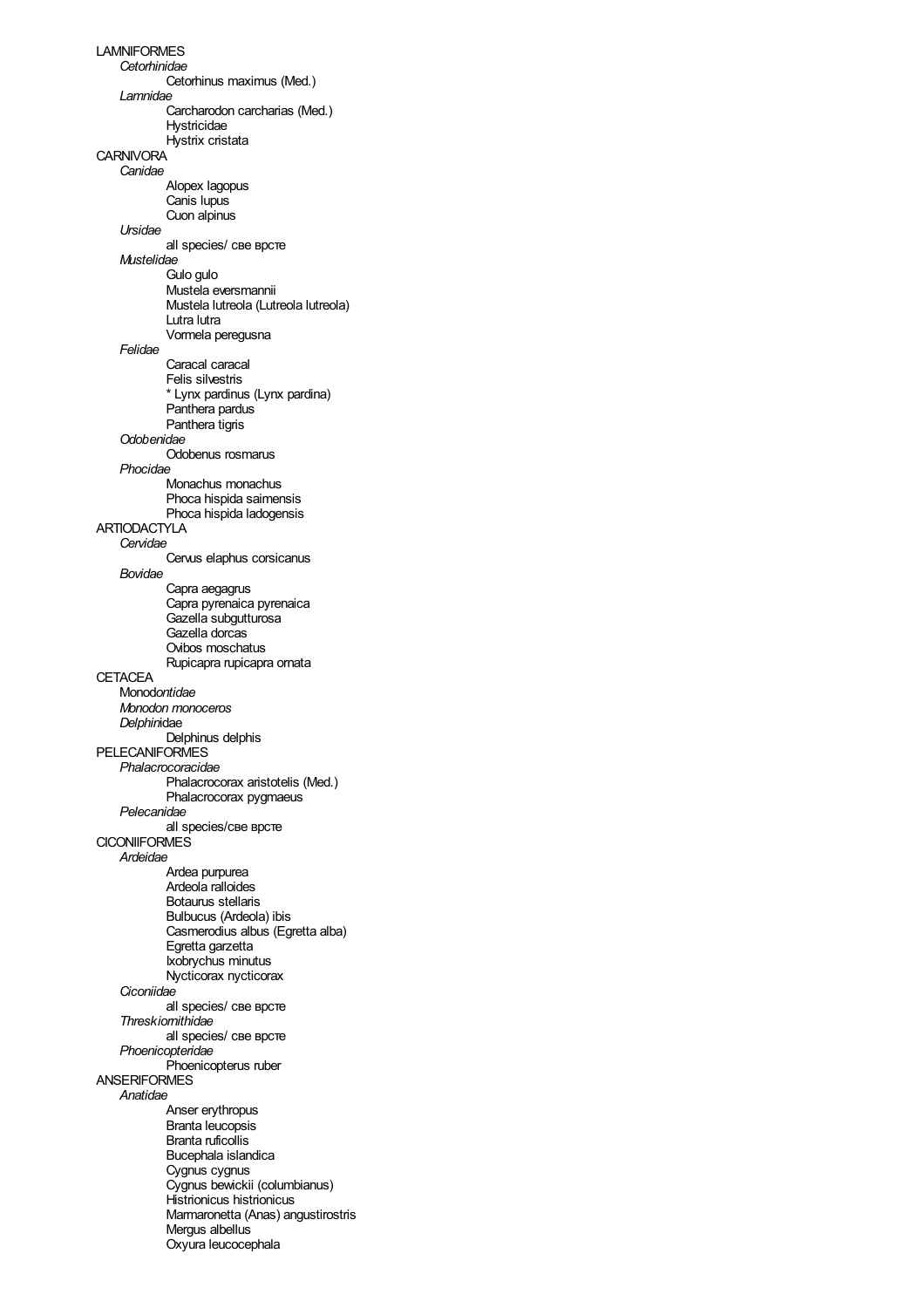Polysticta stelleri Somateria spectabilis Tadorna tadorna Tadorna ferruginea FALCONIFORMES all species/ све врсте **GALLIFORMES** *Tetraonidae* Tetrao urogallus cantabricus GRUIFORMES *Turnicidae* Turnix sylvatica *Gruidae* all species/ све врсте *Rallidae* Crex crex Fulica cristata Porphyrio porphyrio Porzana porzana Porzana pusilla Porzana parva CUCULIFORMES *Cuculidae* Clamator glandarius **STRIGIFORMES** all species/ све врсте **CAPRIMULGIFORMES** *Caprimulgidae* all species/ све врсте APODIFORMES *Apodidae* Apus caffer Apus melba Apus pallidus Apus unicolor CORACIIFORMES *Alcedinidae* Alcedo atthis Ceryle rudis Halcyon smyrnensis *Meropidae* Merops apiaster *Coraciidae* Coracias garrulus *Upopidae* Upopa epops **PICIFORMES** all species/ све врсте PASSERIFORMES *Alaudidae* Calandrella brachydactyla Calandrella rufescens Chersophilus duponti Eremophila alpestris Galerida theklae Melanocorypha bimaculata Melanocorypha calandra Melanocorypha leucoptera Melanocorypha yeltoniensis *Hirundinidae* all species/ све врсте *Motacillidae* all species/ све врсте *Pycnonotidae* Pycnonotus barbatus *Laniidae* all species/ све врсте *Bombycillidae* Bombycilla garrulus *Cinclidae* Cinclus cinclus *Troglodytidae* Troglodytes troglodytes *Prunellidae* all species/ све врсте *Muscicapidae* Loxia curvirostra Loxia leucoptera Loxia pityopsittacus Loxia scotica Pinicola enucleator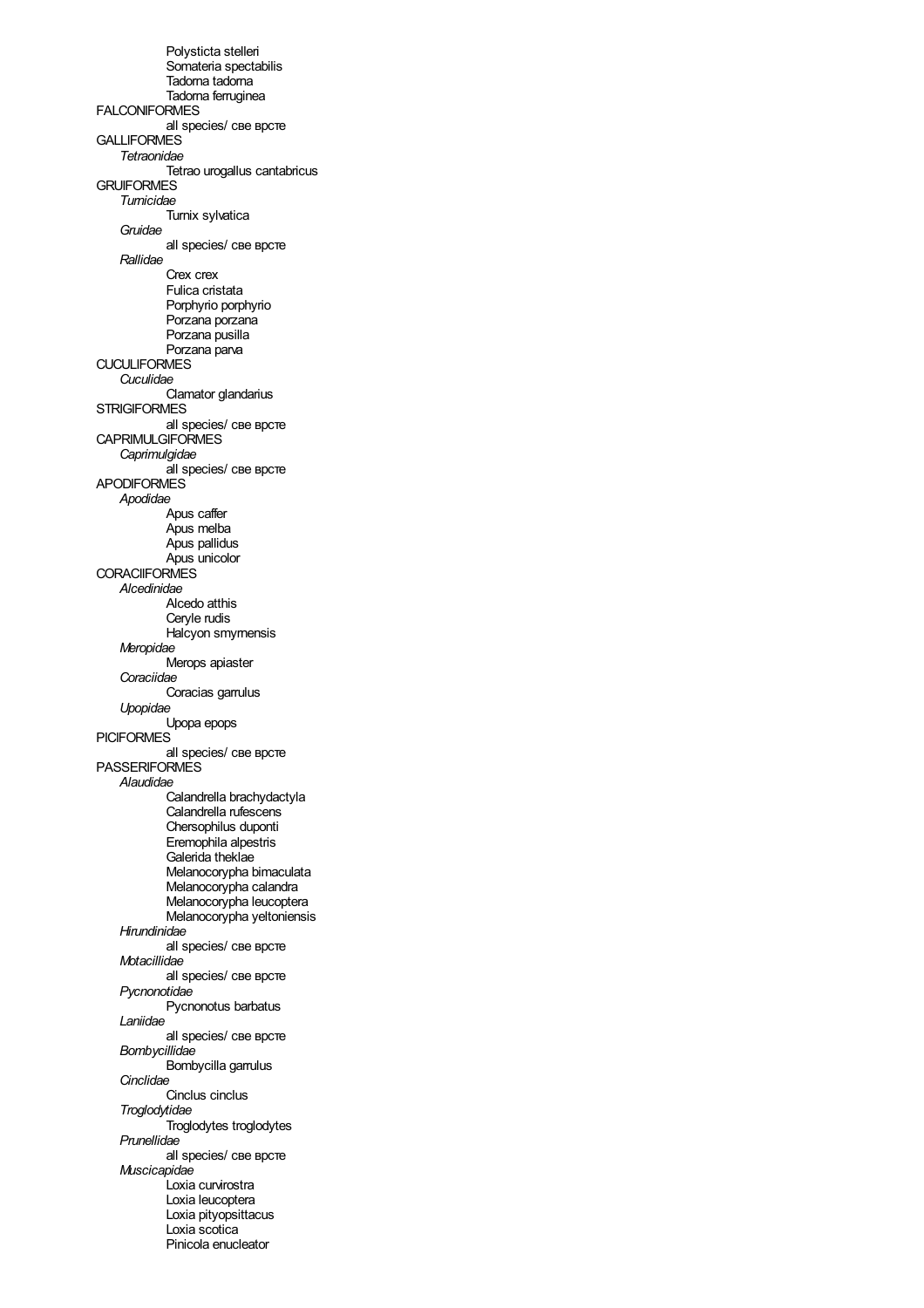Rhodopechys githaginea Serinus citrinella Serinus pusillus Serinus serinus *Ploceidae* Montrifringilla nivalis Petronia petronia *Sturnidae* Sturnus roseus Sturnus unicolor *Oriolidae* Oriolus oriolus *Corvidae* Cyanopica cyanus Nucifraga caryocatactes Perisoreus infaustus Pyrrhocorax graculus Pyrrhocorax pyrrhocorax **Reptiles/Гмизавци TESTUDINES** *Testudinidae* Testudo graeca Testudo hermanni Testudo marginata *Emydidae* Emys orbicularis \* Mauremys caspica 1 *Dermochelyidae* Dermochelys coriacea *Cheloniidae* Caretta caretta Chelonia mydas Eretmochelys imbricata Lepidochelys kempii *Trionychidae* Rafetus euphraticus Trionyx triunguis SAURIA *Gekkonidae* Cyrtodactylus kotschyi Tarentola angustimentalis Tarentola boettgeri Tarentola delalandii Tarentola gomerensis Phyllodactylus europaeus *Agamidae* \* Stellio stellio (Agama stellio) *Chamaeleontidae* Chamaeleo chamaeleon Natrix tessellata Telescopus fallax *Viperidae* Vipera albizona Vipera ammodytes Vipera barani Vipera kaznakovi Vipera latasti \* Vipera lebetina 4 Vipera pontica Vipera ursinii Vipera wagneri Vipera xanthina **Amphibians/Водоземци CAUDATA** *Salamandridae* Chioglossa lusitanica Euproctus asper Euproctus montanus Euproctus platycephalus \* Mertensiella luschani (Salamandra luschani) \* Salamandra atra 5 Salamandrina terdigitata Triturus carnifex Triturus cristatus Triturus dobrogicus Triturus italicus Triturus karelinii Triturus montandoni *Plethodontidae* \* Speleomantes flavus (Hydromantes flavus) \* Speleomantes genei (Hydromantes genei)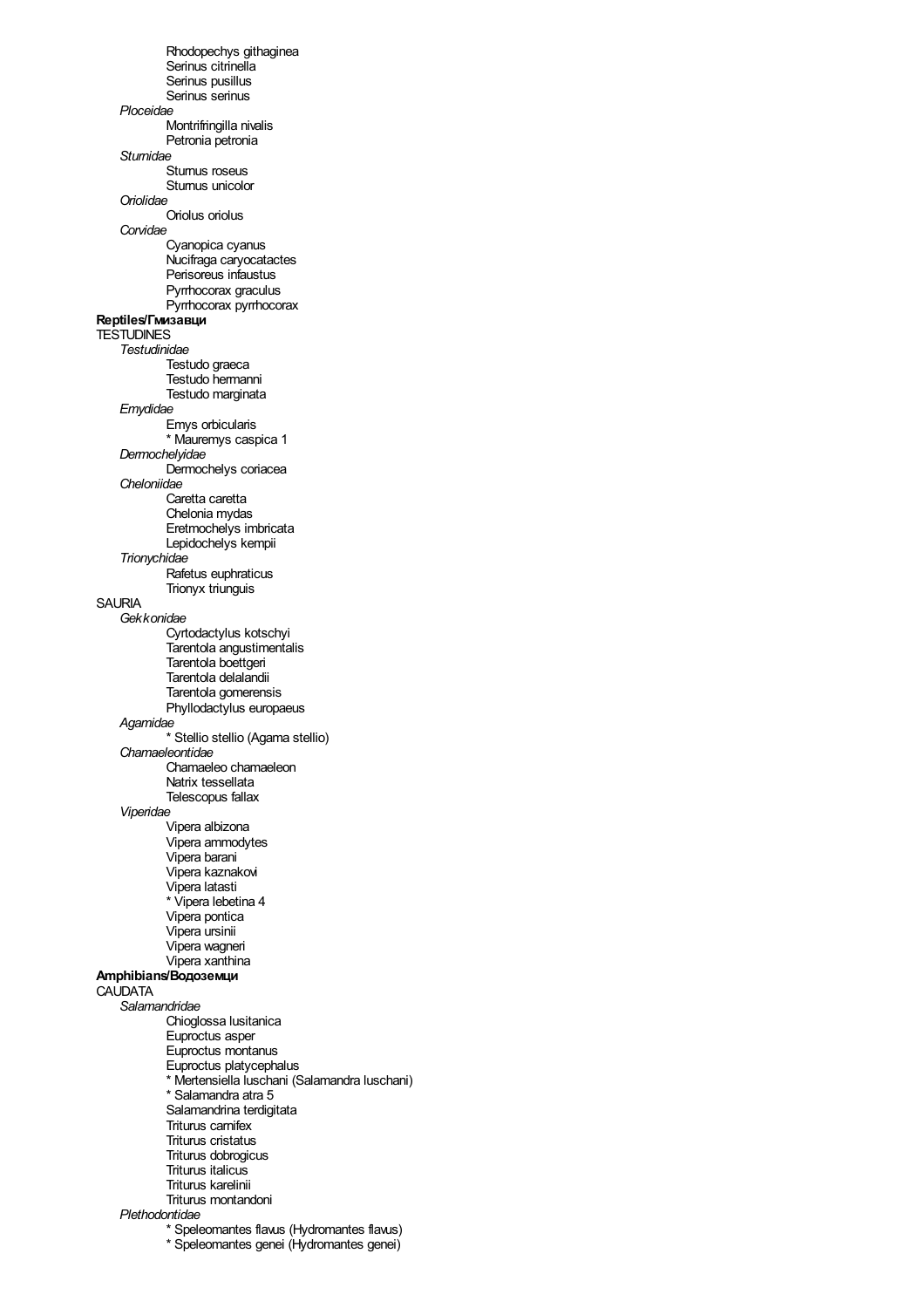\* Speleomantes imperialis (Hydromantes imperialis)

- \* Speleomantes italicus (Hydromantes italicus)
- \* Speleomantes supramontis (Hydromantes supramontis)

*Proteidae*

Proteus anguinus ANURA *Discoglossidae* Alytes cisternasii Alytes muletensis Alytes obstetricans Bombina bombina Bombina variegata Discoglossus galganoi Discoglossus jeanneae Discoglossus montalentii Discoglossus pictus Discoglossus sardus Neurergus crocatus Neurergus strauchi **OSTEICHTHYES (ACTINOPTERYGII)/КОШЉОРИБЕ** ACIPENSERIFORMES *Acipenseridae* Acipenser naccarii Acipenser sturio Huso huso (Med.) **ESOCIFORMES** *Umbridae* Umbra krameri ATHERINIFORMES *Cyprinodontidae* Aphanius fasciatus (Med.) Aphanius iberus (Med.) Valencia hispanica Valencia leutourneuxi **GASTEROSTEIFORMES** *Syngnathidae* Hippocampus hippocampus (Med.) Hippocampus ramulosus (Med.) **PERCIFORMES** *Percidae* Romanichthys valsanicola Zingel asper *Gobiidae* Pomatoschistus canestrinii (Med.) Pomatoschistus tortonesei (Med.) **INVERTEBRATES/БЕСКИЧМЕЊАЦИ Arthropods/Зглавкари INSECTA** *Mantodea* Apteromantis aptera *Ephemenoptera* Palingenia longicauda *Odonata* Aeshna viridis Brachythemis fuscopalliata Calopteryx syriaca Coenagrion freyi Coenagrion mercuriale Cordulegaster trinacriae Gomphus graslinii Leucorrhinia albifrons Leucorrhinia caudalis Leucorrhinia pectoralis Lindenia tetraphylla Macromia splendens Ophiogomphus cecilia Oxygastra curtisii Stylurus (= Gomphus) flavipes Sympecma braueri *Orthoptera* Baetica ustulata Saga pedo *Coleoptera* Buprestis splendens Carabus bessarabicus Carabus hungaricus Carabus olympiae Cerambyx cerdo Cucujus cinnaberinus Dytiscus latissimus Graphoderus bilineatus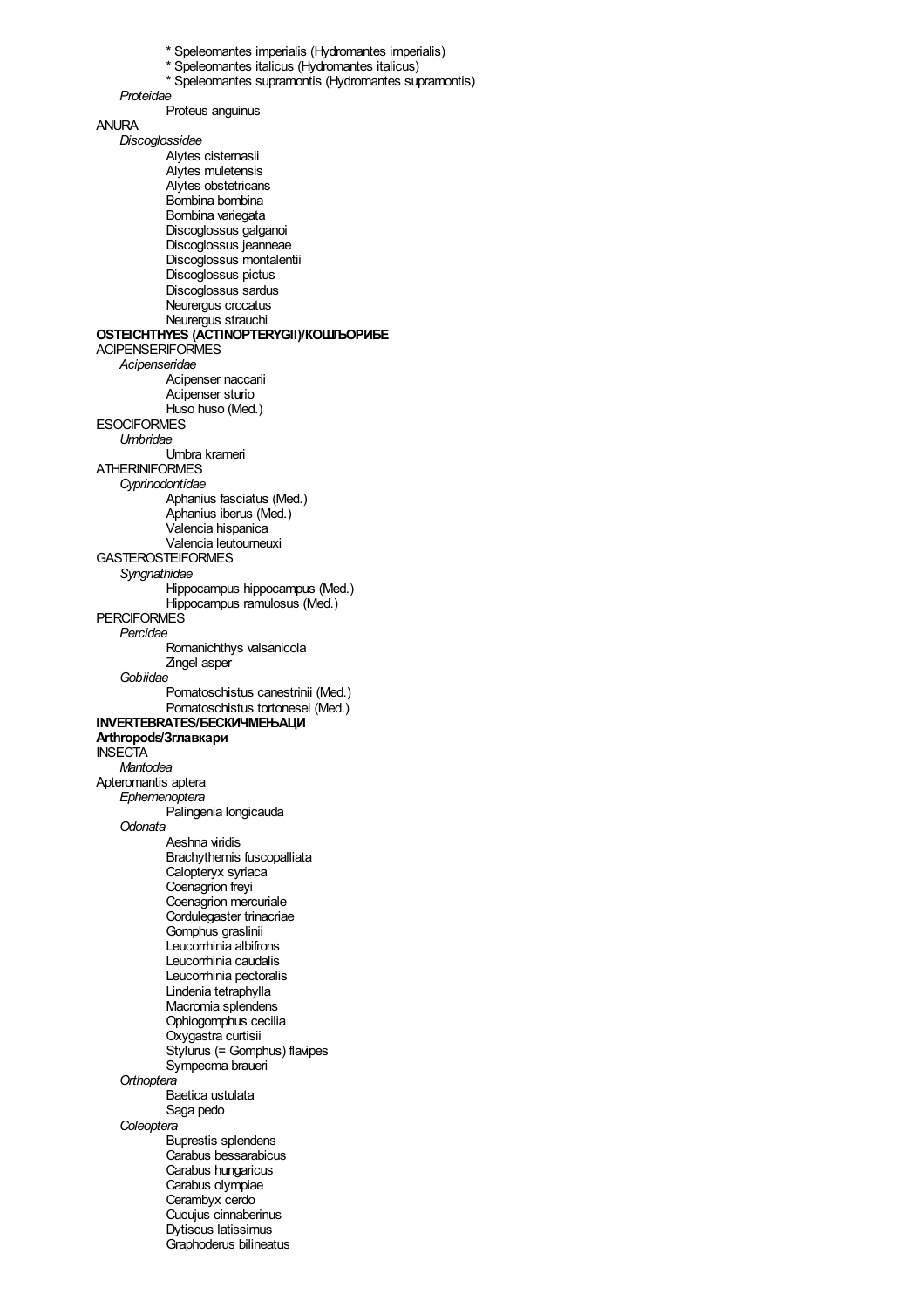Osmoderma eremita Rosalia alpina *Lepidoptera* Apatura metis Coenonympha hero Coenonympha oedippus Erebia calcaria Erebia christi Erebia sudetica Eriogaster catax Euphydryas (Eurodryas) aurinia Fabriciana elisa Hyles hippophaes Hypodryas maturna Lopinga achine Lycaena dispar Maculinea arion Maculinea nausithous Maculinea teleius Melanargia arge Papilio alexanor Papilio hospiton Parnassius apollo Parnassius mnemosyne Plebicula golgus Polyommatus galloi Polyommatus humedasae Proserpinus prosperpina Zerynthia polyxena **ARACHNIDA** *Araneae* Macrothele calpeiana **CRUSTACEA** *Decapoda* Ocypode cursor (Med.) Pachyplasma giganteum (Med.) **Molluscs/Мекушци GASTROPODA** *Dyotocardia* Gibbula nivosa (Med.) Patella ferruginea (Med.) Patella nigra (Med.) *Monotocardia* Charonia rubicunda (= C. lampas = C. nodiferum) (Med.) Charonia tritonis (=  $\dot{C}$ . seguenziae) (Med.) Dendropoma petræum (Med.) Erosaria spurca (Med.) Luria lurida (= Cyprжa lurida) (Med.) Mitra zonata (Med.) Ranella olearia (Med.) Schilderia achatidea (Med.) Tonna galea (Med.) Zonaria pyrum (Med.) *Stylommatophora* Caseolus calculus Caseolus commixta Caseolus sphaerula \* Discus defloratus 6 Discus guerinianus Discula leacockiana Discula tabellata Discula testudinalis Discula turricula Elona quimperiana Geomalacus maculosus Geomitra moniziana Helix subplicata Leiostyla abbreviata Leiostyla cassida Leiostyla corneocostata Leiostyla gibba Leiostyla lamellosa BIVALVIA *Unionoida* Margaritifera auricularia *Mytiloida* Lithophaga lithophaga (Med.) Pinna pernula (Med.) *Myoida* Pholas dactylus (Med.) **Echinoderms/Ехинодермате**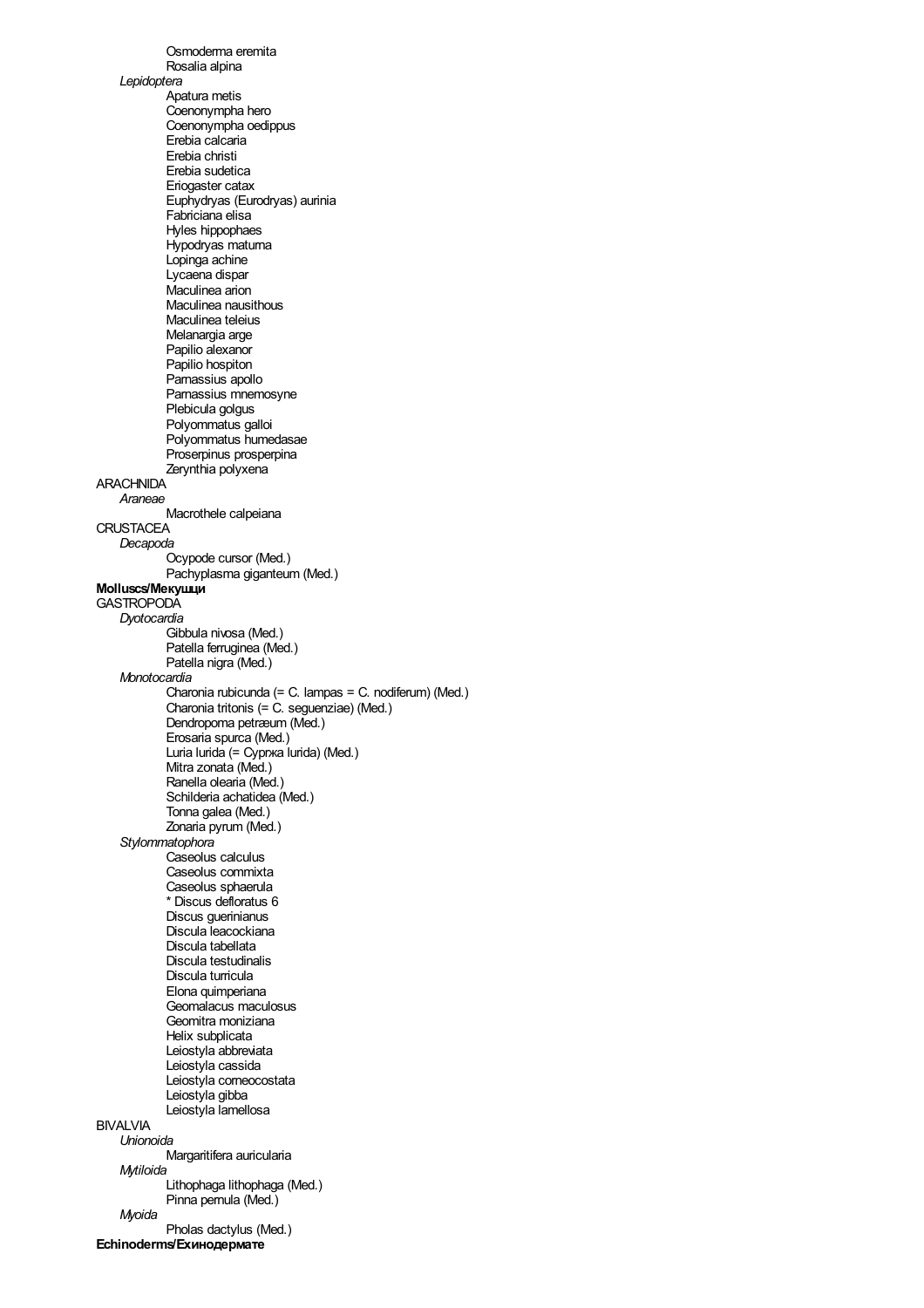ASTERIDAE

Asterina pancerii (Med.) Ophidiaster ophidianus (Med.)

ECHINIDAE

*Centrostephanus* longispinus (Med.) **Cnidarians/Книдарије**

**HYDROZOA** 

Errina aspera (Med.)

ANTHOZOA

Astroides calycularis (Med.) Gerardia savaglia (Med.)

# **Sponges/Сунђери**

**PORIFERA** 

Aplysina cavernicola (Med.) Asbestopluma hypogea (Med.) Axinelle polyplo des (Med.) Petrobiona massiliana (Med.)

### **Notes to Appendix II /Напомене Додатку II**

On 3. December 1993 the Standing Committee to the Convention adopted the following Recommendation (No. 39(1993)):

The Standing Committee of the Committee of European Wildlife and Natural Habitatus, acting under the terms of Article 14 of the Convention Recomemends that Contracting parties take into consideration the gollowing tehnical notes while implementing the Convention. Asterisks have been written where the name of the species has been changed to a more recent one, but the old name is kept in brakets. Footnotes have been used to update taxonomically some taxa.

3. децембра 1993. године Стални комитет Конвенције прихватио је следеће Предлоге (Бр. 39 (1993):

Стални Комитет Конвенције о очувању европске дивље флоре и фауне и природних станишта, према члану 14. Конвенције, предлаже да Земље Чланице узму у разматрање следеће техничке напомене при имплементацији Конвенције. Тамо где је име врсте промењено стављен је симбол звездице, а старо име је задржано у заградама. Фусноте су коришћене за обележавање таксономских промена неких таксона.

*1 Mauremys caspica has been divided into two newspecies:/Mauremys caspica* подељена је у две нове врсте:

– *Mauremys caspica*

– *Mauremys leprosa (Mauremys caspica leprosa)*

2 *Coluber jugularis has been divided into two newspecies:/Coluber jugularis* подељена је у две нове врсте:

– *Coluber jugularis*

- *Coluber caspius (Coluber jugularis caspius)*
- 3 *Coluber najadum has been divided into two newspecies:/Coluber najadum* подељена је у две нове врсте:
- *Coluber najadum*
- *Coluber rubriceps (Coluber najadum rubriceps)*
- 4 *Vipera lebetina has been divided into two newspecies:/Vipera lebetina* подељена је у две нове врсте:
- *Vipera lebetina*
- *Vipera schweizeri (Vipera lebetina schweizeri)*
- 5 *Salamandra atra has been divided into two newspecies:/Salamandra atra* подељена је у две нове врсте:
- *Salamandra atra*
- *Salamandra lanzai (Salamandra atra lanzai)*

6 *Discus defloratus:* This species is no longer recognized as a taxonomically valid species as it was described from a few specimens, now recognized as belonging to a different species of *Discus./ Discus defloratus:* Ова врста се више не признаје као таксономски чиста врста јер је описана помоћу неколико примерака, сада се признаје као друга врста рода *Discus*.

# **APPENDIX III/ДОДАТАК III3**

 $\overline{\phantom{a}}$ 3 Status in force since 1 March 2002. The Appendices are regularly revised by the Standing Committee./ Стање на снази од 1. марта 2002. Стални комитет редовно ревидира додатке.

### **PROTECTED FAUNASPECIES/ЗАШТИЋЕНЕ ВРСТЕ ФАУНЕ**

| $(Med.) = in the Mediterranean/u Mediteranu$<br>VERTEBRATES/КИЧМЕЊАЦИ<br><b>Mammals/Сисари</b><br><b>INSECTIVORA</b><br>Frinaceidae |                                |
|-------------------------------------------------------------------------------------------------------------------------------------|--------------------------------|
|                                                                                                                                     | Erinaceus europaeus            |
| Soricidae                                                                                                                           |                                |
|                                                                                                                                     | all species/све врсте          |
| <b>MICROCHIROPTERA</b>                                                                                                              |                                |
| Vespertilionidae                                                                                                                    |                                |
|                                                                                                                                     | Pipistrellus pipistrellus      |
| <b>DUPLICIDENTATA</b>                                                                                                               |                                |
| Leporidae                                                                                                                           |                                |
|                                                                                                                                     | Lepus capensis (europaeus)     |
|                                                                                                                                     | Lepus timidus                  |
| <b>RODENTIA</b><br>Sciurdae                                                                                                         |                                |
|                                                                                                                                     | Marmota marmota                |
|                                                                                                                                     | Sciurus vulgaris               |
| Castoridae                                                                                                                          |                                |
|                                                                                                                                     | Castor fiber                   |
| Muridae                                                                                                                             |                                |
|                                                                                                                                     | Microtus nivalis (lebrunii)    |
|                                                                                                                                     | Microtus ratticeps (oeconomus) |
| Gliridae                                                                                                                            |                                |
|                                                                                                                                     | all species/све врсте          |
|                                                                                                                                     |                                |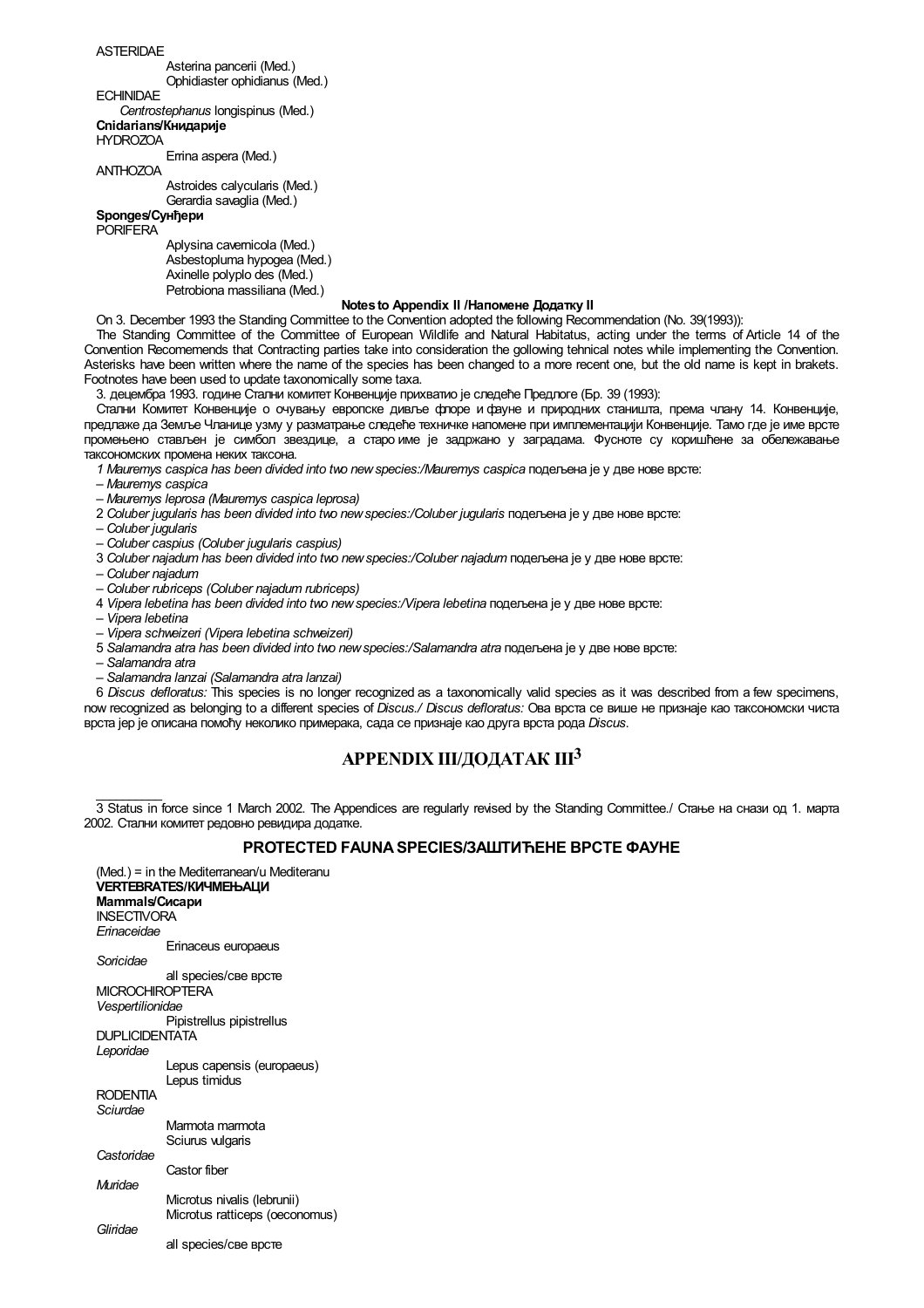**CETACEA** All species not mentioned in Appendix II/Све врсте које нису наведене у Додатку II **CARNIVORA** *Mustelidae* Martes foina Martes martes Meles meles Mustela erminea Mustela nivalis Putorius (Mustela) putorius **Reptiles/Гмизавци** All species not included in Appendix II Све врсте које нису наведене у Додатку II **Amphibians/Водоземци** All species not included in Appendix II Све врсте које нису наведене у Додатку II **Fish/Рибе CHONDRICHTHYES/ХРСКАВИЧАВЕ РИБЕ PLEUROTREMATA** *Lamnidae* Isurus oxyrinchus (Med.) Lamna nasus (Med.) *Carcharhinidae* Prionace glauca (Med.) **Squatinidae** Squatina squatina (Med.) **HYPOTREMATA** *Rajidae* Raja alba (Med.) **OSTEICHTYES/КОШЉОРИБЕ PETROMYZONIFORMES** *Petromyzonidae* Eudontomyzon hellenicum Eudontomyzon mariae Eudontomyzon vladykovi Lampetra fluviatilis Lampetra planeri Lampetra zanandreai Petromyzon marinus ACIPENSERIFORMES *Acipenseridae* Acipenser ruthenus Acipenser stellatus Huso huso **CLUPEIFORMES** *Clupeidae* Alosa alosa Alosa fallox Alosa pontica SALMONIFORMES *Coregonidae* **Coregonus** all species/све врсте *Thymallidae* Thymallus thymallus Viverridae all species/све врсте *Felidae* Lynx lynx *Phocidae* Cystophora cristata Erignathus barbatus

Pagophilus groenlandicus (Phoca groenlandica) Phoca vitulina

Phoca hispida (Pusa hispida) Halichoerus grypus

ARTIODACTYLA

*Suidae*

Sus scrofa meridionalis

*Cervidae* all species/све врсте

*Bovidae*

Bison bonasus Capra ibex Capra pyrenaica

Ovis aries (musimon, ammon) Rupicapra rupicapra

### **Birds/Птице**

All species not included in Appendix II with the exception of : Све врсте које нису наведене у Додатку II осим: Columba palumbus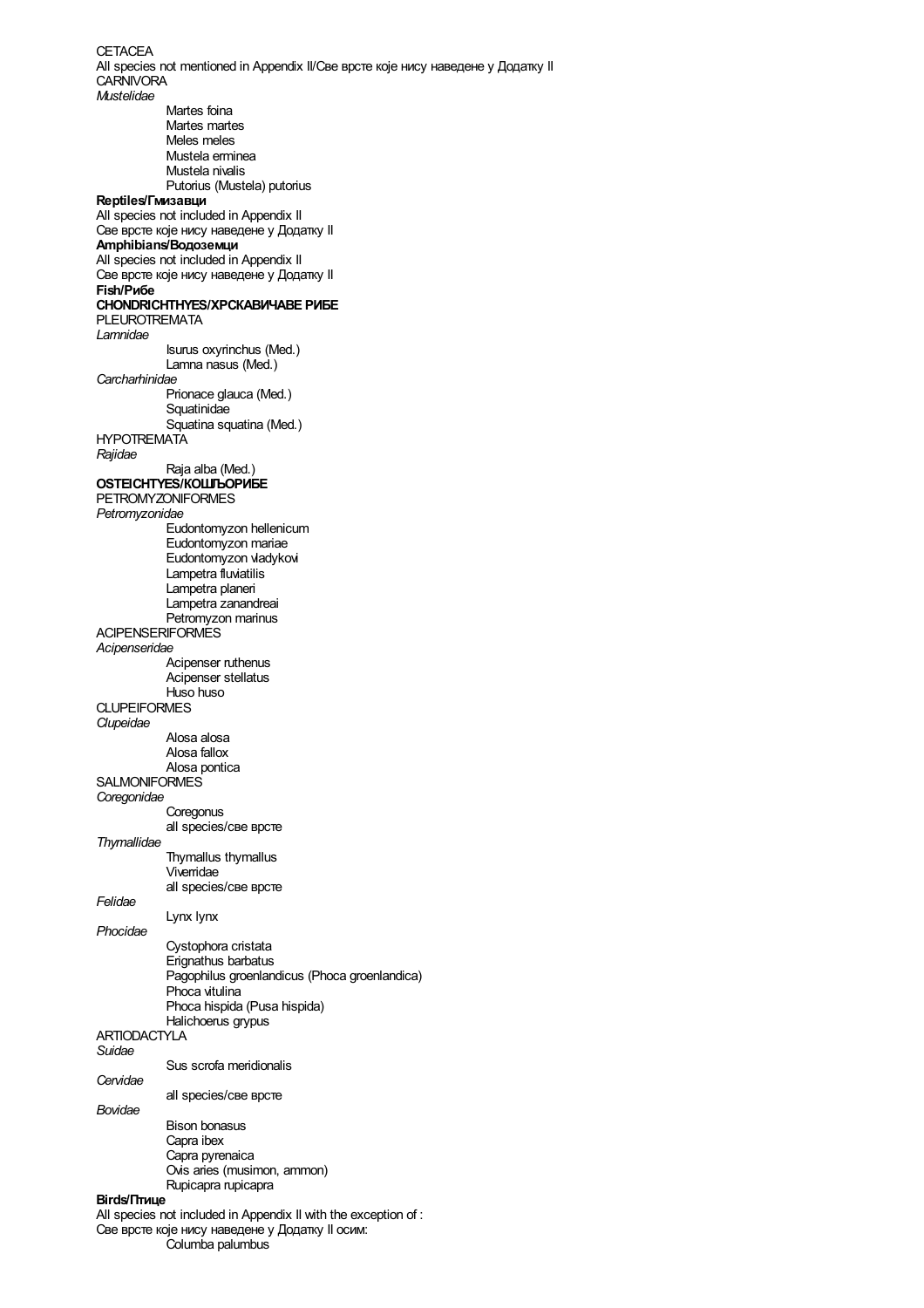Corvus corone (corone and/i cornix) Corvus frugilegus Corvus monedula Garrulus glandarius Larus argentatus Larus fuscus Larus marinus Passer domesticus Sturnus vulgaris Pica pica *Salmonidae* Hucho hucho Salmo salar (\*) **CYPRINIFORMES** *Cyprinidae* Abramis ballerus Abramis sapa Abramis vimba Alburnoides bipunctatus Alburnus albidus Aspius aspius Barbus bocagei Barbus comiza Barbus meridionalis Barbus microcephalus Barbus peloponesis Barbus plebejus Barbus sclateri Barbus steindachneri Chalcalburnus chalcoides Chondrostoma genei Chondrostoma kneri Chondrostoma lemingi Chondrostoma lusitanicum Chondrostoma nasus Chondrostoma phoxinus Chondrostoma polylepis Chondrostoma soetta Chondrostoma toxostoma Chondrostoma willkommi Gobio albipinnatus Gobio kessleri Gobio uranoscopus Leucaspius delineatus Leucaspius stymphalicus Leuciscus illyricus Leuciscus lucumotis Leuciscus microlepis Leuciscus polylepis Leuciscus pyrenaicus Leuciscus soufia Leuciscus svallize Leuciscus turskyi Leuciscus ukliva Pachychilon pictum Pelecus cultratus Phoxinellus adspersus Phoxinellus hispanicus Pseudophoxinus marathonicus Pseudophoxinus stymphalicus Rhodeus sericeus Rutilus alburnoides Rutilus arcasii Rutilus frisii Rutilus graecus Rutilus lemmingii Rutilus macedonicus Rutilus macrolepidotus Rutilus pigus Rutilus racovitzai Rutilus rubilio *Cobitidae* Cobitis elongata Cobitis hassi Cobitis larvata Cobitis paludicola Cobitis taenia Cobitis trichonica Misgurnis fossilis Sabanejewia aurata Sabanejewia calderoni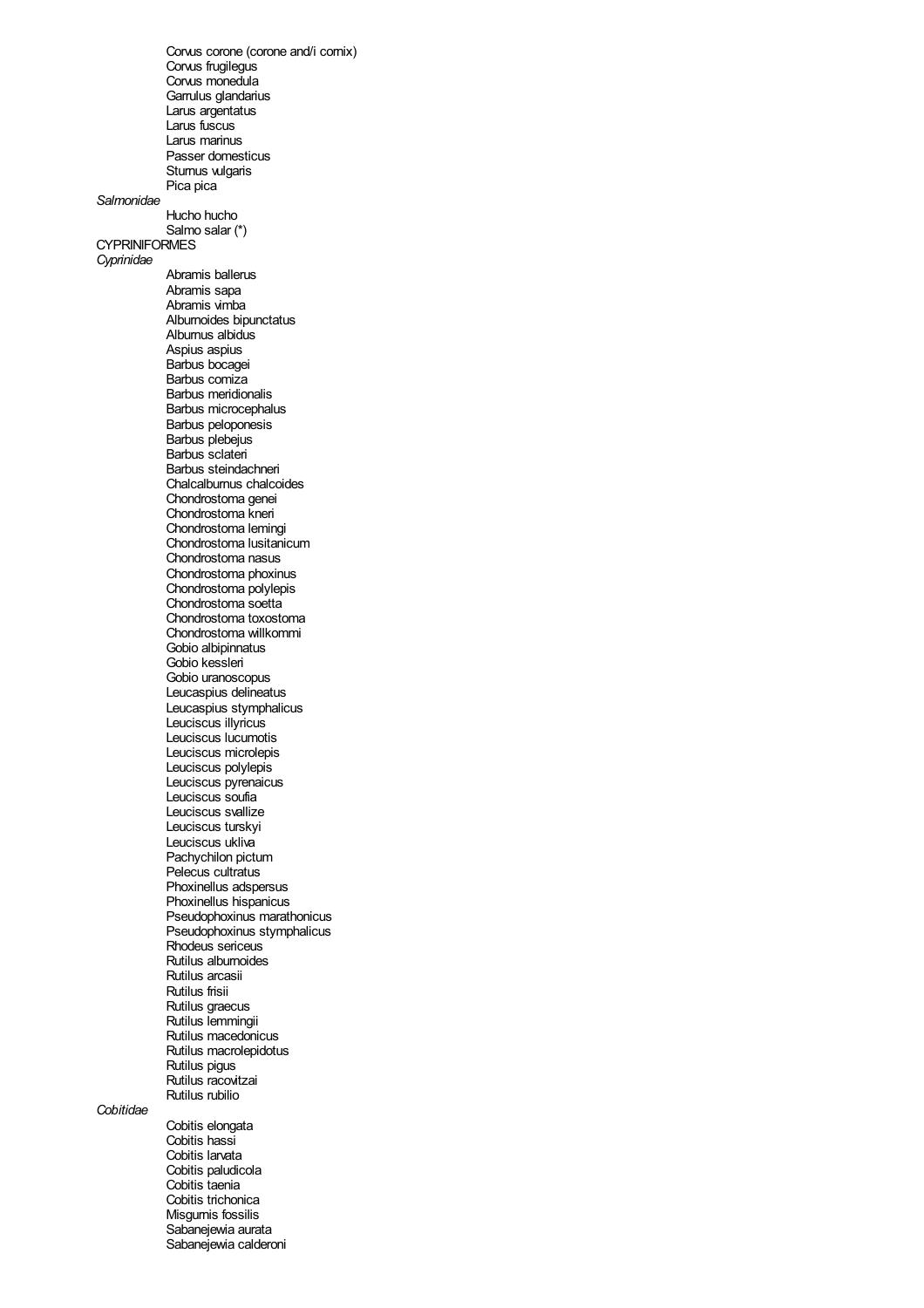SILURIFORMES *Siluridae* Siluris aristotelis Siluris glanis ATHERINIFORMES *Cyprinodontidae* Aphanius fasciatus Aphanius iberus **GASTEROSTEIFORMES** *Syngnathidae* Syngnathus abaster Syngnathus nigrolineatus *Gasterosteidae* Pungitius hellenicus Tuntitius platygaster SCORPAENIFORMES *Cottidae* Cottus poecilopus Myoxocephalus quadricornis **PERCIFORMES** *Serranidae* Epinephelus marginatus (Med.) *Sciaenidae* Scićna umbra (Med.) Umbrina cirrosa (Med.) *Percidae* Gymnocephalus baloni Gymnocephalus schraetzer Stizostedion volgense Zingel streber Zingel zingel *Blenniidae* Blennius fluviatilis *Gobiidae* Gobius fluviatilis Gobius kessleri Gobius nigricans Gobius ophiocephalus Gobius syrman Gobius thressalus Padogobius martensi Padogobius panizzai Pomatoschistus canestrini Pomatoschistus microps Pomatoschistus minutus Proterorhinus marmoratus **INVERTEBRATES/БЕСКИЧМЕЊАЦИ Arthropods/Зглавкари INSECTA** *Coleoptera* Lucanus cervus *Lepidoptera* Graellsia isabellae **CRUSTACEA** *Decapoda* Astacus astacus Austropotamobius pallipes Austropotamobius torrentium Homarus gammarus (Med.) Maja squinado (Med.) Palinurus elephas (Med.) Scyllarides latus (Med.) Scyllarides pigmaeus (Med.) Scyllarides arctus (Med.) **Molluscs/Мекушци GASTROPODA** *Stylommatophora* Helix pomatia BIVALVIA *Unionida* Margaritifera margaritifera Microcondymaea compressa Unio elongatulus Annelids/Vaqkasti crvi **HIRUDINEA** *Arhynchobdellae* Hirudo medicinalis **Echinoderms/Ехинодермата ECHINOIDEA** Paracentrotus lividus (Med.) **Cnidarians/Книдарије**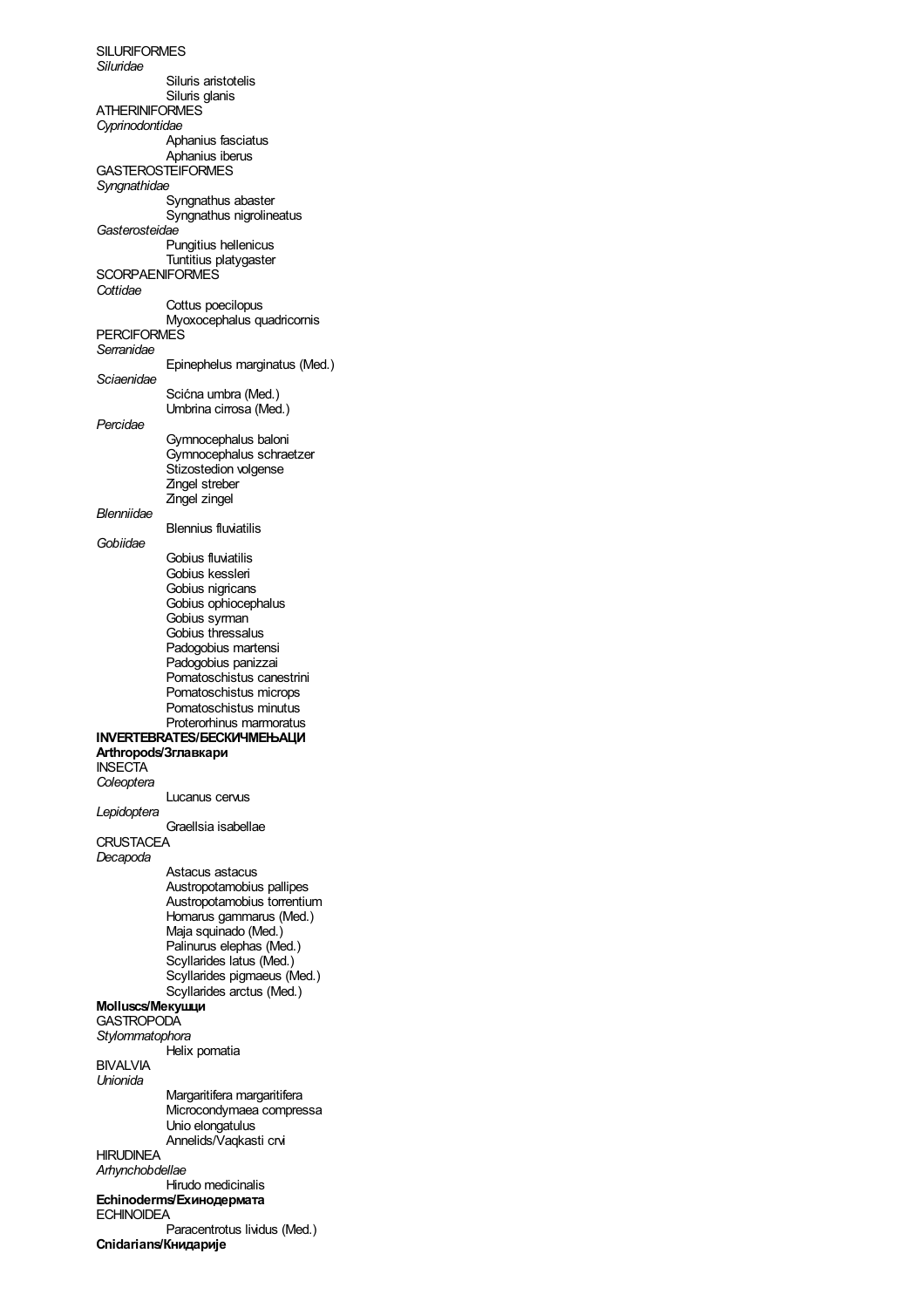**HEXACORALLIA** 

Antipathes sp. plur. (Med.) **ALCIONARIA** 

Corallium rubrun (Med.) **Sponges/Сунђери**

**PORIFERA** 

Hippospongia communis (Med.) Spongia agaricina (Med.) Spongia officinalis (Med.) Spongia zimocca (Med)

\_\_\_\_\_\_\_\_\_\_ (\*) The provisions for the appendix shall not apply to salmon in sea waters. /Одредбе овог додатка неће се односити на лососе у сланој води

# **APPENDIX IV/ДОДАТАК IV1**

\_\_\_\_\_\_\_\_\_\_ 1 Status in force since 1 March 2002. The Appendices are regularly revised by the Standing Committee. Стање на снази од 1. марта 2002. Стални комитет редовно ревидира додатке.

# **PROHIBITED MEANS AND METHODS OF KILLING, CAPTURE AND OTHER FORMS OF EXPLOITATION / ЗАБРАЊЕНАСРЕДСТВАИ МЕТОДИ УБИЈАЊА, ЗАРОБЉАВАЊАИ ДРУГИХ ОБЛИКАЕСКПЛОАТАЦИЈЕ**

MAMMALS/СИСАРИ

Замке

Живе животиwе које се користе као мамци и које су слепе или осакаћене Магнетофони Електрични апарати којима се може убити и ошамутити Вештачки извори светлости Огледала и друга средства за заслепqиваwе Средства за осветqаваwе мета Нишани за ноћни лов који садрже електронске уређаје за увеличаваwе или конверзију слика .<br>Експлозиви<sup>2</sup> Мреже<sup>3</sup> Клопке<sup>3</sup> Отров и отровни или анастетички мамци Истериваwе гасом или димом Полуаутоматско или аутоматско оружје са шаржером који може да прими више од два комплета муниције Авиони

Моторна возила у покрету

### BIRDS/ПТИЦЕ

Замке $^4\,$ Лепак за птице Куке Живе птице које се користе као мамац и које су слепе или осакаћене Магнетофони Електрични апарати којима се може убити и ошамутити Вештачки извори светлости Огледала и друга средства за заслепqиваwе Средства за осветqаваwе мета Нишани за ноћни лов који садрже електронске уређаје за увеличаваwе или конверзију слика Експлозиви Мреже Клопке Отров и отровни или анастетички мамци Полуаутоматско или аутоматско оружје са шаржером који може да прими више од два комплета муниције Авиони Моторна возила у покрету

### FRESHWATER FISH/СЛАТКОВОДНЕ РИБЕ

Експлозиви Ватрено оружје Отрови Анестетици Електрицитет, односно наизменична струја Вештачки извори светлости CRAYFISH (Decapoda)/ РАКОВИ (Декапода)